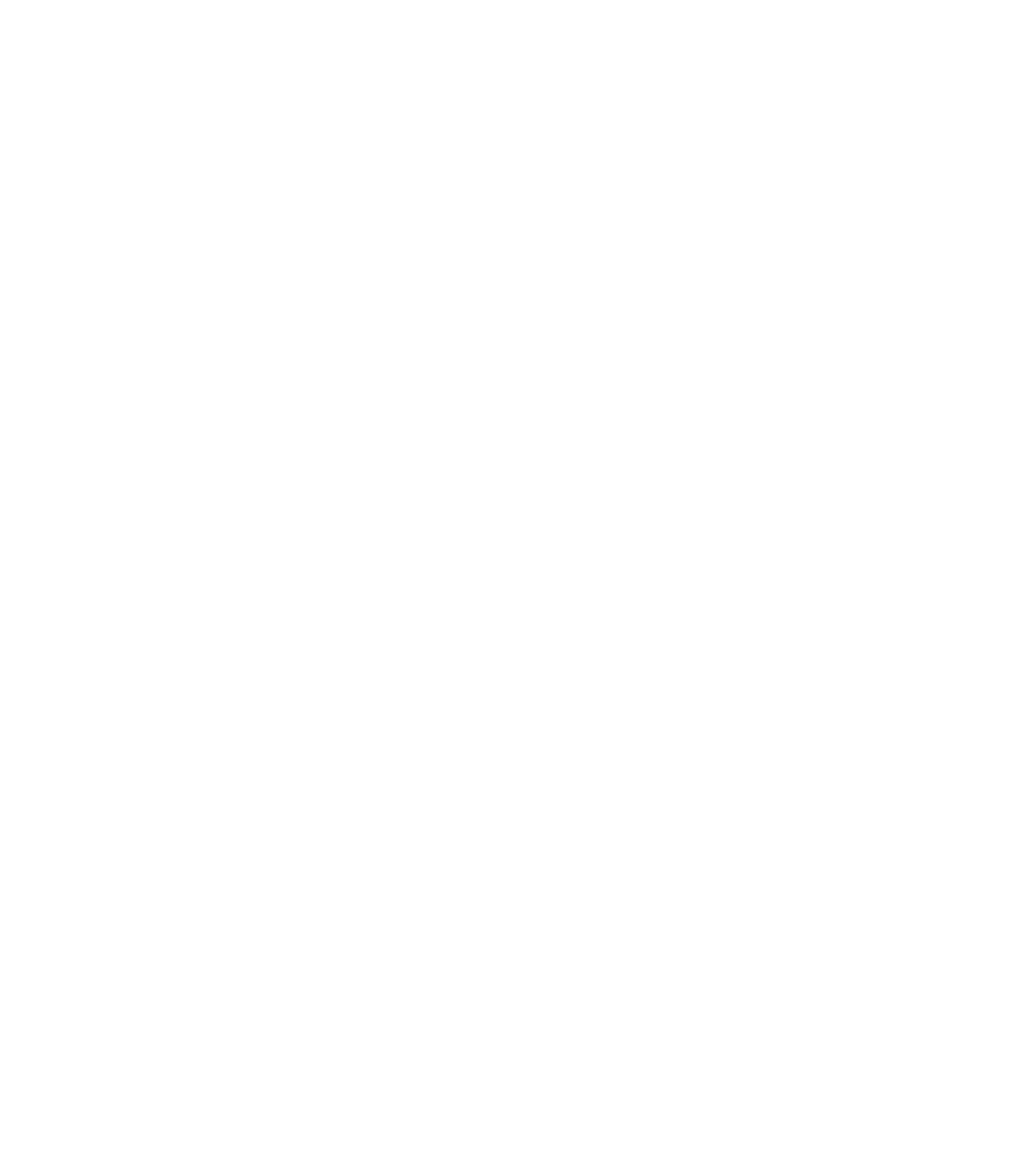# 1. Philosophy in Latin America in the Twentieth Century: Problems and Currents

ENRIQUE DUSSEL

This chapter is organized according to the most significant currents of Latin American philosophy in the twentieth century. I will analyze the central problems and main philosophers of each current, although I will have to leave out many names. At the end of the chapter is a minimal and indicative general bibliography, arranged by country—even though I did not treat the theme from a national perspective—and philosophical current. The chronology may be useful to readers who are new to the subject.

#### **1. GENERAL PANORAMA**<sup>1</sup>

In Latin America at the beginning of the twentieth century, a positivist philosophy (of Comtean inspiration, but subsequently Spencerian or Haeckelian) was dominant, articulated for hegemonic minorities of political society who had established the liberal state in the second half of the nineteenth century. The antipositivist reactions (see section 2 of this chapter)—vitalist (inspired by Henry Bergson), anti-rationalist (departing from Schopenhauer or Pascal), historicist (José Ortega y Gasset), and traditional (Third Scholastic with influences from the universities of Louvain and Freiburg)—established Latin American university philosophy. These "founders," in the sense of Francisco Romero,<sup>2</sup> in some fashion identified themselves with the nascent national and industrial bourgeoisie (in countries such as Argentina, Mexico, Brazil, Peru, and Colombia) or with populist movements (such as the Mexican revolution of 1910 or Cárdenas's movement from 1934 on, Hipólito Irigoyen's radical party in Argentina in 1918, Perón's party from 1946 on, or Getulio Vargas's nationalism in Brazil from 1930 on).

The founders' consciousness was sundered by a "lack of focus," to use Miró Quesada's expression:<sup>3</sup> "Latin Americans who gave themselves to the activity of philosophizing could understand what they read. But they could not give a complete account *of what they did not comprehend.*"4 They lived in a non-European world, but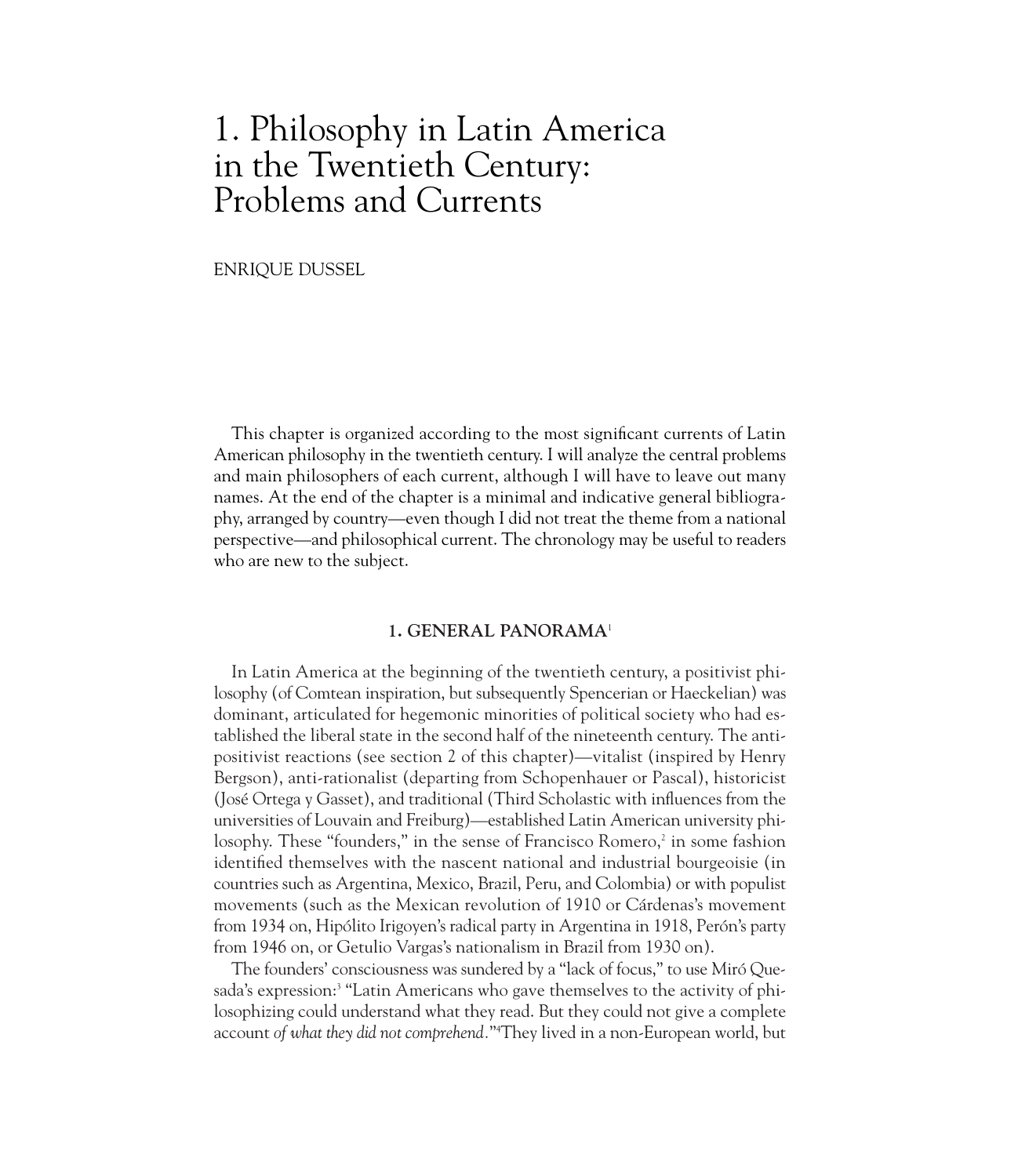they reflected a philosophy for which reality was European. This "lack of focus" made Latin American philosophical reflection ambiguous.<sup>5</sup>

The process evolved in what Miró Quesada called a "second generation,"6 or "normalization," which began a "bifurcation" between a current (see section 3) inspired by Heideggerian ontology (e.g., Carlos Astrada, Wagner de Reyna) and one oriented by Husserlian phenomenology (e.g., Miguel Reale, Miguel Angel Virasoro, Luis Juan Guerrero). The latter had a certain impact and formed the basis for a school whose founders also included axiologists, personalist anthropologists, metaphysicians, and thinkers with other points of view.

In the early twentieth century, a current of philosophers followed neo-scholasticism (see section 4), through a revalorization of Thomas of Aquinas; in the thirties this current turned nationalistic in political philosophy. In the fifties, it was divided because of the personalist movement (inspired by Maritain or Mounier); some became earnest collaborators in military dictatorships, while others opened themselves up to new and creative Latin American philosophical currents.

After the nineteenth century, with the rise of anarcho-syndicalist movements and in contact with the First and Second Internationals, socialist and, later, Marxist thinking (see section 5) emerged with Juan B. Justo. José Carlos Mariátegui formulated the most creative version of Marxism in the twenties; shortly thereafter, Cesar Guardia Mayorga also became known as a Marxist; frontism and World War II weakened the movement. The Cuban revolution had an impact on all of Latin American philosophy in the sixties; Adolfo Sánchez Vázquez elevated it to the stature of problematic during a period in which Althusserianism reigned (in the seventies); and today it is embattled in the crisis produced by the events of 1989.

From within Husserlian phenomenological or ontological thinking (Leopoldo Zea) emerged a problematization of Latin America as a historical question to be reconstructed with meaning (Arturo Ardao, Arturo Roig) and as a problematic to be defined and developed (Abelardo Villegas). This led to the birth of a strong current that formulated "Latin America" as an object of philosophical reflection (see section 6). This "third generation," pressed to create and confirm an authentic Latin American identity, formed a school that was vigorously promulgated throughout the continent.

Facing the methodological difficulties of the Husserlian and Marxist currents after World War II and under Anglo-Saxon influence (Francisco Miró Quesada, Gregorio Klimoski, Mario Bunge), some thinkers (Luis Villoro, Fernando Salmerón, Alejandro Rossi) undertook epistemological studies and philosophical "analysis" in search of "strict rigor" (see section 7) . This current made new contributions in universal philosophical thinking and generally elevated the level of philosophical precision on the continent.

From diverse tributaries (phenomenological ontology, Latinamericanism, and the Frankfurt School), philosophy of liberation was born, coinciding with a triple diagnostic. First, there was a perception of a lack of "rigor" and "authenticity" (this was Augusto Salazar Bondy's position). Second, there was an awareness of the need for "militancy" (Osvaldo Ardiles) as an articulation of the theory-praxis di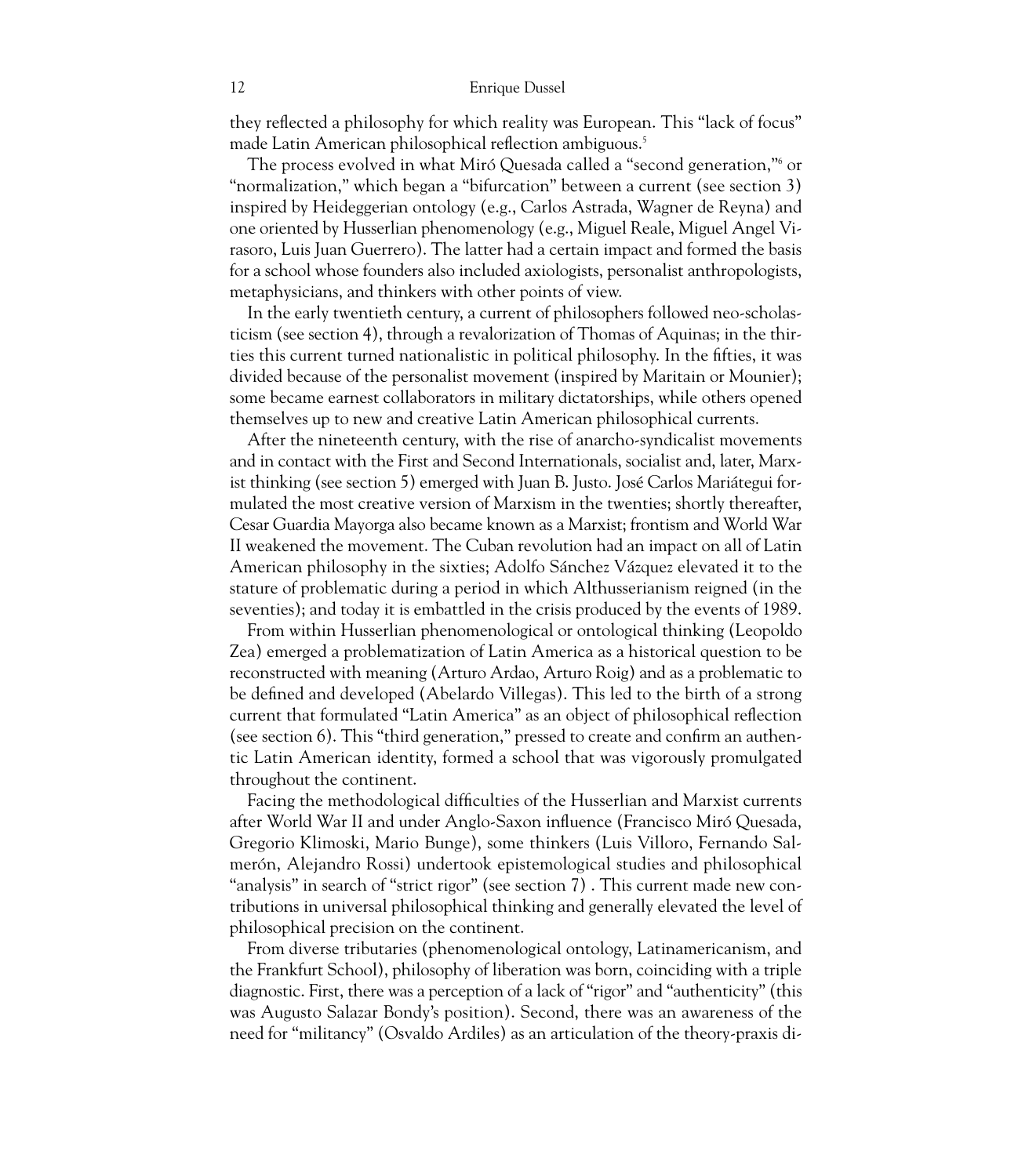alectic. Finally, the misery of the great majority, as expressed in popular movements—student, political, social, ecological, anti-racist, and so on—was defined as a theme and context from the end of the sixties on, and before the military dictatorships—from 1964 on—in Brazil (see section 8). The movement elaborated its own discourse (Enrique Dussel, Juan C. Scannone), although it was divided into different points of view. Meanwhile, Latin American feminist philosophy produced its own discourse of liberation (e.g., Graciela Hierro).

#### **2. ANTI-POSITIVIST PHILOSOPHIES: THE "FOUNDERS"**<sup>7</sup>

In 1900, José Enrique Rodó published *Ariel*, a true symbol of the change of century.8 This hermeneutic narrative demarcation of the cultural difference between Anglo-Saxon America (which a couple of years before, in 1898, had staged military occupations of Cuba and Puerto Rico) and Latin America was to traverse the entire century. "Ariel" is the spirit (the new philosophy, Latin America); "Caliban" is technology, instrumental rationality, and materiality (philosophical positivism, Anglo-Saxon America): "Thus, the vision of an America *de-Latinized* of its own will, without the extortion of the conquest, and later regenerated in the image of and with a resemblance to the archetype of the North, already floats in the dreams of many who are sincerely interested in our future."

Cuba seemed to be in a similar situation in the late nineteenth century as in the late twentieth century, as we can read in José Martí: "There is another, more sinister plan than any we have known up to now in our history, and it is the iniquity of precipitating the island into war, in order to have the pretext to intervene there. [ . . . ] Nothing more cowardly exists in the annals of free peoples."9 The failure of the Latin American governments that had been peripherally integrated with the expansion of capitalism at the end of the nineteenth century (the Mexican Porfiriato, the Brazilian republic, Julio Roca's Argentina, criticized by the radical generation of the 1890s) was analogous to the failure of its militant ideology: philosophical positivism. The reaction to each was equally virulent. Among the philosophical figures were innovative thinkers and university professors with the pedagogical vocation of founders. All of them broke new ground. They intended to write not for philosophers, but for non-philosophers, propaedeutically, in order to invoke the vocation of thinking. In some cases, as in that of the Mexicans, their reaction to capitalism and positivism was a philosophical-political response that was a true articulation of the revolutionary movement of the moment. Nevertheless, their philosophies contained clear arguments against positivism.

Let us look at some central figures and philosophical positions of this "first generation" of the twentieth century. The first was Alejandro Deustua, who received his doctorate in 1872, although he occupied the chair of aesthetics at San Marcos University in Lima only in 1888. Prior to the advent of positivism, he was trained in its doctrine, though he was never tempted by its proposals. In reality, he was its first frontal attacker. At the beginning of the twentieth century he departed for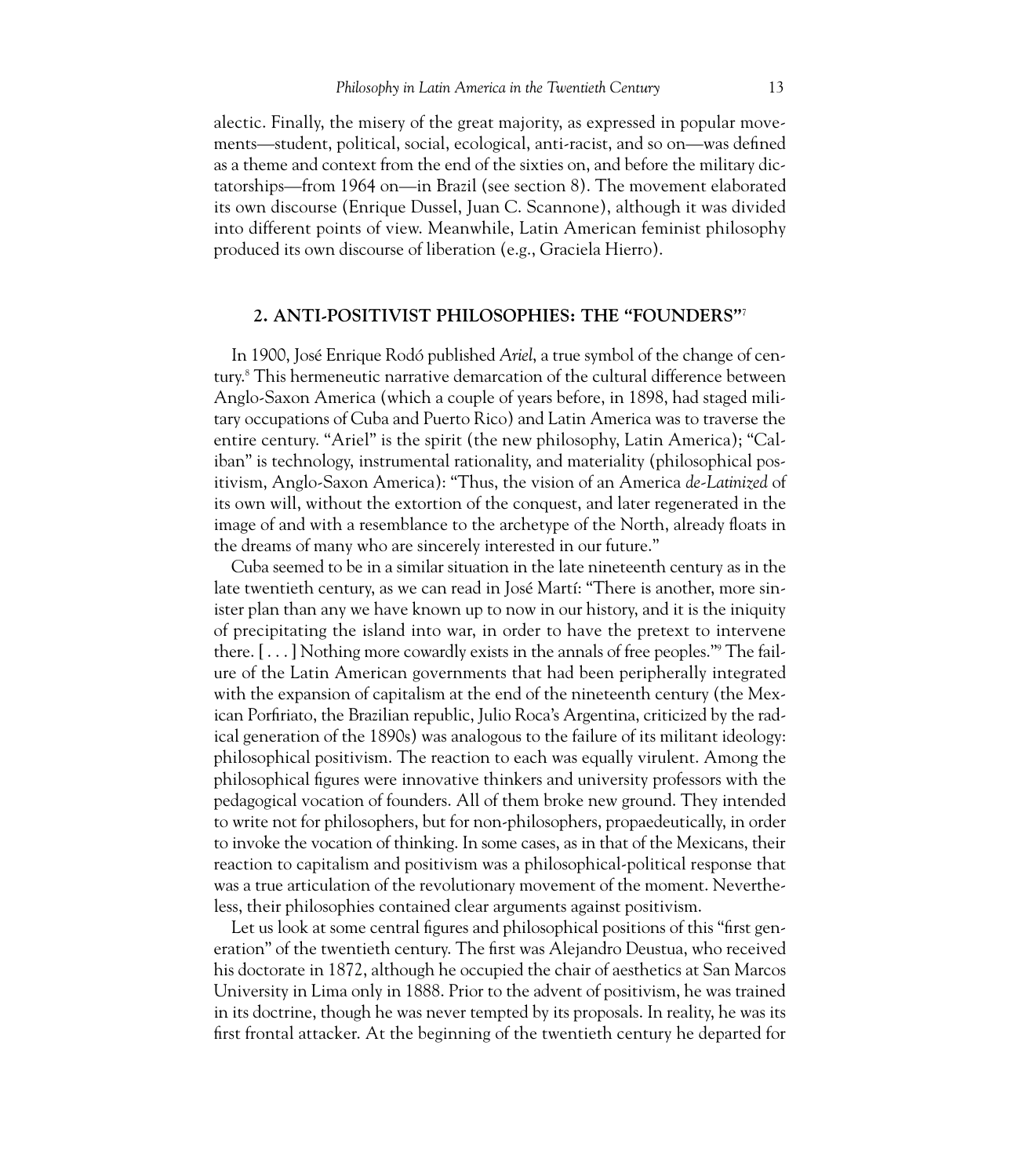France (the Mecca of Latin American philosophy in the nineteenth century) and got to know Henry Bergson personally. He published his first work fairly late (when he was sixty), between 1919 and 1922, in two volumes: *Las ideas de orden y libertad en la historia del pensiamento humano* (The ideas of order and freedom in the history of human thought).<sup>10</sup> This work had a great influence on the new generation. Mariano Ibérico, decidedly a positivist, along with Deustua, brought about a definitive change by writing his thesis in 1916 on Bergson's philosophy*.* <sup>11</sup> Deustua went from an aesthetics of order and freedom to an ethics of value (the two-volume *Las sistemas de moral* [The systems of morality]*,* published between 1938 and 1940). He knew the work of Krause, Wundt, Bergson, and Croce, and he was a true philosopher. Aesthetics is the contemplative moment; ethics, the actualizing moment (although inspired by *Les deux sources de la morale et de la religion* [The two sources of morality and religion])*,* he had his own theses: aesthetic freedom becomes practical solidarity, in the organic order of life, as a metaphysical realization of values. In the end, "In concordance with his attitude toward Peruvian politics and his social perspective, Deustua's pedagogical reflection culminates in aristocratism. Since his confidence in this selection of the spirit was complete, he believed that the salvific formula of national life was moralized education, radiating from the elite, and only the elite."12

Carlos Vaz Ferreira,<sup>13</sup> educated by Spencerian positivists, wrote in 1908, "Of Spencer's work, in itself, little remains. But today, can anyone be sure that he has not made use of it?"14 The emancipated positivist retained a clear respect for science and practiced rigorous logic, but showed that it is impossible not to take recourse to metaphysics in his 1910 work, *Lógica viva* (Living logic)*.* Following on from William James, Bergson, and even Stuart Mill, Vaz Ferreira related language to thought. His arguments against the positivism of the previous century *mutatis mutandis* served to show the limits of the analytic positivism of the twentieth century. In no way, however, does he fall into irrationalism: "Reason is not everything: reason [ought to be] complemented by feeling and imagination, but never forced, nor diminished, nor despised."15 His was thus an anti-positivist vitalist rationalism of great currency,<sup>16</sup> powerful ethical structure, and rigorous argumentation, expressed by a strict thinker.

Alejandro Korn<sup>17</sup> (whose doctoral dissertation was titled Crimen y Locura [Crime and madness]) began as a professor of the history of philosophy in the philosophy faculty in Buenos Aires in 1906.18 In *De San Agustín a Bergson* (From St. Augustine to Bergson)*,* he dealt, on the one hand, with Augustine, Spinoza, Pascal (who enjoyed a great reputation with members of this generation), Keyserling, and Bergson, and, on the other, with Kant (he dedicated the course that he taught in 1924 to Kant and founded the Argentinean Kant Society), Hegel, and Croce. With the first group, in the voluntarist-vitalist current, he contrasted creative life with positivist mere matter; Kant and dialectical thinking allowed him to question the naively stated object of the empiricist, assuming the affirmation of science (Einstein delivered some lectures and gave some courses in Buenos Aires in 1925) and the freedom of the subject. Vitalist-transcendental thinking (very sim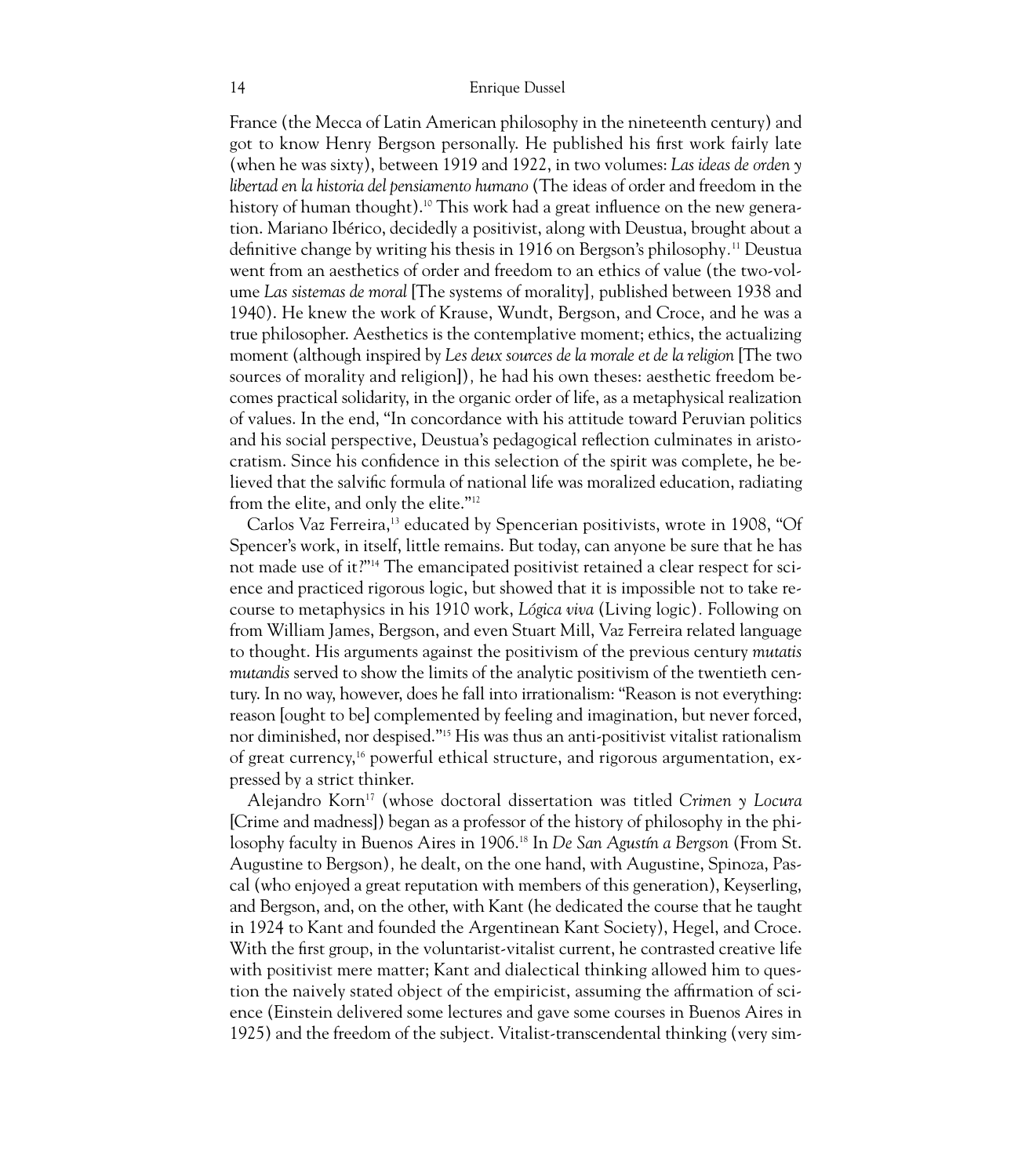ilar to that of Vaz Ferreira, although with less systematic penetration) constituted a categorical horizon that enabled development of a rigorous argument against the naive determinism of the positivists: "Economic freedom, domination over the objective world, ethical freedom, and self-control constitute, together, human freedom. [ . . . ] It is not the struggle for existence that is is the eminent principle, but the struggle for freedom."19 This was Argentina before its identity crisis. Coriolano Alberini deserves mention here.

The Mexican revolution in 1910 was both a Latin American and a global event. Antonio Caso took a militant and destructive pickaxe to the positivism of Porfirio Díaz, the dictator of the "scientists"—the Mexican ideological current of the nineteenth century. Educated in positivism, Caso and other young philosophers founded *Ateneo de la Juventud* in 1909*.* In addition to the authors studied by other above-mentioned philosophers (especially Bergson and the North American pragmatists, but not Kant or Hegel), Antonio Caso read the vitalist works of Schopenhauer, Nietzsche, Tolstoy, and Driesch: "The mechanism of the universe maintains itself through *hunger and love,* as Schiller sang. . . . According to Bergson, instead of saying *homo sapiens,* one ought to say *homo faber.* Intelligence, an elegant solution to the problem of life, is the faculty of the creation of tools, instruments of action."<sup>20</sup> Existence as economy tends to the reproduction of life; existence as charity is the creative transcendental impulse, but in the final instance existence is an aesthetic creation: "In short, the scale of human value is this: the more one sacrifices and the more difficult it is to sacrifice the purely animal life [Porfirist positivism] with disinterested ends, until one arrives—from aesthetic contemplation and simple good actions—at heroic action, the more noble one is."21 And inverting the Nietzschean meaning of the *Uebermensch,* Caso arrives at the opposite conclusion: "Nietzsche's superman, conceived in all of his magnitude of sacrifice [as was experienced daily during the Mexican revolution, in which more than one million died], in all of his desire for the elevation of life, has everything that is noble about being Christian."22 As in all the above examples, this is an aesthetics that culminates in a creative, emancipatory ethics. It is no abstract philosophical reflection; it is a militant philosophy, like that of the late-in-life convert to Catholicism José Vasconcelos, who became the secretary of education during the national revolutionary government. Like previous philosophies, Vasconcelos joined the popular nationalist political movements—this is why the government called upon great Marxist artists, such as Rivera and Orozco, to paint ancestral Mexican motifs in public buildings. Inverting racist naturalism (which gave supremacy to the white race), Vasconcelos defends the mestizo identity in *La raza cósmica* (The cosmic race). Human life is action and ought to be organized through ethical behavior. From Schopenhauer to Hindu philosophy, Vasconcelos writes,

Clearly seen and speaking truthfully, the European barely recognizes us, and we do not recognize ourselves in him. Neither would it be legitimate to talk of a return to the native . . . because we do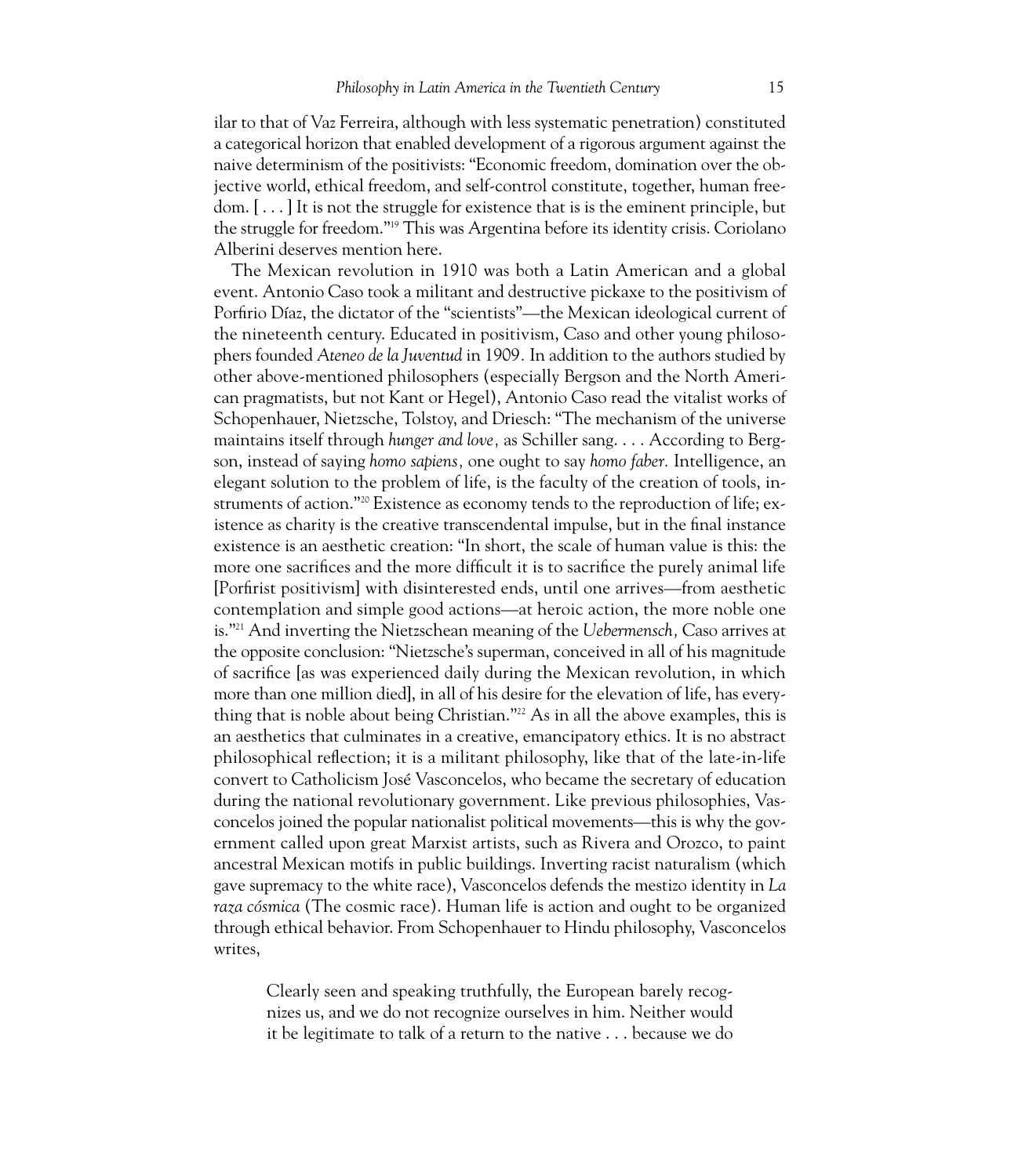not recognize ourselves in the native nor does the Indian recognize us. By this fate, Spanish America is the new par excellence: newness not only of territory, but also of the soul.<sup>23</sup>

The disturbing Brazilian thinker Raimundo Farías Brito had no use for the critique of positivism. The Catholic Jackson de Figueiredo was part of the neoscholastic renaissance; he died too young.<sup>24</sup> Also worthy of mention are Enrique José Molina,25 who introduced Bergson into Chile and published *Filósofos Americanos* (American philosophers) as early as 1913*, <sup>26</sup>* and Carlos Arturo Torres from Colombia.27 There were many others.

This generation of "founders" has great relevance. They were philosophers who thought about their reality with conceptual tools that they forged, frequently autodidactically, and who ought to be rediscovered for contemporary reflection.

# **3. EXISTENTIAL ONTOLOGY OR PHENOMENOLOGY: THE "NORMALIZATION"**

We now turn to a "second generation." These philosophers were professors of philosophy endowed with the formal exigencies of the academic vocation. They were inspired by phenomenology, in its diverse forms, and formulated the philosophy that predominated in Latin American thinking until the end of the sixties.

It must be underscored that there were two different styles of phenomenology. It is my opinion that these styles are the source of the "bifurcation." Carlos Astrada wrote about them, "Between phenomenological idealism (Husserl) and existential metaphysics (Heidegger), there lies a fundamental difference. Due to a radicalization of the notion of *existence,* Heidegger arrives at a conception of philosophy and its task that diverges from, and even opposes, those that Husserl considers fertilized rigorously by phenomenology."<sup>28</sup> Astrada showed that Husserl remained imprisoned within the horizon of the object of the consciousness-entity, while Heidegger was open to the totality of the "world" where entities confront us as phenomena. This "world" was to be discovered by those of my generation as "that which is Latin American."

One style, then, was more linked to Heideggerian ontology,<sup>29</sup> which gives primacy to being in the historical world, with practical relations that are national, and even popular (its inheritance<sup>30</sup> was to be Latinamericanist thinking [see section 6], and liberation philosophy [see section 8]). The other, more indebted to Husserlian phenomenology, which gives primacy to the subject before the object as eidos (e.g., F. Romero), of greater solipsistic inspiration (its inheritance was to be, among others, epistemological and analytic thinking [see section 7]). Both occurred simultaneously and in parallel, in mutual fertilization and communication.

In the first style, against Rodó's *Ariel,* Aníbal Ponce rose up in defense of Calibán, who now represented the Latin American people, the dominated classes (the humanist Ariel had failed).31 In fact, the economic crisis of 1929 was echoed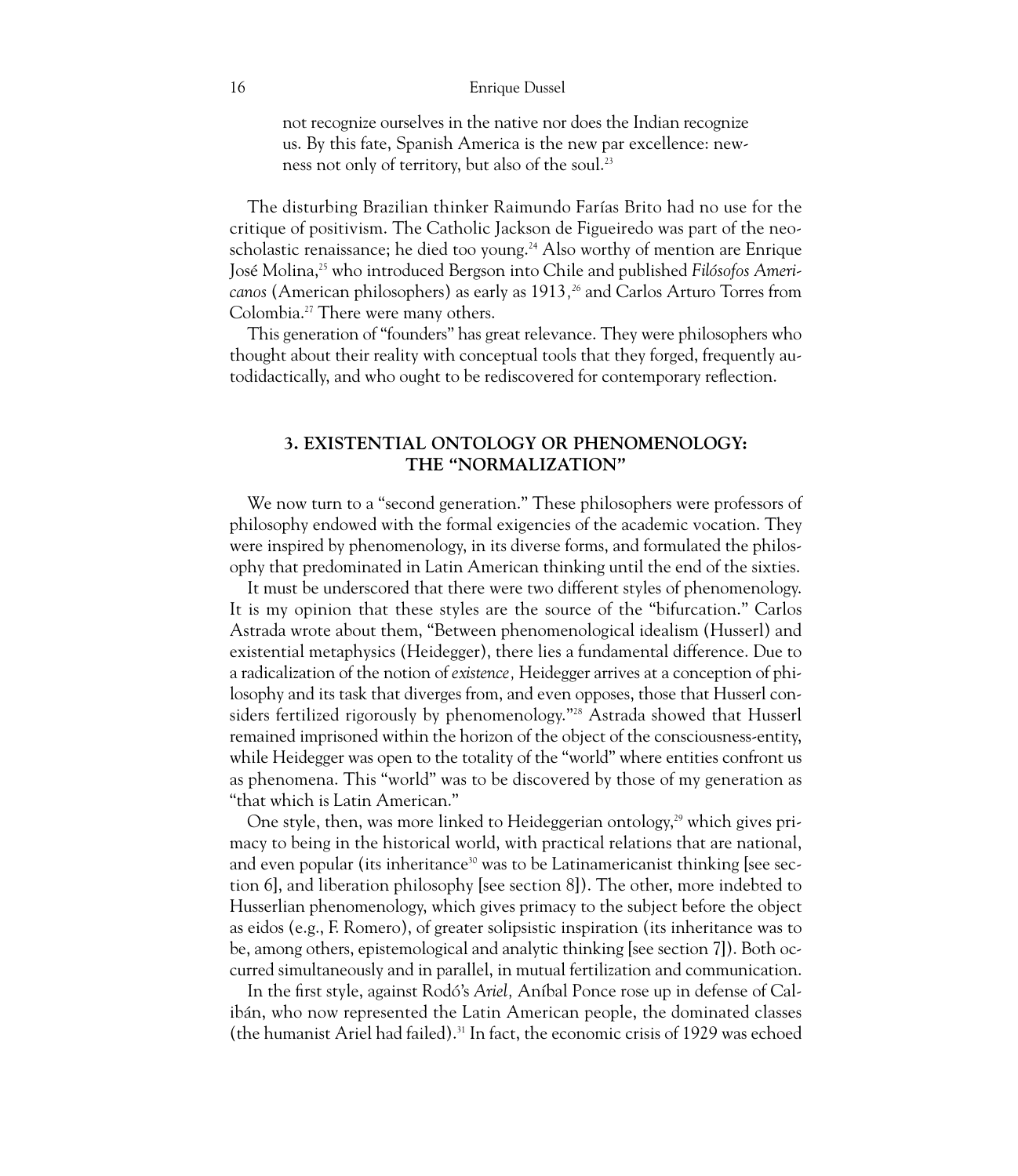in major political changes from 1930 on throughout the continent (Roosevelt himself compromised the state with an active Keynesian-style intervention). Heideggerian thought had a profound impact on Latin America for reasons similar to those that determined its appearance in Germany: a telluric-historical interpretation was linked to the strengthening of the project of a national bourgeoisie<sup>32</sup> and to the simultaneous and massive emergence, in the more developed countries of Latin America, of a working class. Between 1930 and 1940, a group of thinkers<sup>33</sup> exalted nature, geography, and the Indian. Franz Tamayo wrote,

[In Bolivia] the earth makes the man [ . . . ] colossal steep mountains that are like natural fortresses and also like natural prisons [...] the soul of the earth has gone through the country with all of its greatness, its solitude, that sometimes seem the cause of its desolation and its fundamental suffering. [ . . . ] Díaz, Melgarejos, Guzmán Blanco, Castro, Rosas, and others [ . . . ] all dominators, vanquishers, and hegemons, and all have the mestiza mark on the forehead, and the energy that they represent is of Indian origin—it is the blood of the Indian that surges up in adventurous and young blood.<sup>34</sup>

On the strictly philosophical plane, Latin American students who had studied in Germany or Switzerland (for the first time superseding the French horizon) between the two wars, with Heidegger (Carlos Astrada and Alberto Wagner de Reyna), with Cassirer (Nimio de Anquín), or in Zurich (Luis Juan Guerrero), began a Latin American ontological reflection. Some opted for an affirmative attitude, an assumptive, positive vision of that which is American, which was to have a long history. Carlos Astrada's *El mito gaucho* (The gaucho myth) was related to the nationalism of 1946—Astrada replaced Romero, who in turn replaced Astrada in 1956<sup>35</sup>—revives the figure of the "gaucho Martín Fierro" as an ancestral, authentic, proper phenomenon. It is not strange that he later turned to Marxism following an ontological progression from Heidegger to Hegel, in the fashion of the Frankfurt school—he demanded a return to history in order to subsume negations. In this way, the gaucho (cowboy)<sup>36</sup> became the proletariat as subject of history—in the Marxist tradition of José Aricó, as we will see.

Other ontologists analyzed with a tragic attitude the negation of that which is Latin American in many varied ways. Félix Schwartzmann, in Chile, wrote about that which is "bereft of history," the "savage lands," and the "ontological vacuum."37 In Venezuela, Ernesto Mayz Vallenilla wrote about the merely turned toward the future as "expectation," before "the something that approximates" us, as "what is to come."38 Nimio de Aquín in Córdoba pondered the pre-Socratic aural entity without past guilt, the "pure future."<sup>39</sup> And H. A. Murena wrote of the "original sin" of having been expelled from Europe: "For a time we inhabited a land fertilized by the spirit that is called Europe, and suddenly we were expelled from it and fell into another land, raw, empty of spirit, to which we gave the name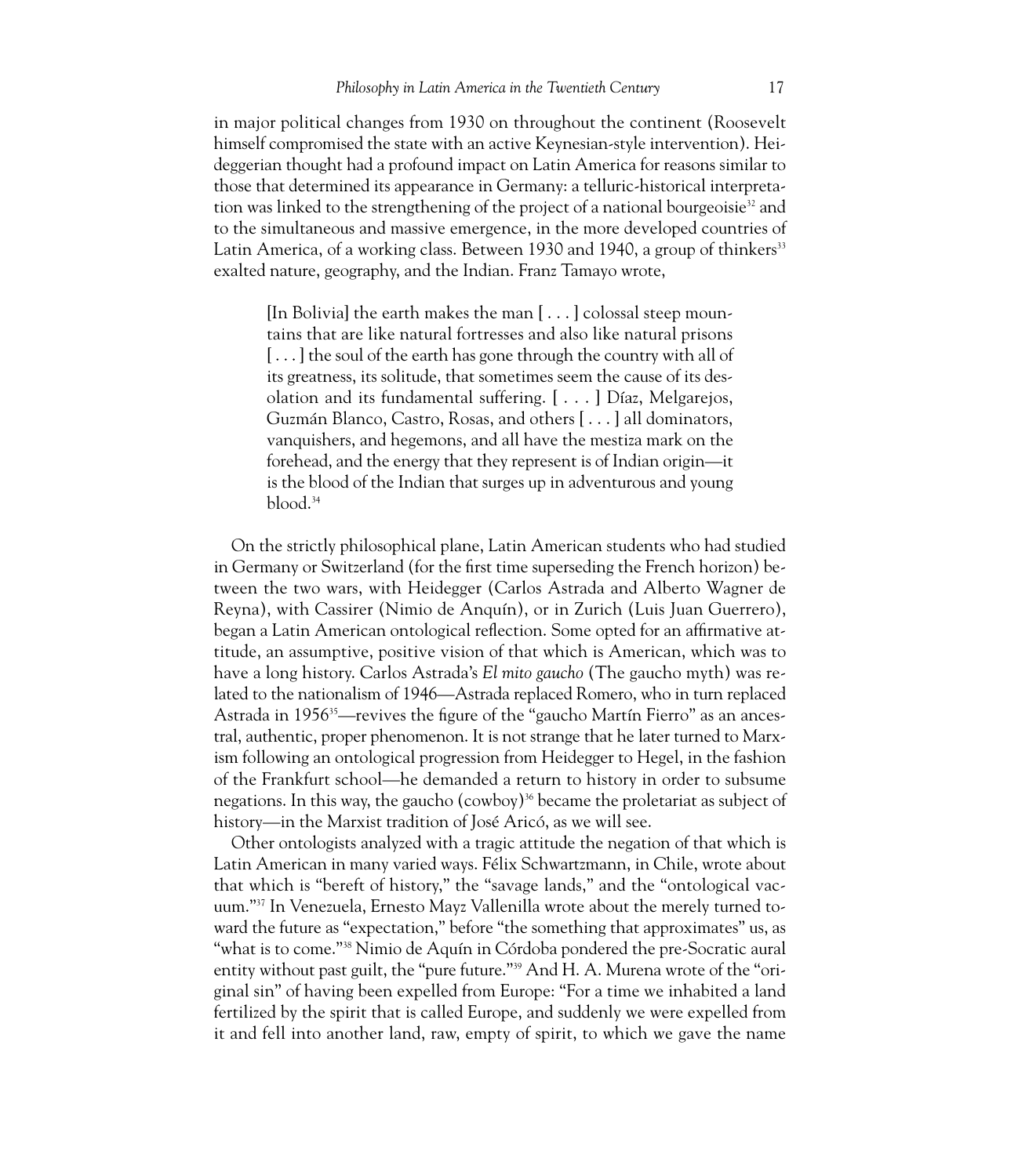America."40 The *criollo* (white child of immigrants) did not recognize the Amerindian, colonial world of the "inward land": he negated a millenary history. Thinking along the same lines were Edmundo O'Gorman, who spoke of the "discovery" of 1492 as the "invention of America" by Western culture, which did not notice the interpretation of the "discovery" by the indigenous peoples as an "invasion" of *Cemanahuac* ("the whole world" in Aztec);<sup>41</sup> and Alberto Caturelli,<sup>42</sup> for whom to be American was "to be a brute," without history, "immature."43

José Gaos, a Spaniard "trans-territorialized" to Mexico, similarly departed from Heidegger in order to situate the problem of the Latin American and Mexican. His translation into Spanish of *Being and Time* is more than a mere translation; it is in itself a historic philosophical work. Furthermore, from the ontological horizon he demonstrated the importance of thinking "*one's own* world," whence originated the Latinamericanist current (e.g., L. Zea)—a reconstruction carried out with such seriousness and extreme rigor that he passed this attitude on to his disciples, who carried his ideas forward into analytic philosophy (e.g., L. Villoro, F. Salmerón).

Alberto Wagner de Reyna<sup>44</sup> was educated in Lima, and he later studied with Hartmann, Spranger, and Heidegger in Germany. In 1937 he defended his doctoral dissertation, *La ontología fundamental de Heidegger* (The fundamental ontology of Heidegger)*.* His mature work, *Analogîa y evocación* (Analogy and evocation)*,* <sup>45</sup> concerns Kierkegaardian and Christian interpretations of Heidegger's thought. His philosophical stature is such that he would have to be situated at the level of Carlos Astrada and José Gaos.

Danilo Cruz Vélez,<sup>46</sup> who studied with Heidegger in Freiburg in 1951, manifested a transition to Husserlian style in his main work, *Filosofía sin supuestos: De Husserl a Heidegger (*Philosophy without presuppositions: from Husserl to Heidegger) and *De Hegal a Marcuse* (From Hegel to Marcuse*,* an academic philosophical work. He did not reflect on the theme of the American.

Thinkers of the other style, phenomenological, axiological, more solipsistic (following closely, as mentioned above, Husserl, Scheler, or Hartmann), achieved a broad presence in the academic world as "professors of philosophy." Their most important representative was without question Francisco Romero;<sup>47</sup> if one also takes into account "his not written work"—his teaching and his influence on other philosophers—his importance becomes evident. In fact, thanks to his contacts, Romero launched, from Washington, D.C., a collection of publications on Latin American thought. He intended a project of rigorous philosophy in the continent, and his enthusiasm and initiative inspired a whole generation. His theoretical works<sup>48</sup> are closely inspired by Hartmann's ontology, by Scheler's position on the place of the human being in the cosmos, and by the distinction between individual and person unique to the personalists (especially Jacques Maritain). All of this stood out in his transcendentalism of the spirit and values.

In Argentina a group of great philosophers was working in this tradition. Luis Juan Guerrero, who wrote an important book on aesthetics,<sup>49</sup> with a decisive Heideggerian influence but also with sources in Husserl, Merleau-Ponty, and others,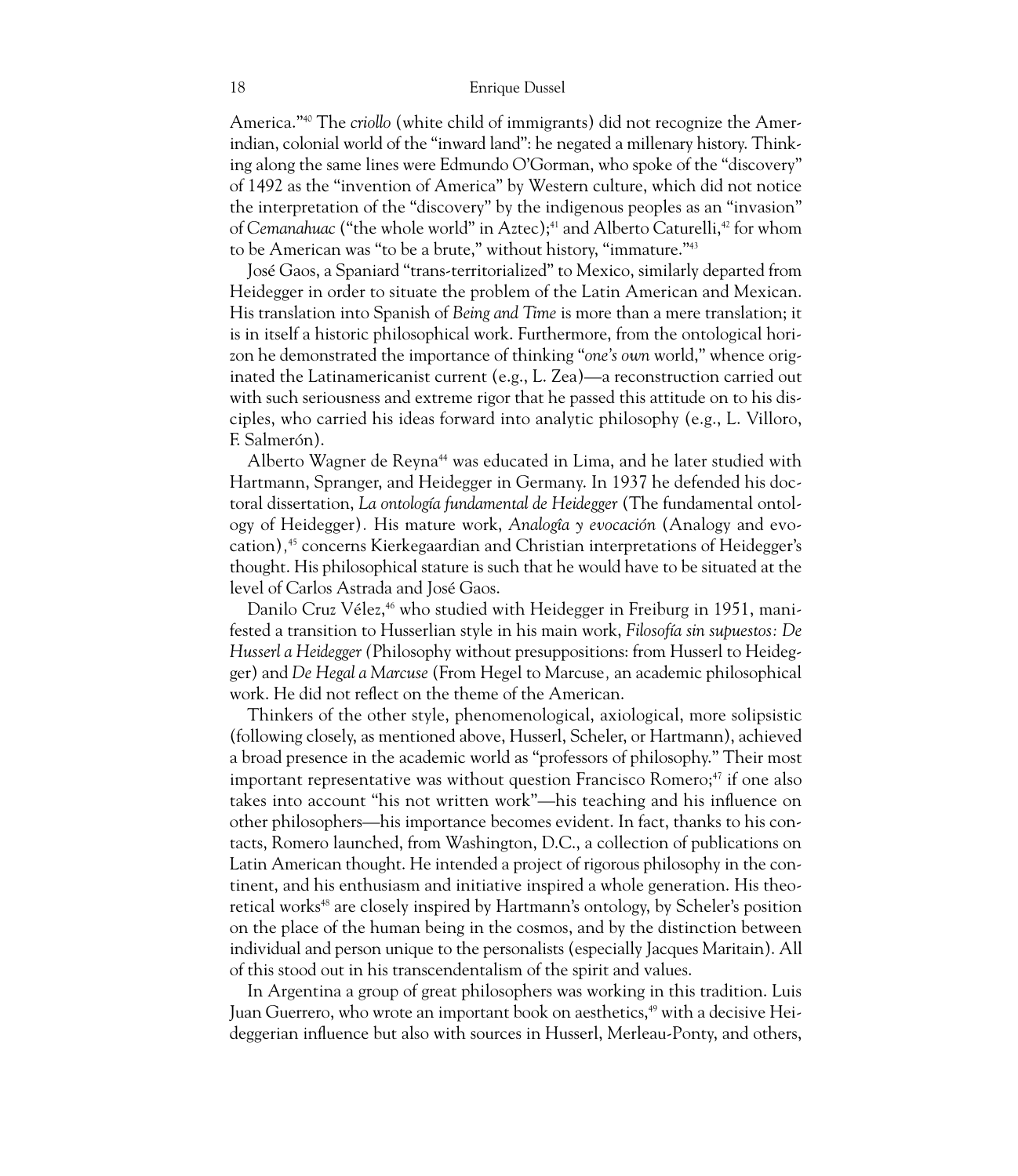which makes his description of the operative constitution of the being of the work of art a philosophical example not superseded in the continent. Miguel Angel Virasoro, Vicente Fatone, Angel Vasallo, Risieri Frondizi, Arture García Astrada, Carlos Ceriotto, and, more recently, Ricardo Maliandi (influenced by Hartmann and later a student of Apel's transcendental pragmatics) are some of the other philosophers who should be mentioned.

In Brazil, Miguel Reale introduced the phenomenological movement, in the tradition of the philosophy of law, in an "axiological personalism" linked to the "tridimensionality of the doctrine of law." Vicente Ferreira da Silva analyzed phenomenologically the spheres of axiology, formal logic, metaphysics, and philosophy of religion. Emmanuel Carneiro Leão needs to be mentioned because of his creative ontological thinking.

It would be fitting to mention here, although his thinking supersedes phenomenology, the Mexican Eduardo Nicol, whose *Metafísica de la expresión* (Metaphysics of expression) is one of the most significant works of Latin American thought. Luis Villoro's *Estudios sobre Husserl* (Studies on Husserl) (1975), and Ramón Xirau's works similarly indicate the cultivation of phenomenology by an extensive number of professors.

Francisco Miró Quesada made his debut in 1941 with *Sentido del movimiento fenomenológico* (Meaning of the phenomenological movement)*.* <sup>50</sup> He was never won over to the ontological style and remained at the phenomenological level of a rationalism self-conscious of its limits and of the need for a history of Latin American thought.

A phenomenological generation formed in Germany in the sixties. Guillermo Hoyos, a Colombian, strictly dominated the methodology (which passed from Husserl to Heidegger, and then to Habermas in the present day) and produced a critique of scientific positivism, subsuming it and attempting to transplant it within a more critical horizon.<sup>51</sup> In a more hermeneutic line, the notable Colombian philosopher Carlos Gutiérrez, elected in the nineties to the presidency of the Inter-American Society of Philosophy, must also be highlighted. The Venezuelan Alberto Rosales,<sup>52</sup> the Uruguayan Juan Llambias Acevedo, the Chilean Juan de Dios Vial Larraín, and the Colombian Daniel Herrera Restrepo, who was educated in Louvain, deserve a special place in this analysis.

# **4. PHILOSOPHY PRACTICED BY CHRISTIANS**<sup>53</sup>

Since the sixteenth century, but especially since the end of the nineteenth century, Christians in Latin America have been cultivators of philosophy. I present briefly the complex and little-studied problematic of this tradition, which is relatively independent from the other currents due to its links to extended ecclesiastical institutions. It is a matter of philosophical thought practiced by Christians outside of the context of the church, which is one of the oldest institutions in the mestizo continent. Schools of philosophy were founded by the Dominicans in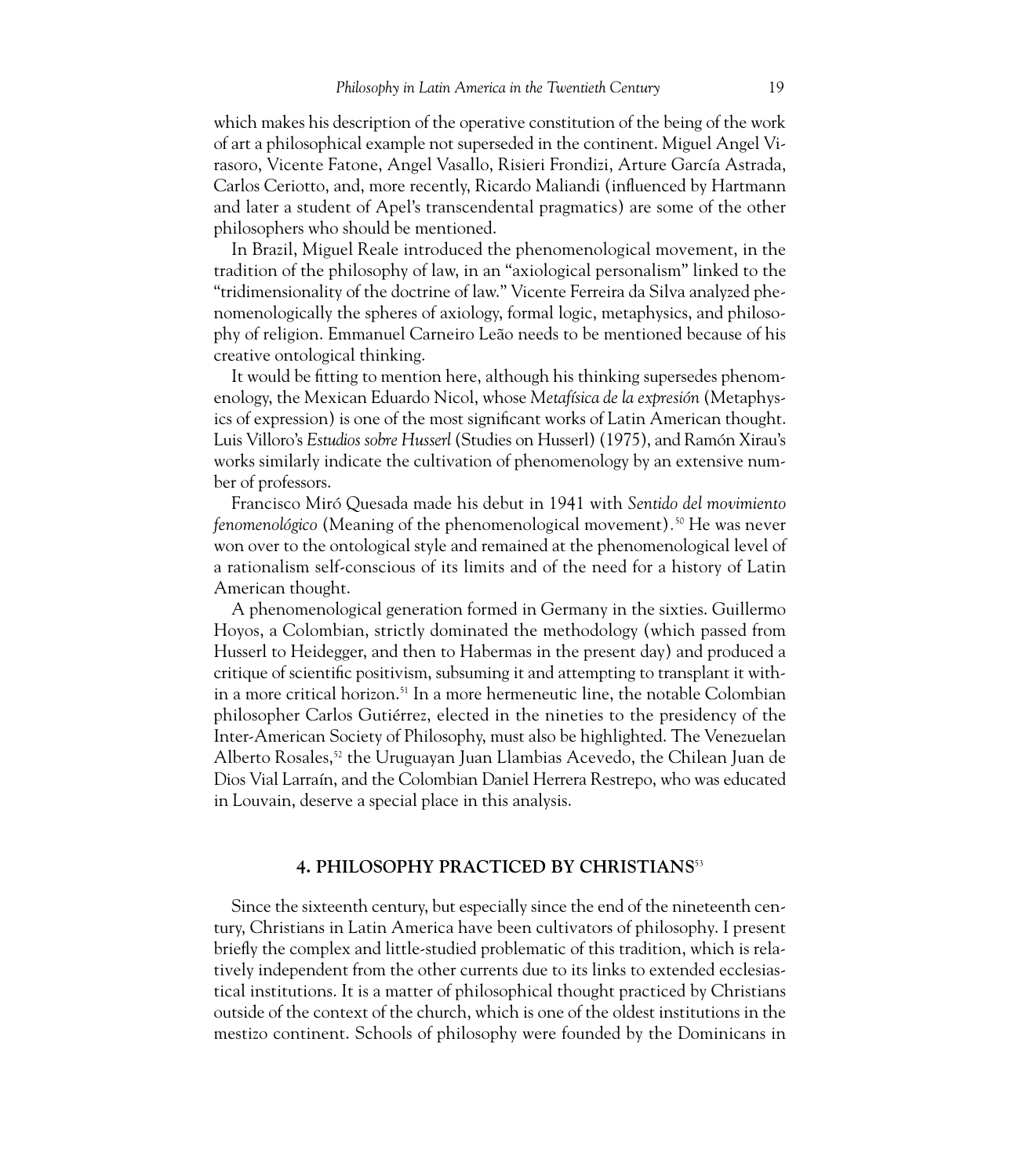Santo Domingo in 1538, and in Nichoacán, Mexico, in 1541. The first philosophical "normalization" (with master's and doctoral degrees in philosophy) took place in the universities in Mexico City and Lima in 1553, and bachelor's degrees were granted in dozens of centers, from Guadalajara and Durango to Santiago, Mendoza, and Buenos Aires during the colonial period.<sup>54</sup> Similarly, in the twentieth century, dozens of Christian centers of learning cultivated philosophical studies—a tradition that dates back to the schools of Alexandria in the Roman empire, the Muslims (from the rediscovery of Aristotle in the ninth century A.D.) or those of the Latin medieval period, which maintained the autonomy of reason from faith. Thousands of youths learned and appreciated philosophy through this path. In general, European neo-scholasticism (in the style of Desiderio Mercier or Joseph Gredt) by Italian, Belgian, and German authors was taught, repeated, and critiqued. Mercier's work *Programa analitico razonado de Metafísica* (Reasoned analytic program of metaphysics) was translated in 1923 in Lima and had several editions.

The first stage was a frank anti-positivist struggle (as with the "founders" analyzed above in section 2). José Soriano de Souza, who received his doctorate from Louvain, published, in Recife, Brazil, *Lições de filosofía elementar racional e moral* (Lectures of elemental rational and moral philosophy)*,* in which he opposed the "Cartesian-Cusanian" philosophical position. In 1908 the Benedictines, following Miguel Kruze, founded a faculty of philosophy in São Paulo,which grants degrees recognized by Louvain. In Argentina, Mamerto Esquiú, in Córdoba, and Jacionto Ríos made their arguments against positivism. In Colombia, the conservative hegemony (1886–1930) made sure that Catholic thinking occupied the faculties of philosophy during this period. In Uruguay, Mariano Soler, who had an acceptable European education, frontally attacked positivism.<sup>55</sup> The most distinguished of this group was Rafael María Carrasquilla,<sup>56</sup> founder of the School of Rosario; he seconded Leon XIII with respect to the movement to return to Thomas of Aquinas, and he published *Lecciones de metafísica y Ética* (Lectures of metaphysics and ethics) in 1914*.*

Around 1920, faculties of philosophy began to be founded around the continent (the Catholic university in Lima, in 1917; the Javeriana in Bogota, the faculty of philosophy of the Benedictines in São Paulo, the Centreo Vital in Rio de Janeiro, and the "Courses on Catholic Culture" in Buenos Aires, in 1922; San Miguel in Buenos Aires, in 1931; and Medellin, in 1936). Journals (such as *Vozes*, founded in Brazil in 1907; *Estudios*, Buenos Aires, 1911; *El Ensayo*, Bogota, 1916; *A Ordem,* Rio, 1921; *Arx*, Córdoba, 1924; *Criterio*, Buenos Aires, 1928; *Revista Javeriana,* Bogotá, 1934; and *Stromata*, San Miguel, 1937) found an attentive reading public.

A critical moment was the Spanish crisis of 1936, which divided Christian democratic thinking (which was inspired first by Maritain and later by Emmanuel Mounier), from which the Christian renovation evolved in the late sixties, from the decidedly anti-Maritain thinking that supported Franquism, whose representatives ended up collaborating in the military dictatorships of the seventies.<sup>57</sup>

Thus there emerged Catholic thinkers such as Tomás Casares, César Pico, Luis Guillermo Martínez Villada, Enrique Pita, Ismael Quiles, Raúl Echauri, and Diego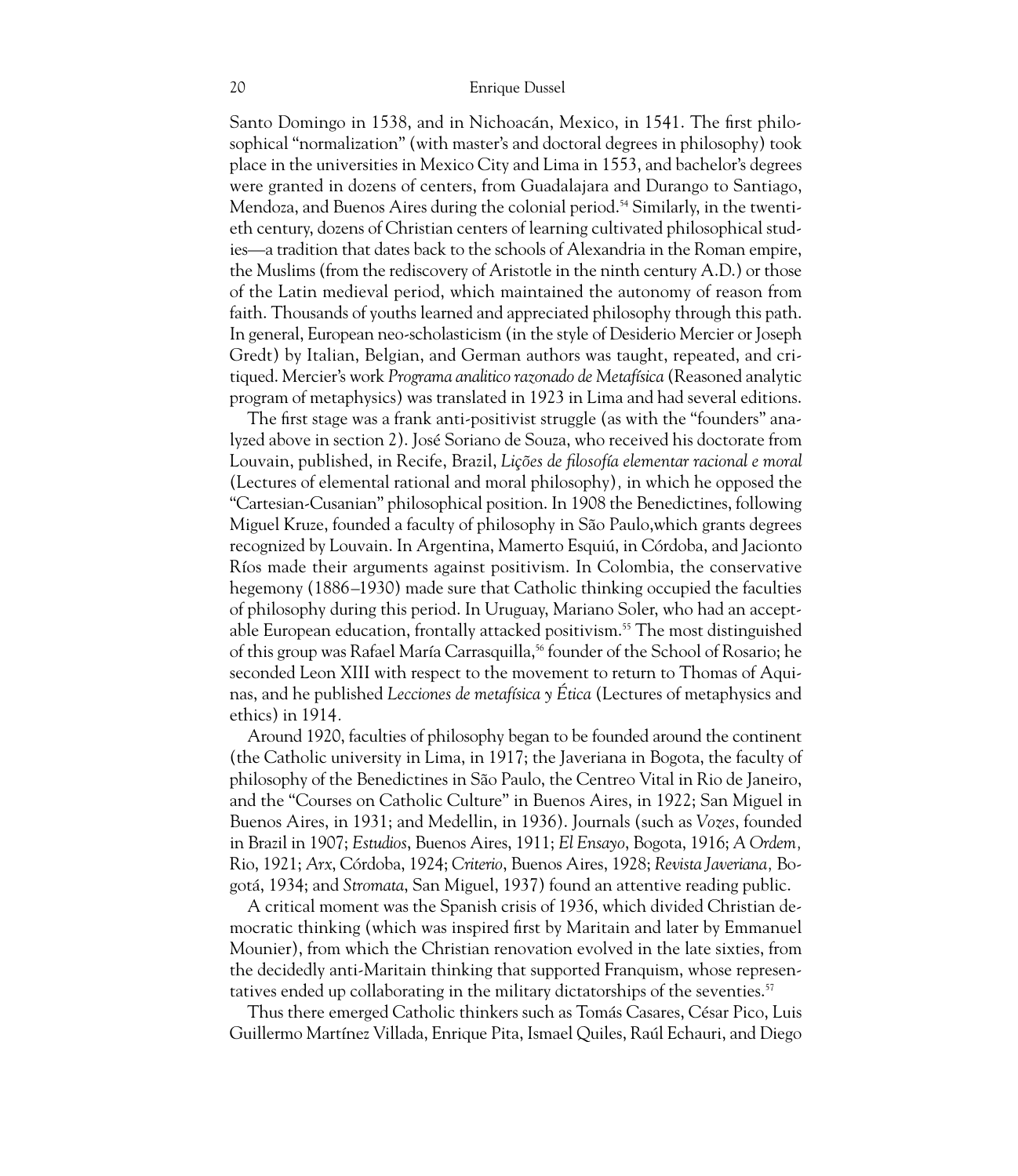Pró in Argentina. The prototype of noncritical realist metaphysics was Octavio Derisi. In opposition, Juan Ramón Sepich stands out for his acuity and profundity, not soured with right-wing political attitudes, as does Guido Soaje Ramos, a specialist in ethics. Gonzalo Casas was a distinguished critical teacher of young philosophers. Alceu de Amorso Lima and Leonel France in Brazil; Víctor A. Belaúnde in Peru;58 Ignacio Bravo Betancourt, José M. Gallegos Rocafull, and Antonio Gómez Robledo—noted translator of Aristotle—in Mexico; and Clarence Finlayson Elliot in Chile would join many of the above-mentioned thinkers, such as José Vasconcelos, Antonio Caso, Wagner de Reyna, and Nimio de Aquín, who declared themselves Christian. Together, they constitute a significant group of twentieth-century Latin American thinkers.

In the late twentieth century, Manuel Domínguez Camargo divided Christian thinkers in Latin America into three groups. First, those who are members of the Inter-American Society of Catholic Philosophers (A. Caturelli, Stanislaus Ladusans, O. Derisi) protect a true tradition and attempt to refute Marx, Nietzsche, Freud, Sartre, and others. Second are those who think that philosophy and faith do not mix with or negate each other (in the sense of Blondel's *The Philosophical Exigencies of Christianity*)*,* who are the majority and who manifest an autonomous rationality. Finally, others start from the second position and "make an effort to find a new point of departure, elaborate a new language, or construct a new type of philosophical discourse that is at the level of contemporary rationality"59 that is critical and Latin American.

# **5. MARXIST PHILOSOPHY**<sup>60</sup>

Marxist thought had great relevance in Latin America, a continent featuring dependent capitalism, where extreme poverty (absolute and relative: there are more poor who are poorer) continued to grow throughout the twentieth century. Marx, as a philosopher-economist, is perceived to have formulated a critique of the reality of a suffering people. Marxist philosophy therefore has political, social, and ethical meaning.

In 1846, when Esteban Echevarría wrote *Dogma socialista* (Socialist dogma), there was no comprehension of what socialism was to mean to Latin America. Juan B. Justo, who translated *Capital* in 1895, had founded the magazine *La Vanguardia* the previous year. He organized the International Socialist Party in Argentina in 1896, and in 1909 he published *Teoría y práctica de la historia* (Theory and practice of history)*,* in defense of a social-democratic thesis. Ricardo Flores Magón represented anarchist utopian thinking and, in the magazine *Regeneración* and the Liberal Fraternal Union of 1906, struggled against the Porfiriato in Mexico.

Among the first Marxists was Luis Emilio Recabarren, founder of the Socialist Worker's Party of Chile in 1912, and of the Communist Party in 1922. He wrote in 1910,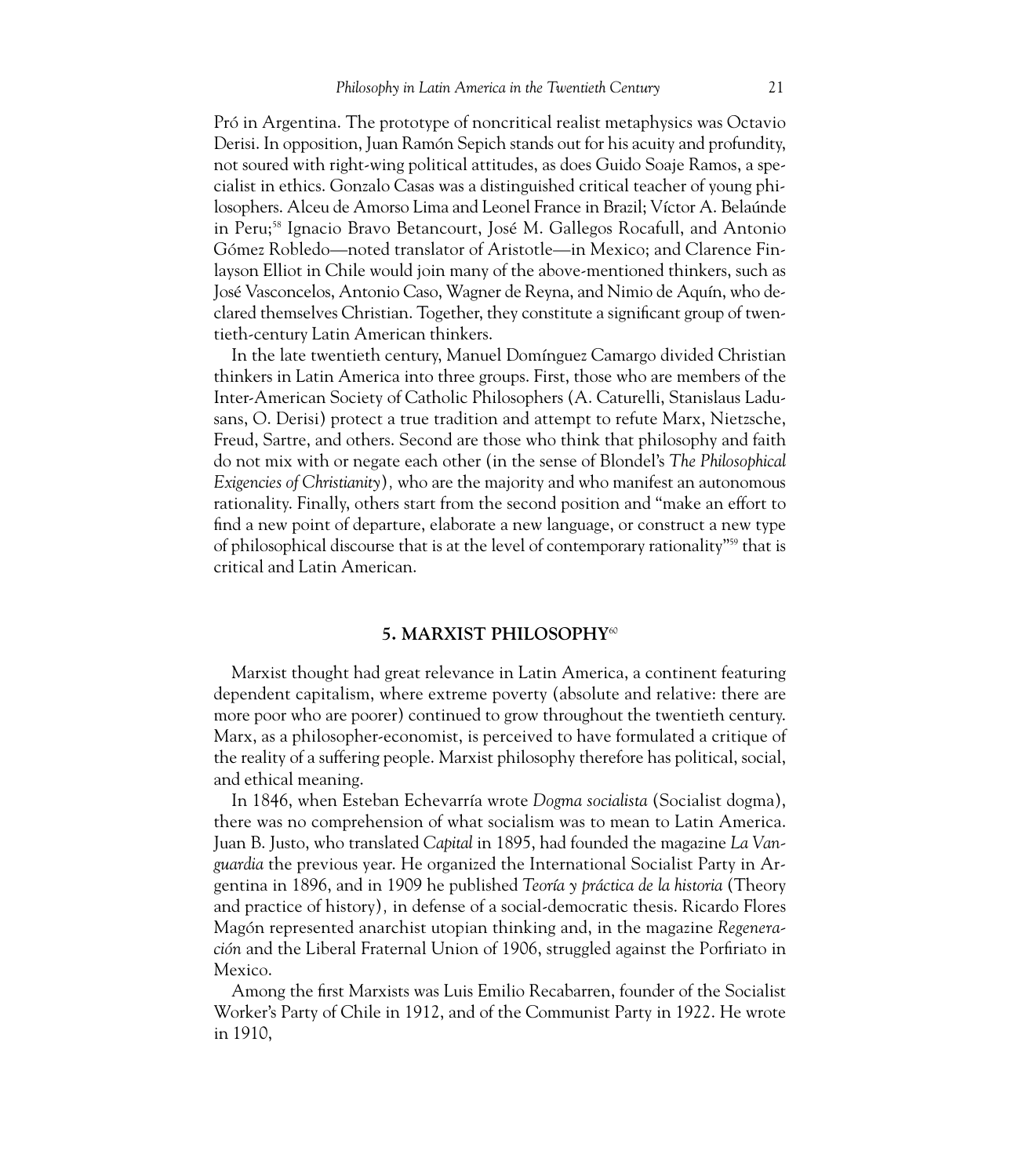Where are my fatherland and my freedom? Did I have them in my childhood, when instead of going to school I had to go to the shop to sell my meager child's strength to the insatiable capitalist? Do I have them today, when the entire product of my work will be absorbed by capital without my enjoying an atom of my production? I aver that the fatherland is the fulfilled and complete home, and that freedom exists only when this home exists.<sup>61</sup>

Recabarren and Julio Antonio Mella, founder of the Communist Party of Cuba in 1925, who died very young in 1929, ought to be considered members of the generation of founders of Marxist critical thought in the continent. It is known that once the Third International was formed in 1919, the communist parties rapidly copied the Soviet formulations and fell into Eurocentrism in their diagnoses, and later, with Stalin, into an ideological ontological materialist dogmatism. This did not prevent the emergence of great philosophers who knew how to think in adverse situations. José Carlos Mariátegui was the most prominent, as he integrated Marx's ideas with theses extracted from the vitalism of Bergson and from the mythical-political thought of Sorel. He posited that the "Indian problem" was central to Peru and other Latin American peoples. He did not fear contradicting an ideology that had already begun to fossilize into a European-style unadulterated "classism." When, in 1928, his publishing company, Amauta, published *Siete Ensayos sobre la realidad peruvia* (Seven interpretive essays on Peruvian reality)*,* he was greeted as the most original and least dogmatic Latin American Marxist of the first part of the twentieth century. He was harshly criticized during his lifetime, and after his death he was stigmatized as having been a "reformist populist" by the already triumphant Stalinist party in Peru. In a famous political-philosophical text, he wrote,

The nationalism of the European nations—where nationalism and conservatism have been identified and co-substantiated—has imperialist goals. It is reactionary and anti-socialist. But the nationalism of the colonial peoples—yes, economically colonial, even if they boast of political autonomy—have a totally different origin and impulse. In these peoples, nationalism is revolutionary, and it therefore culminates in socialism. Among these peoples the idea of *nation* has not yet concluded its trajectory or exhausted its historical mission.<sup>62</sup>

His words are still valid in Latin America:

Marxist critique concretely studies capitalist society. As long as capitalism has not been superseded definitively, the canon of Marx continues to be valid. Socialism—in other words, the struggle to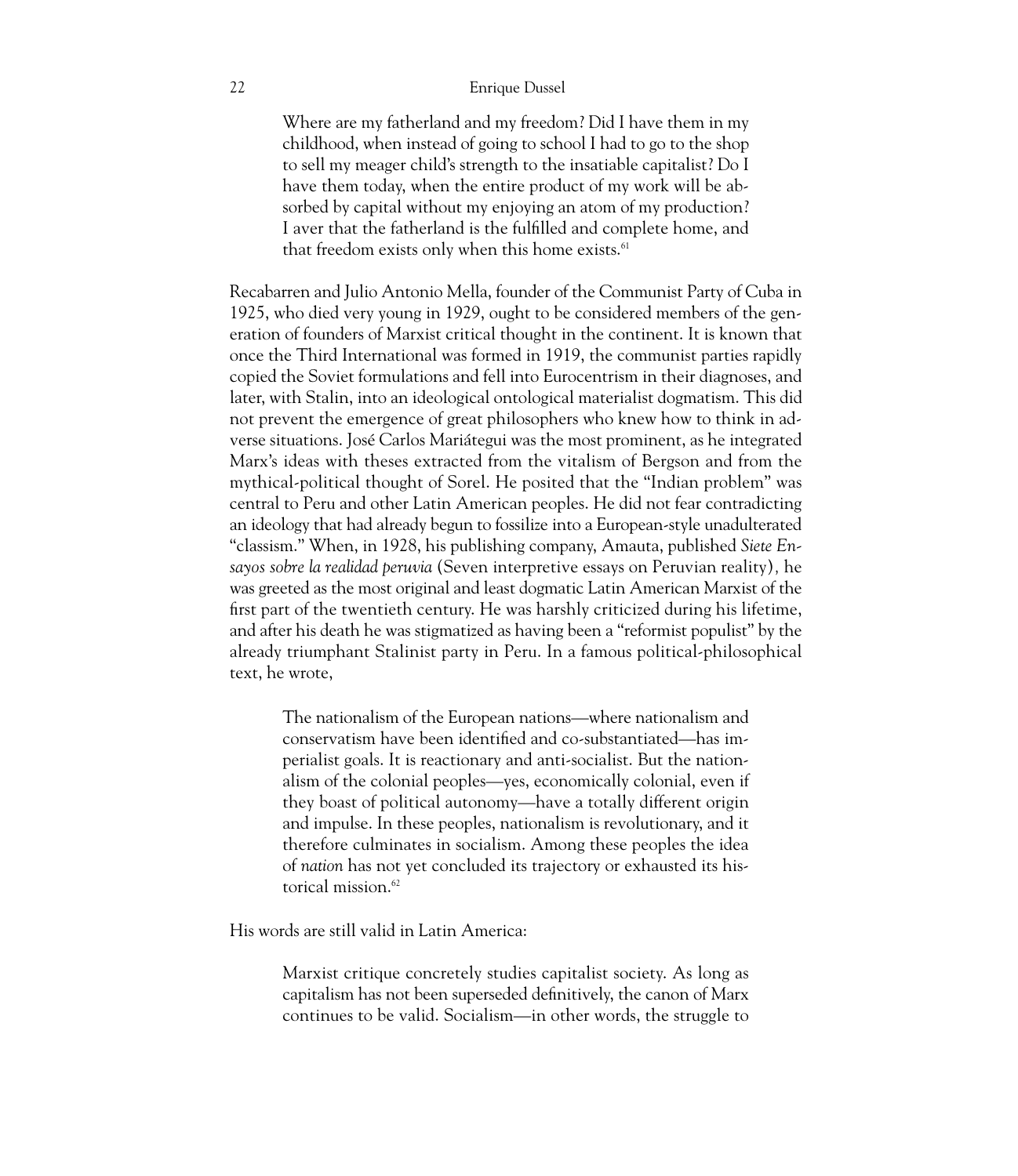transform the capitalist social order into collectivism—keeps that critique alive; it continues, confirms, and corrects it. Any attempt to catalogue it as a simple scientific theory is in vain, as long as it is effective in history as a gospel and method of a mass movement.<sup>63</sup>

And he concludes, "Those phases of the economic process that Marx did not anticipate . . . do not affect in the least the foundations of Marxist economics."64

The frontist and Browderista crises prevented Marxism from being expressed with philosophical seriousness and rigor.<sup>65</sup> The great exception was Aníbal Ponce, whose works *Educación y lucha de clases* (Education and class struggle) (1937) and *Humanismo burgués y humanismo proletario* (Bourgeois humanism and proletariat humanism) (1935) are the most creative works after Mariátegui's writings. Ponce was born in Buenos Aires and died in exile in Michoacán, Mexico. In a lecture that he gave in 1930 at the faculty of economics, he said, "So great is the determination to separate intelligence from life that one might say that there is some hidden fear, some usurpation to defend, some great crime to hide. Societies have never esteemed the thinker. They have considered him, and with reason, a heretic."66

With the Cuban revolution of 1959, the impact of Marxist thinking extended throughout the continent, especially into faculties of philosophy. The ethical and voluntaristic focus of Ernesto Guevara and Fidel Castro won over the opinion of leftist youth for a time. Guevara expresses the same intuition that Antonio Caso had at the beginning of the century:

*Latifundio* . . . results in low salaries, underemployment, and unemployment: *the hunger of the people.* All of these existed in Cuba. Here there was *hunger.* . . . The objective conditions for the struggle are given by the *hunger of the people,* the reaction to this *hunger.* . . . Our vanguard revolutionaries have to idealize this *love of the people,* make it into a sacred cause, and make it unique, indivisible. . . . Every day one must struggle because this living *love of humanity* is transformed into concrete events.<sup>67</sup>

This was a profound ethical sentiment rooted in physical suffering that opened altruistically to the other, the universal.

From a strictly theoretical point of view, Sergio Bagú's contribution was decisive: he demonstrated that the Latin American colonial system was not feudalism but dependent capitalism.<sup>68</sup> This insight enabled the question of dependency (André Gunder Frank, Theotonio dos Santos, etc.) and Immanuel Wallerstein's "world-system" to be formulated. All of this established Santiago as the intellectual center of the continent in 1970, with the triumph of Allende's Popular Unity party.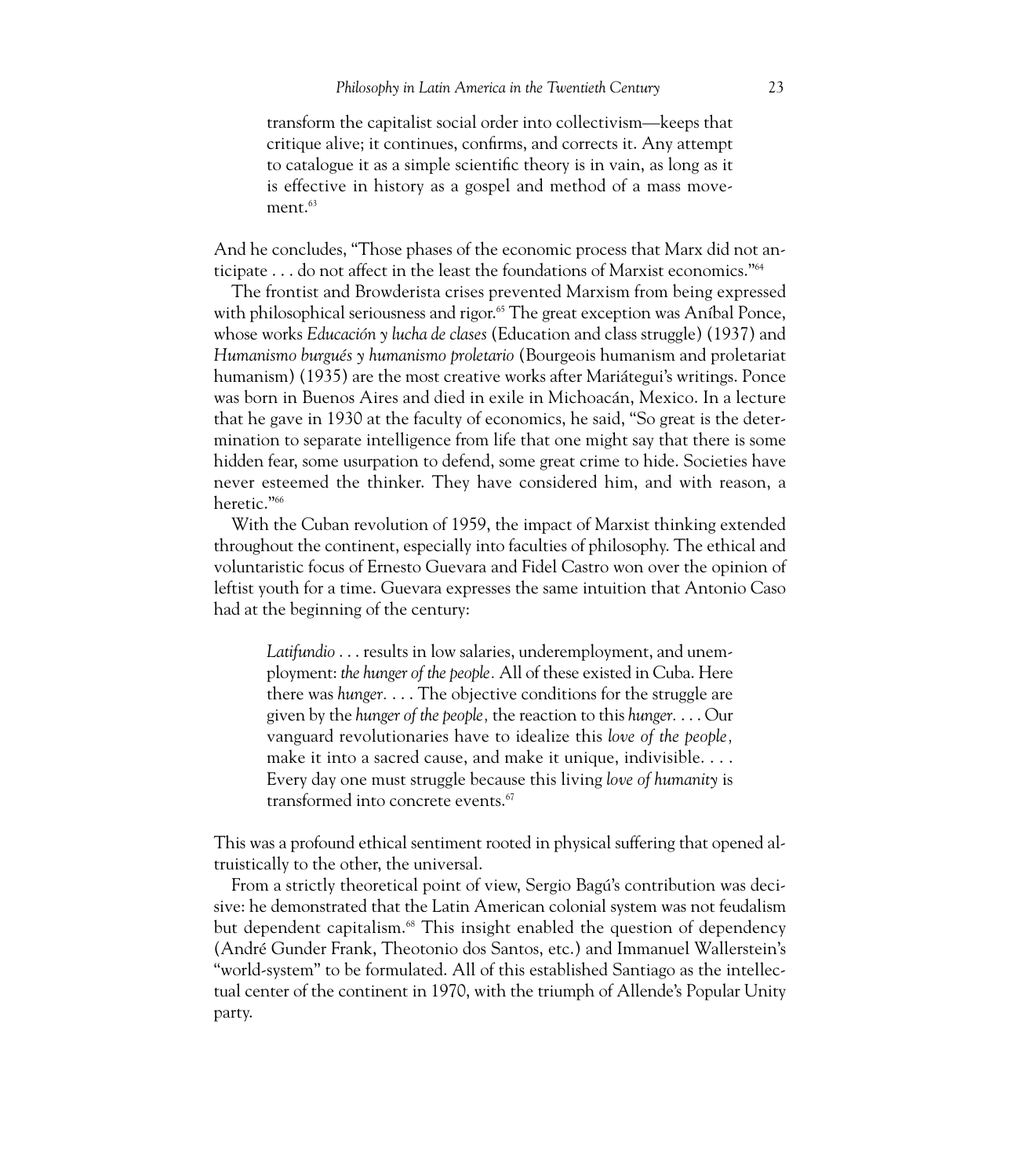Meanwhile, Carlos Astrada turned from a Heideggerian to a Hegelian ontology, and he finally developed his Marxist thinking in Córdoba. During their Mexican exile, his students, among them José Aricó, launched a theoretical dispute within Latin American Marxism, publishing more than a hundred volumes in the "Past and Present" collection with Siglo XXI. In Mexico, Marxist philosophical thinking had flourished thanks to the presence of Alfonso Sánchez Vázquez, who wrote the classic *Filosofía de la praxis* (Philosophy of praxis) in 1967; he later criticized the Althusserian current which had a great influence in the seventies through the work of Martha Harnecker.

In 1979, the Nicaraguan revolution gave rise to a new theoretical impulse and a profound renovation of political philosophy, which took over popular nationalist positions and opposed Stalinist dogmatism, thus innovating at all levels of reflection. Orlando Nuñez wrote about the Nicaraguan revolution,

Some reductively proclaim that there can be no revolution unless it is with the exclusive participation of the proletariat, and other reductivists state that the proletariat are no longer the ones making the revolution, but the people. . . . The myopia of the former resides in not seeing the *popular in the proletariat,* and that of the latter in not seeing *the proletariat in the popular.69*

The work of Bolivar Echeverría and Gabriel Vargas, director of the journal *Dialectics* (Puebla), in Mexico, Nuñez Tenorio in Venezuela, Antonio García and the Althusserianist Luis Enrique Orozco in Colombia, $\alpha$  as well as the three volumes of commentary of the four redactions of Marx's *Capital,*<sup>71</sup> ought to be mentioned. Raúl Fornet-Betancourt's work, published in German, fills an important vacuum.<sup>72</sup>

# **6. LATINAMERICANIST PHILOSOPHY: THE FIRST "BIFURCATION"**<sup>73</sup>

If we return to an exposition of the historical evolution of Latin American philosophy, we discover that what Miró Quesada called the "bifurcation" deepened (it had begun with the prior generation; see section 3). Now there was a "third generation." In the thirties, a more detailed investigation of the history of Latin American philosophy began, corresponding to an ontological exigency in the surrounding historical world (from the philosophy of José Ortega y Gasset, Sartre, Dilthey, and Heidegger) and to the strengthening of industrial national bourgeoisies when the war began in 1939. It was conceived not only as historiography, but also with the philosophical intention of discovering the problematics that were formulated and resolved by the preceding currents. From these pioneering studies was born a philosophical-historical consciousness with a continental perspective.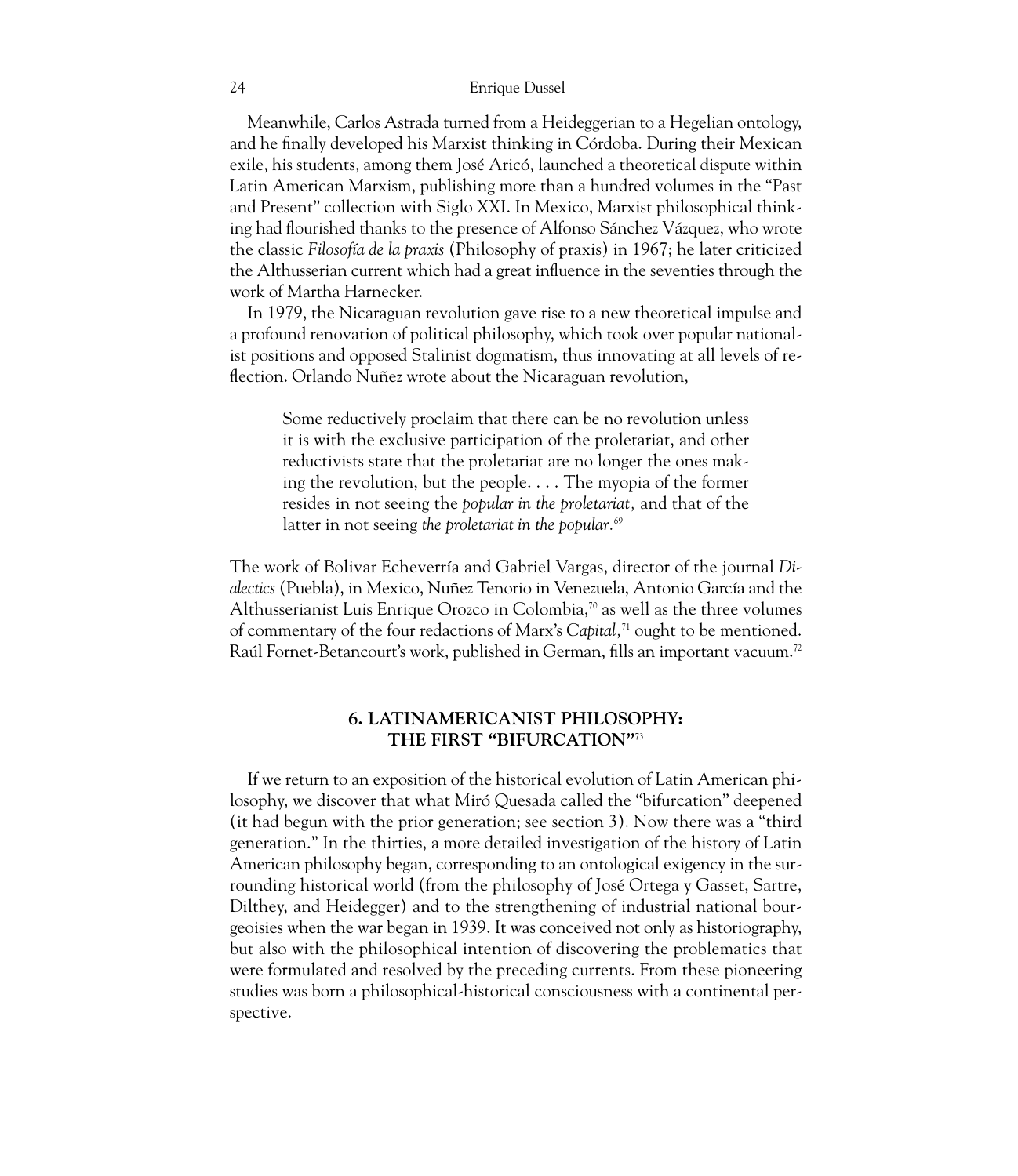In fact, in a speech he gave in Montevideo in 1842, Juan Bautista Alberdi had discussed an idea for a course on contemporary philosophy, twenty years before the first pragmatic formulations of Charles Sanders Peirce:

The philosophy of each epoch and each country has commonly been the reason, the principle, or the most dominant and general sentiment that has governed its actions and conduct. And *this reason has emanated from the most imperious needs* of each epoch and country. Thus there have been Greek, Roman, German, English, and French philosophies, and it is necessary that there be an American philosophy. . . . There is, then, no philosophy in this century; there are only systems of philosophy, that is, more or less partial attempts, contradictory among themselves.74

In 1912, Alejandro Korn wrote, in his work on Argentinean philosophy,

I can imagine the smile on the reader's face as he reads the following epigraph: Since when do we have Argentinean philosophy? Do we indeed have philosophy? . . . We Argentineans, the reader would say, belong to the realm of Western culture, and to this day we have assimilated only important ideas . . . [However,] our struggles were no mere brawls. Argentinean positivism is of autochthonous origin; only this fact explains its deep-rootedness. It was expression of a collective will . . .75

Even José Carlos Mariátegui wondered, years later, is there a Peruvian philosophy? It was thus in the context of the pan-American organizations headquartered in Washington that Aníbal Sánchez Reulet published an article titled "Panorama de las ideas filosóficas en Hispanoamérica" (Panorama of ideas in Hispanic America) in 1936.76 In 1940, Risieri Frondizi contributed a section on the history of ideas to the *Handbook of Latin American Studies*. In 1949, Leopoldo Zea, a student of José Gaos's, published a work in which he adopted a continental horizon: *Dos etapas del pensamiento en Hispanoamérica: del romanticismo al positivismo* (Two stages of Hispanic American thought: from romanticism to positivism)*.* Francisco Romero himself, distanced from the faculty of philosophy in Argentina because of Peronism, published *Sobre la filosofía en América* (Concerning philosophy in America) in 1952*.* In Guyayaquil, Ecuador, Ramón Insúa Rodríguez had also dealt with the theme in 1945. Shortly thereafter, in Washington, Sánchez Reulet, supported by Romero and Zea, edited a collection of the histories of thinking organized by country. Suddenly an unprecedented panorama began to emerge. Before the eyes of a new generation, there appeared the critical horizon that the philosophies practiced by the "normalizers" was alienating and "unauthentic," inasmuch as it had not taken account of the antecedent reality of Latin American philosophy.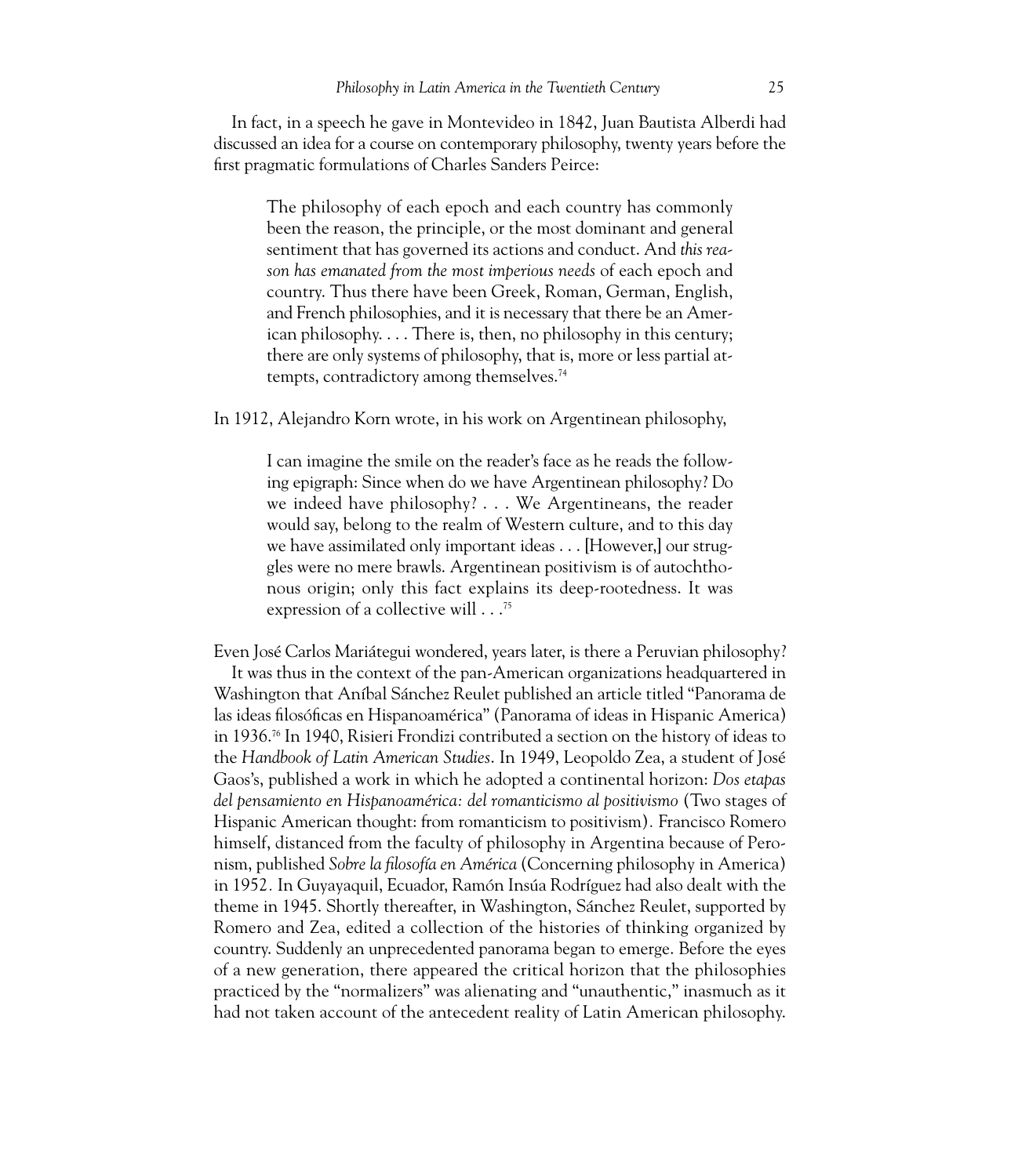The affirmation of a forgotten identity, the negation of the mere repetition of what is European, required a return to what is Latin American as object (what has to be thought) and as subject (knowing who is thinking and from where they think) of philosophical reflection. In this way, with the resources of the ontological current, the question of the "Latin American being" was problematized (see section 3). The philosophers that I will call "Latinamericanists" form part of this generation, but they specialized in historical investigations, with their own philosophical stamp—that is, doing history of Latin American philosophy does not mean stopping doing philosophy as such, even if only obliquely, and this is what the analytic philosophers criticized.

Leopoldo Zea began as a historian of ideas<sup> $77$ </sup> of Mexico, and later he took on Hispanic America. His works were numerous and unprecedented.78 Furthermore, he practiced what we could call a philosophy "as such" (*sin más*)79 which he did not reconstitute from the perspective of the Latinamericanists' hypotheses. The third level of his work consisted in a "philosophy of the history" of Latin America, $\delta$ <sup>80</sup> at the beginning of which he attempted to answer the question "What is our being?" But as we have seen (in section 3), a concrete answer slipped through the fingers and little remained.<sup>81</sup> Zea then attempted to navigate through a positive reconstruction of Latin America in confrontation with the West. With the passing of the decades, Zea reformulated this discourse according to the advancing development of the continent's philosophy and history:

A more intense and harder struggle because Western domination encounters allies in our peoples, in groups of oligarchical power who also speak of freedom but only to defend their interests, interests that coincide with those of the foreign dominators. . . . Zea moves from the philosophy of what is Mexican to what is [Latin] American, and then, in a stage of maturity, to the philosophy of the Third World. . . . This humanist integration of humanity and its history is, today, the horizon from which unfold the theories of cultures of dependence and in which the philosophy of liberation has many roots.<sup>82</sup>

If Zea's body of written work is immense, his "work not written" is even greater. Like no other Latin American philosopher of the twentieth century, he propelled the study of Latin American philosophy not only throughout the continent (and to the United States), but also to Europe and the world. From his center (CECY-DEL) in Mexico, Zea has for decades radiated the Latinamericanist passion.

F. Miró Quesada, on the other hand, from his project of a historical rationality,<sup>83</sup> has drawn a suggestive interpretation of the recent Latin American philosophical transformation.

Arturo Ardao is the prototype of the historian of ideas, with his own philosophical style. Similarly, Arturo Roig reflects creatively, departing from Hegel, to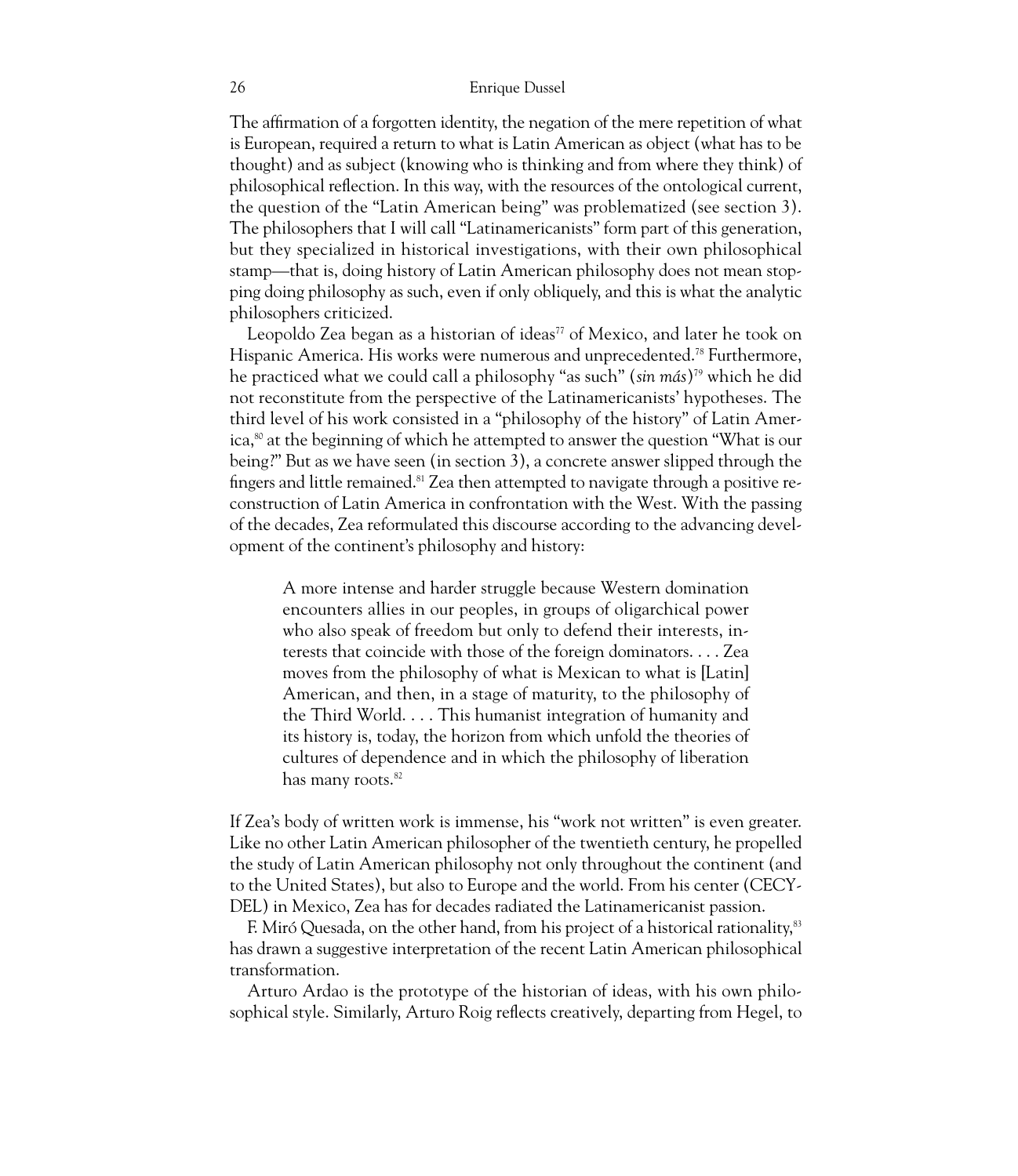discern what he calls the "anthropological *a priori,*"84 "to want to hold oneself as valid (*für sich gelten will*)" from the perspective of a universal horizon and with reference to "the concrete figure of a people" (*die konkrete Gestalt eines Volkes*). The subject that is affirmed is an "us" (Latin America) before the "ours" (not only a territory) that has as a "legacy" the cultural inheritance of tradition, in the dialectic between civilization and barbarity. Thus, when we think about the "beginning" (*Anfang*)—which is not merely a "point of departure" (*Ausgang*)—of American philosophy, we must think of it as "self-consciousness," as a thinking about ourselves, but in reality as constantly starting again. In turn, the "philosophies of accusation"<sup>85</sup> are not to be left unexplored.

Abelardo Villegas published notorious works in his time.<sup>86</sup> With a very purified dialectical methodology, relating the philosophical text to historical economic, political, and social structures, Villegas diagnosed that the central problem of the Latin American conflict is the contradiction between traditional and modern society. Revolution reveals the answer, which is simultaneously (in the case of the Mexican revolution, Batlista in Uruguay, and the Cuban revolution) anti-traditional and anti-imperialist. The reformist movements (radical Argentineans or Peronists, Vargistas in Brazil, etc.) are included. Unfortunately, Villegas's project has not received new contributions in recent years. I ought to mention here a whole group of Latinamericanists, such as Weinberg, Horacio Cerutti, Carlos Paladines, Germán Marquínez Argote (who organized the International Congresses of Latin American Philosophy at the Universidad Santo Thomas Aquino in Bogotá without interruption every year since 1982), Hugo Biaggini, and many others.

# **7. PHILOSOPHY OF SCIENCE AND ANALYTIC PHILOSOPHY: THE SECOND "BIFURCATION"**<sup>87</sup>

As I have mentioned, the "bifurcation" is accentuated in this "third generation." Some started from the position of the preceding phenomenological current (this being the path of evolution of Miró Quesada and Mario Bunge; see section 3). Others, with greater rigor in the use of resources, employed linguistic analysis,<sup>88</sup> and they therefore distanced themselves from the Latinamericanist tradition (e.g., L. Villoro and F. Salmerón). All were influenced by the "linguistic turn" in postwar Anglo-Saxon thought. Philosophy in Latin America took a clear forward step—although the project of quasi-perfect rigor of mathematical formalization or analysis meant an exaggerated skepticism regarding the other currents, and by the eighties, the limits of its internal and external consistency, especially with respect to practical philosophy, had been discovered. In any event, Latin American philosophy became conscious of its own methodological-linguistic mediations.

First, V. Ferreira da Silva, proceeding from phenomenology in Brazil, published *Elementos de lógica matemática* (Elements of mathematical logic) in 1940*.* Simi-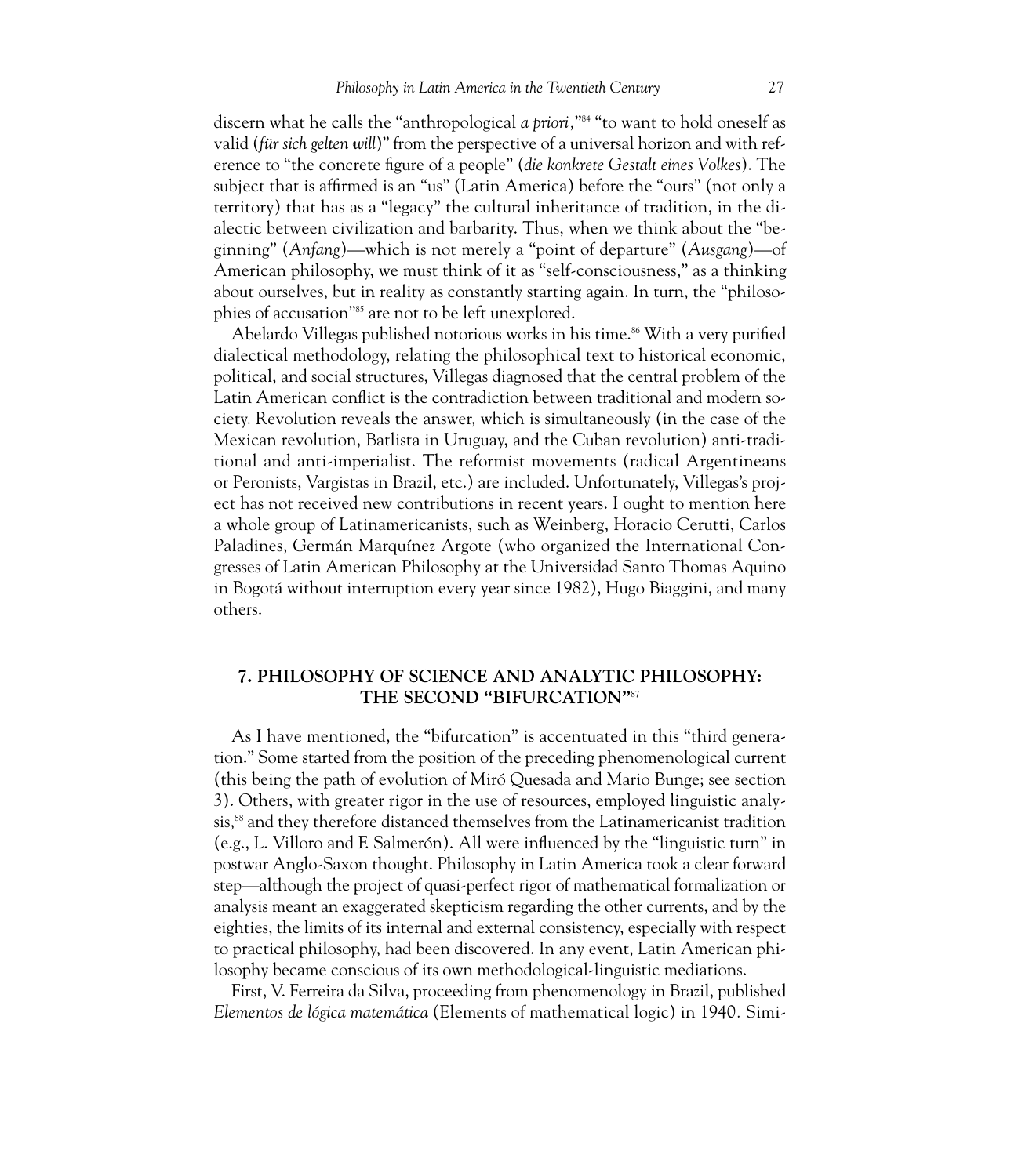larly, Miró Quesada<sup>89</sup> went from phenomenology to the cultivation of logic and mathematical logic (*Lógica* [Logic], 1946); *Filosofía de las Matemáticas* [Philosophy of mathematics]*,* 1954), and later supported the axiomatization of juridical philosophy (*Problemas Fondamentales de lógica juridica* [Fundamental problems of juridical logic]*,* 1956); he wrote his most important philosophical work, *Apuntes para una teoría de la razón* (Notes towards a theory of reason)*,* in 1962. Miró Quesada's particular position in twentieth-century Latin American thought consists in his definition of reason, which allowed him to ascend to the level of logical, mathematical, formalizing knowledge without disdain for the knowledge that he termed ideological, metaphysical, or ethical; even if these forms could not achieve the formal rigor of the former, they still did not lose their rational validity. The broad rational spectrum (from the formal to the Latin American historical) corresponded, for Miró Quesada, to a strict, albeit broad, vision of historical reason.<sup>90</sup>

In 1944, W. V. O. Quine and Hans Lindemann, who was from the Vienna circle and lived in Buenos Aires, visited Brazil, where interest in Bertrand Russell's work was starting to grow. Through Russell, the mathematician Julio Rey Pastor and Gregorio Klimoski began their path. In Canada, a colleague of Romero's in Buenos Aires, Mario Bunge (who published *Causality* in 1959), attempted the most ambitious work of this current, the seven-volume *Treatise on Basic Philosophy,* (1974–85); he added an eighth volume on ethics.<sup>91</sup> In the prologue to the last volume Bunge writes, "The ultimate goal of theoretical research, be it in philosophy, science, or mathematics, is the construction of systems, i.e., theories . . . because the world itself is systemic, because no idea can become fully clear unless it is embedded in some system or other, and because sawdust philosophy is rather boring."92Therein lies its value and its limitation: formalizing theoretical rationalism. Leaving aside logic and mathematics, Bunge began with semantics<sup>93</sup> and continued through ontology<sup>94</sup> and epistemology.<sup>95</sup> Finally, his ethics were developed from an axiological, Aristotelian teleological model—"values" as the evaluative horizon that takes over the utilitarian position; morality as the set of moral norms; ethics as the theories on values, morality, and action; the theory of action as a praxiology: "The morality advocated in this book is based on a value theory according to which anything that promotes welfare is good. Our morality can be summed up in the norm *Enjoy life and help live.*"96

Héctor-Neri Castañeda, born in Guatemala (his first publication in the United States was *Morality and the Language of Conduct,* 1963), is the best known of the Latin American analytic philosophers.<sup>97</sup> Castañeda has devoted himself to the development of an analysis of ethical language in a creative, rigorous, and personal manner.<sup>98</sup> He concluded one of his first works presenting his position: "Thus Morality builds, upon the connection between the moral value of sets of actions and happiness, the basis of a special complex and pervasive network of duties (obligations, oughts, or requirements)."99 Ontologically, as with Moore and Bunge, Castañeda's point of departure is an axiology, from out of which moral principles are determined with reference to an ethos*.* The "elements of practical thinking," unities (*noema*), are analytically sought and formulated in "propositions" that can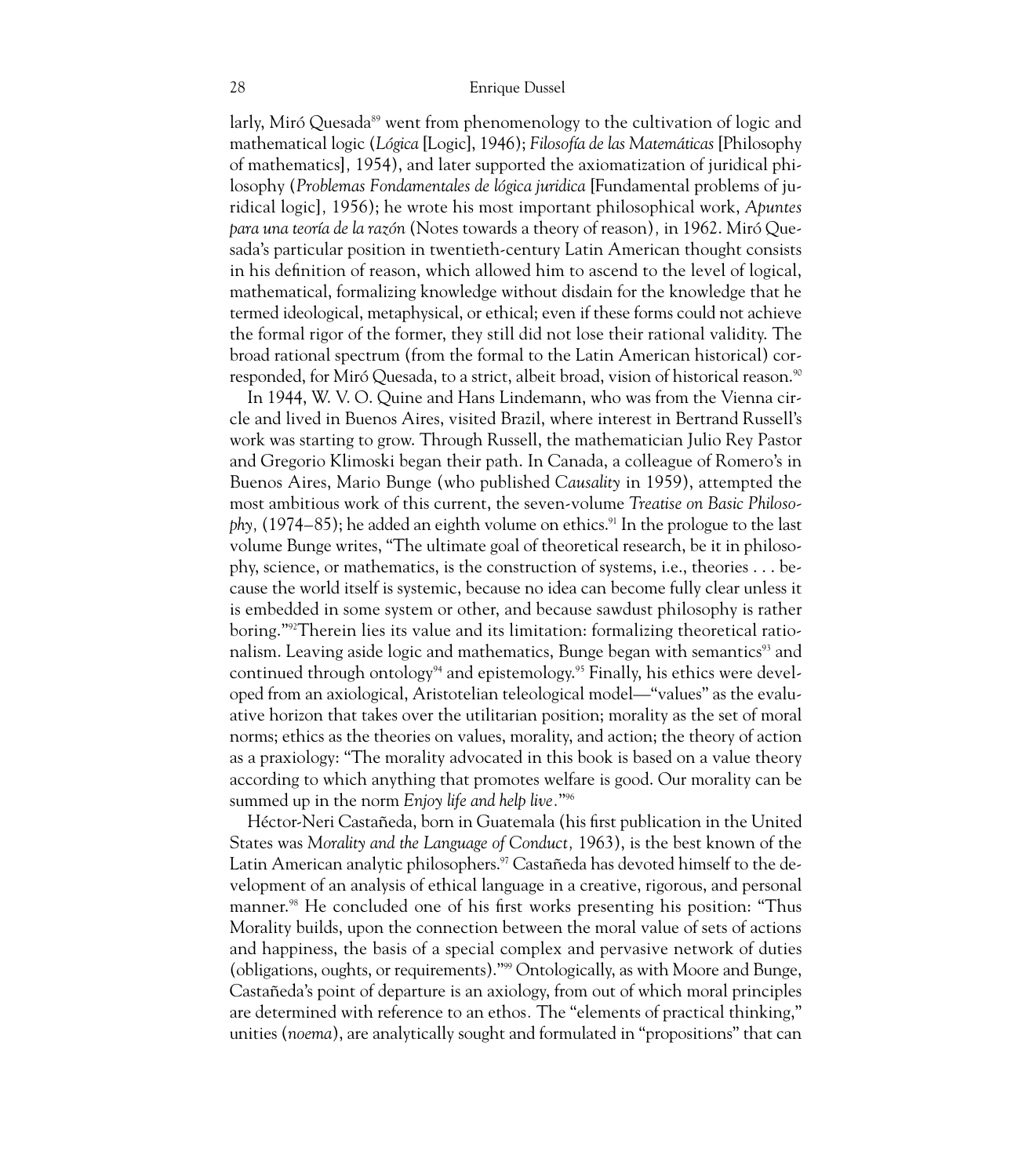constituted as "imperatives," with intentions, until deontic judgments are arrived at. Little by little, the "logical structure of practical thinking," the justification of prescriptions and intentions, imperatives and duties, is discovered, until "the structure of morality" is analytically reached.

Thomas M. Simpson (*Formas lógicas, realidad y significado* [Logical forms, reality and meaning], 1964), in Buenos Aires, and Roberto Torreti, in Chile, also pioneered work in the analytic tradition. Eduardo Rabossi wrote *Análisis filosófico, lenguaje y metafísica* (Philosophical Analysis, language and metaphysics) in 1977*.*

Meanwhile, in 1967, Alejandro Rossi, who had returned from Oxford, Luis Villoro, and Fernando Salmerón founded the journal *Crítica,* which became the organ of the analytic movement in Latin America. Carlos U. Moulines, a Venezuelan doctor living in Munich (1975), and in fact with a degree in epistemology from that city's university, published *La estructura del mundo sensible* (The Structure of the Sensible World)—departing from Stegmüller's position—in 1973. At the University of Campinas, near São Paulo, Zeljko Loparic promoted a center for logic, epistemology, and the history of science, where the journal *Manuscrito* was published in 1977.

In *Creer, saber, conocer* (Belief, knowledge, learning)*,* Luis Villoro wondered, "How has human reason operated throughout history? Has it repeated situations of domination or, on the contrary, liberated us from our subjection?"100 And he concluded, "If intolerance is an indispensable part of a philosophy of domination, then critical activity is the first step toward a philosophy of liberation."101 Critique starts from beliefs.<sup>102</sup> Every rational being has reasons for his or her beliefs; when these reasons are sufficient they are enough; when they are insufficient, causes for their insufficiency and better reasons must be sought. When sufficient reasons are objectively justified as valid, it can be said that *S* has knowledge of p.103 To learn adds to knowledge "personal experience,"<sup>104</sup> which is judged specifically in discoveries, empirical application, and wisdom. Vehemently criticizing the skepticism of scientism, which measures everything according to the disproportionately rigorous degree of justification of some sciences, Villoro concludes,

Contemporary scientism is akin to the scornful arrogance with which the civilized contemplate the beliefs of human groups that have not ascended to a specific level of technical development. . . . The West, with its colonial expansion, has despotically ruled entire peoples, destroying their cultures, with the supposed justification of introducing them to science and modern technology.<sup>105</sup>

The clear defense of "wisdom," as knowledge extracted from lived experiences, which is different from scientific knowledge, allows Villoro to be precise without delegitimating the narrative of a Shakyamuni, a "wise man of the Shakya tribe."106

Putting aside the critiques that were made of them, and that they themselves formulated,107 proponents of this current contributed greatly to raising the level of philosophical reflection. Born with the vocation of rigor, it achieved its objective.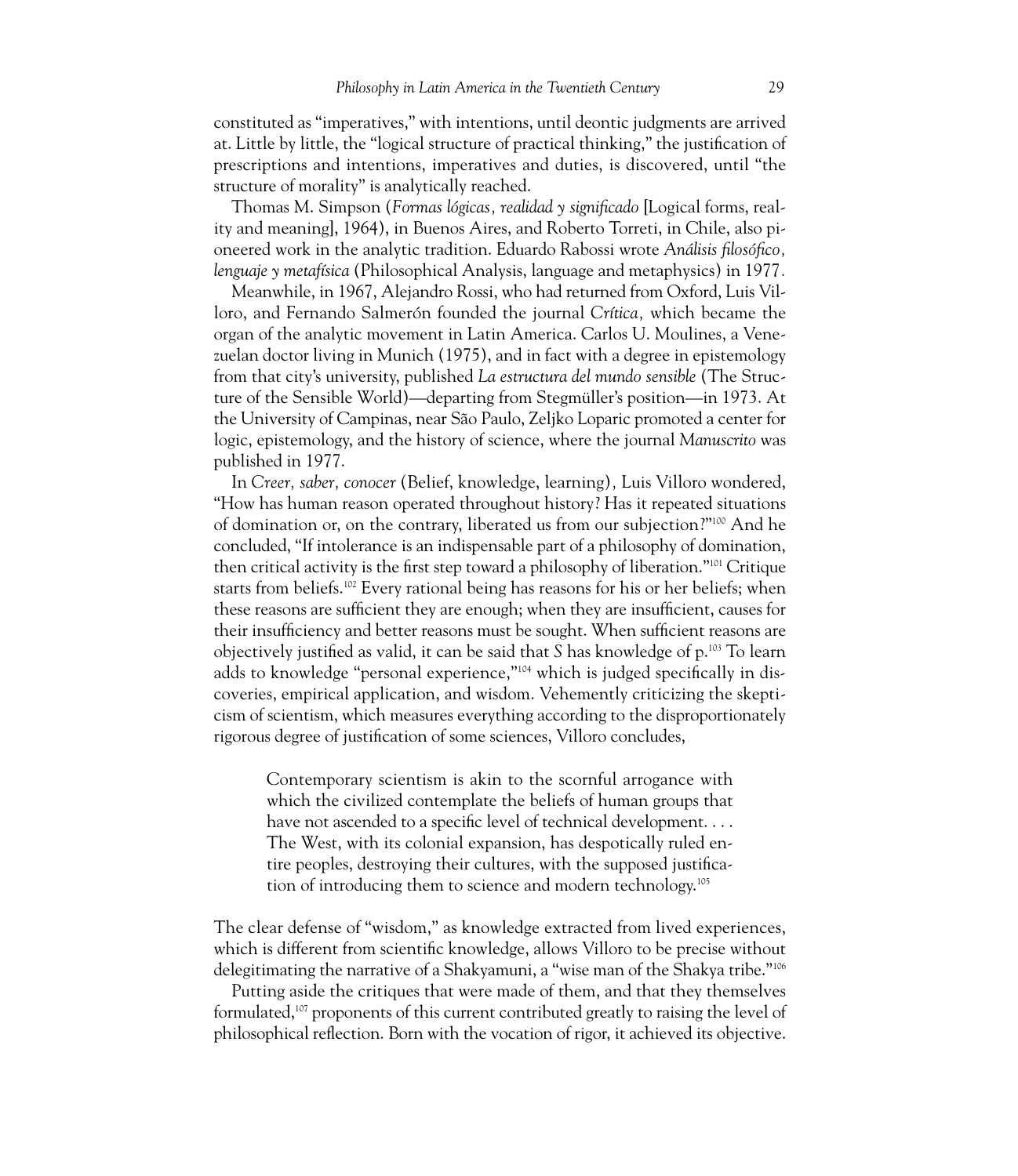# **8. PHILOSOPHY OF LIBERATION**<sup>108</sup>

Members of a new generation<sup>109</sup> (of those born after 1930, although it was anticipated by some), began their reflection at the end of the sixties, not without some relation to the events of 1968, with respect to a philosophy of liberation, which was thus linked to Latinamericanist philosophy. Salazar Bondy belonged to this current, and he responded negatively to the question, Is there a philosophy of our America? He saw the need for the birth of a new philosophy that would be more rigorous and engaged in the struggle against the culture of domination. For Salazar Bondy, only one who understands "domination" can, without illusion, hope for an exit: "The insufficiencies and weaknesses of our philosophy, which subsist despite the present efforts and progress, are not, then, negative characteristics of philosophy taken separately and as such, but symptomatic of a deeper and more fundamental failure that affects both our culture and our society."110 With extreme lucidity, Salazar Bondy concludes, "Philosophical thinking ought to become, as far as the human energies that are empowered by it, an instrument of radical critique with the goal of achieving, through analysis and rational illumination, a fully realistic consciousness of our situation."111 He gives a clear diagnosis on the need for a new philosophy:

Outside of the philosophies linked with the great contemporary blocs or the immediate future, it is necessary, then, to forge a thinking that both takes root in the socio-historical reality of our communities and conveys their needs and goals, and also serves to wipe out the underdevelopment and domination that typify our historical situation. Within the general framework of the Third World, the Hispanic American countries must be challenged to construct their development and achieve their independence with the support of a philosophical reflection conscious of the historical crossroads and determined to construct itself as a rigorous, realist, and transforming thinking.<sup>112</sup>

He concludes, "But there is still no possibility of liberation, and, to the extent that there is, we are obliged to opt decidedly for a line of action that materializes this possibility and avoids its frustration. Hispanic American philosophy also has before itself the option that *its own constitution* depends on its being an authentic reflection."113 Salazar Bondy explained in 1973 in Buenos Aires, during the dialogue that I helped to organize at that time:

When philosophy set out historically to liberate itself, it did not achieve even the liberation of the philosopher, because no one who dominates another can be liberated. Thus, in truth, the only possibility of liberation is occurring *for the first time in history with the*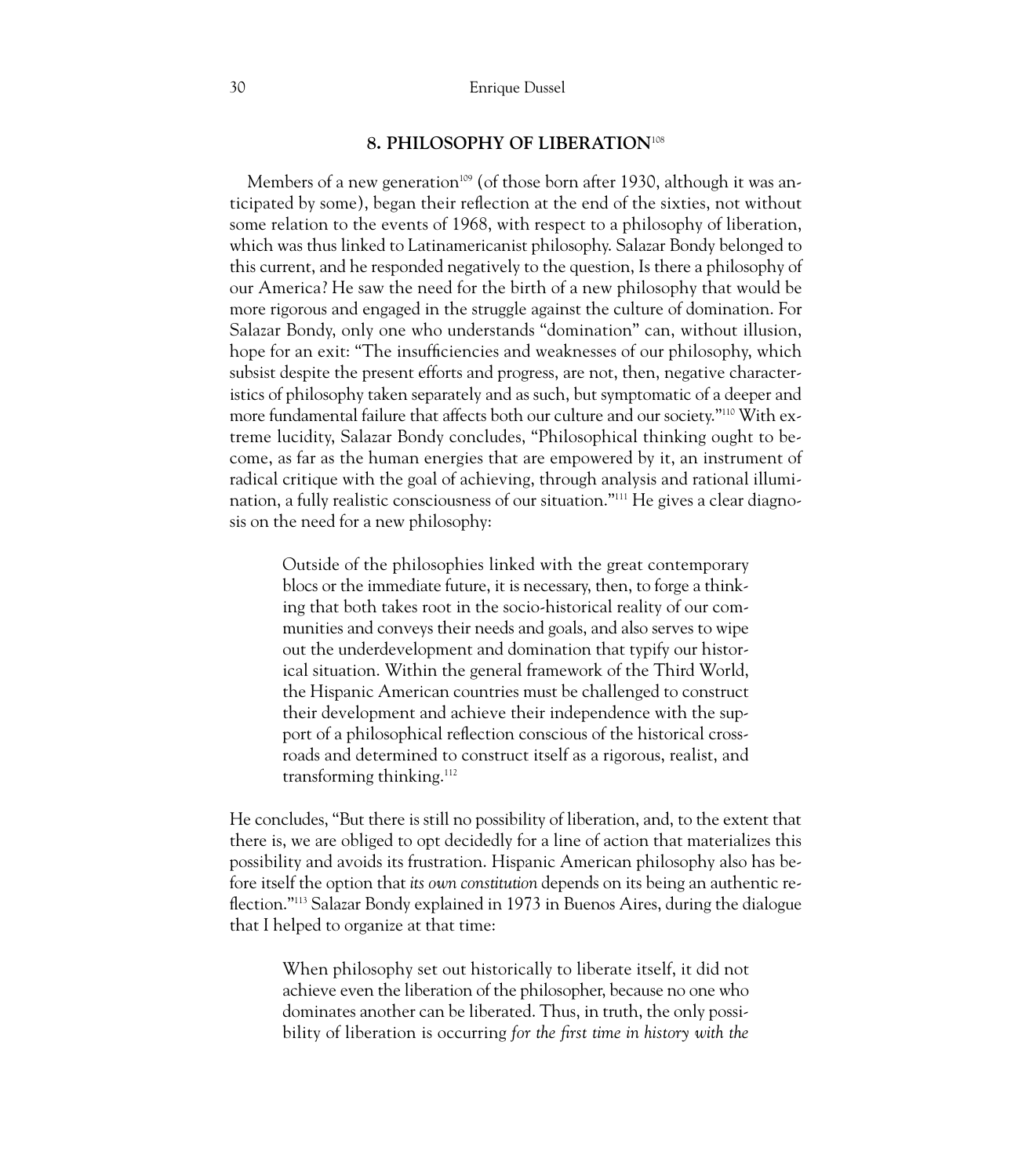*Third World,* the world of the oppressed and underdeveloped, who are liberating themselves and at the same time liberating the other, the dominator. Thus, *for the first time can there be a philosophy of liberation.* In the concrete case of the struggle of classes, groups, and nations, there is another who is the dominator, who unfortunately I have to remove from the structure of domination: I have to dismantle their machinery of oppression. And philosophy has to be in this struggle, because if it is not, it becomes abstract thought with which, although we intend to liberate others, as philosophers, not even we are liberated.<sup>114</sup>

Salazar Bondy indicated that this new philosophy ought to respond diachronically to three criteria: to be "[a] a critical work to the extent that historical reality allows it, [b] a work of *reformulation* to the extent that we emerge towards a new optic, and [c] a *reconstruction* of philosophy to the extent that this optic gives us a way to produce a thinking already oriented in the sense of the philosophy of liberation."115

Leopoldo Zea's reaction<sup>116</sup> was not so much to negate Salazar Bondy's historiographical position—or my own—but instead to defend "Latinamericanist philosophy" in the sense that it already responded to the exigencies of the new philosophy that Salazar Bondy was looking for. This was the debate: Latinamericanist philosophy with a long existing tradition or a nascent liberation philosophy? Zea wanted to demonstrate that there had always been Latin American thought, and even a philosophy of liberation, authentic insofar as it responded to the Latin American reality.117 These philosophies responded to the reality of their time, especially the political reality. Salazar Bondy and I perfectly accepted this hypothesis, and Salazar Bondy had in fact written numerous historiographical works along these lines. We were in agreement with Zea that to a large extent "academic" or "normalized" philosophy, the philosophy of the "community of hegemonic European and North American philosophers" propounded among ourselves, was not authentic;<sup>118</sup> it was imitative, Eurocentric—and the analytic philosophers of the sixties added, with validity, that it was not sufficiently rigorous. We admitted that for philosophy to be rigorous, it ought to depart from concrete (or particular) reality and elevate itself to universality—and in this there was concordance with the analytic and epistemological current. All philosophy departs from the concrete (Aristotle's departed from a political reality of slavery, while Hegel's global-historical philosophy was Germanocentric) and is raised to universality. Each philosophy is originally particular (and because of that each has deserved the label of Greek, Roman, Muslim, Medieval, German, Anglo-Saxon, and even North American, since Charles S. Peirce), as a point of departure, and at the same time each is "philosophy as such" (*filosofía sin más*), as a point of arrival—since they can learn/teach something "universal" from/to all others.119 The discussion does not reside here, but is located elsewhere: Zea thinks that "Latinamericanist philosophy" suffices; Salazar Bondy advocates a *new philosophy* that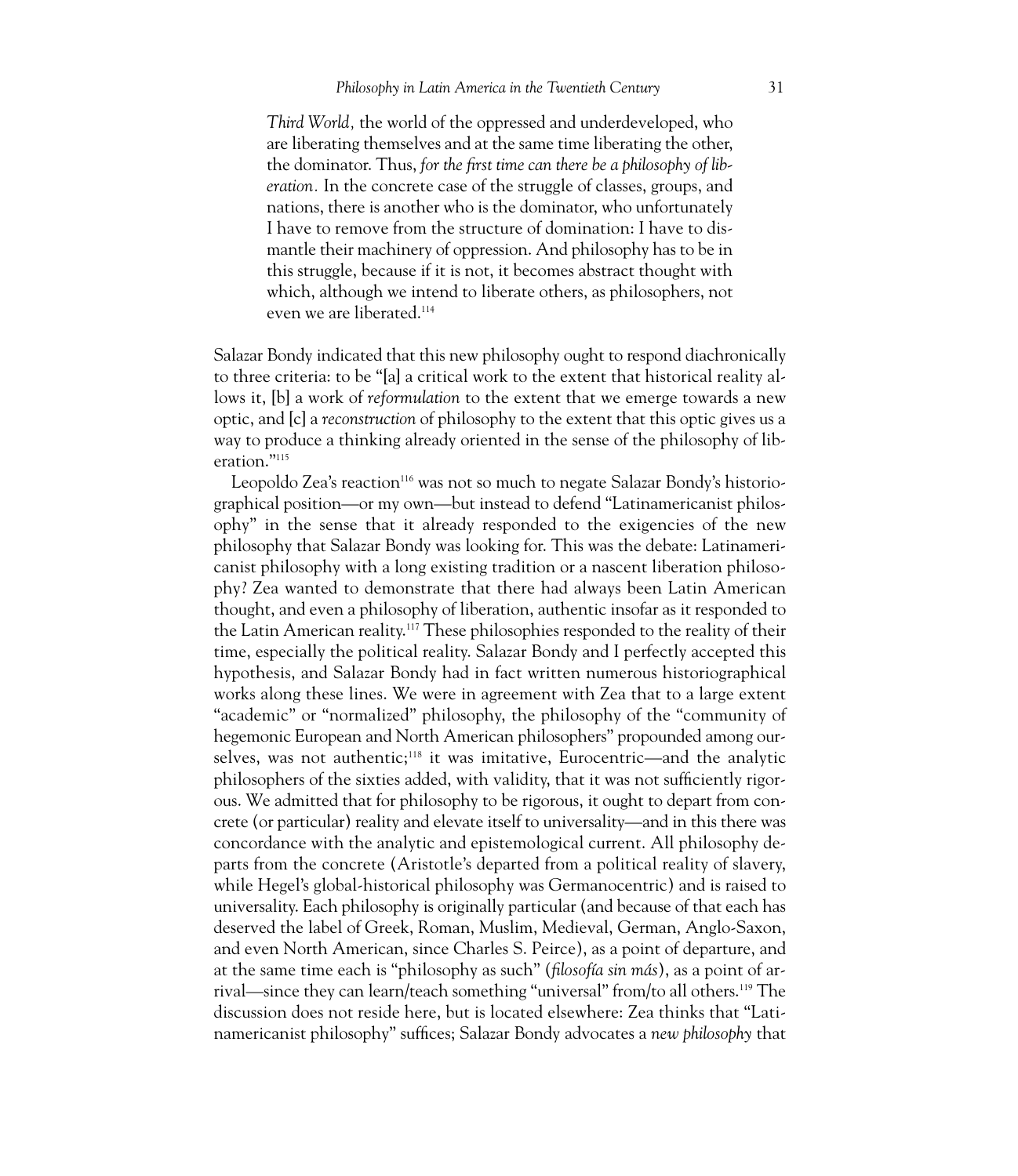is more rigorous, illuminating with respect to the question of "negativity," and more linked to praxis in the question of social "transformation." To achieve this, the social sciences, the political economy of dependence (today we would say the horizon of the "world-system"), must be assimilated. The original group identified with the philosophy of liberation, in my opinion, was in agreement with Salazar Bondy on this issue. I believe that there are four possible positions for facing this problem: first, that which admits the validity of historiographical "Latinamericanist philosophy," even as a hermeneutics of the "life world"; second, that which discovers the degree of prostration of Latin American academic-normalized philosophy; third, that which indicates the possibility of a Latin American philosophy as historiography, and that dialogues with the best of the hegemonic Euro-American philosophical community; and fourth, that which attempts to develop a philosophy of liberation as differentiated from prior projects, although it ought to be articulated in conjunction with them—that is, supporting itself in historiography, in epistemological rigor, and in dialogue or clarifying debates with the other recognized and hegemonic philosophical positions.

Salazar Bondy's project, and that of a philosophy of liberation in a strict sense,<sup>120</sup> is distinguished from the first type of Latinamericanist philosophy (see section 4), although the former can be considered a movement that emerged from "Latinamericanist philosophy." But, since it is not only a particular process (although it set out from this particularity), it is also a "universal philosophy"—that is, it opens itself to globality (but in the sense of linking up with the philosophical movements of liberation in the periphery in general—of underdeveloped nations, dominated social classes, ethnicities, the marginal, women, homosexuals, children, youths, popular culture, discriminated-against races, and on behalf of the future generations in advocating the ecological question, etc.). The *new philosophy*, whose agenda was opened by Salazar Bondy from a negative moment (as "philosophy of domination"), has evolved in recent decades.121

Some, such as Osvaldo Ardiles in the seventies, who belonged to the Latinamericanist ontological current developed this philosophy with a political consciousness, from an analysis of continental reality as it was practiced by nascent Latin American critical social science (think here of Fals Borda, *Sociología de la liberación* (Sociology of liberation)*,* published in 1969), and arising from militant engagement with popular groups in action against the military dictatorships.<sup>122</sup> The "late" Heidegger was criticized with and through Emmanuel Levinas (thanks to the contribution of J. C. Scannone), allowing for the emergence of a Latin American thought which discovered that the domination of the exploited Latin American people originated with the beginning of the "world-system" itself in 1492. The reality of Latin American oppression, criticized by Bartolomé de las Casas in the sixteenth century (in the first counter-discourse of modernity), was the point of departure for this uniquely Latin American philosophy in terms of theme, method, and awareness of a different discourse. Immediately, positivity, the dignity of the cultural alterity of the Latin American historical subject, was affirmed from the perspective of a project of liberation.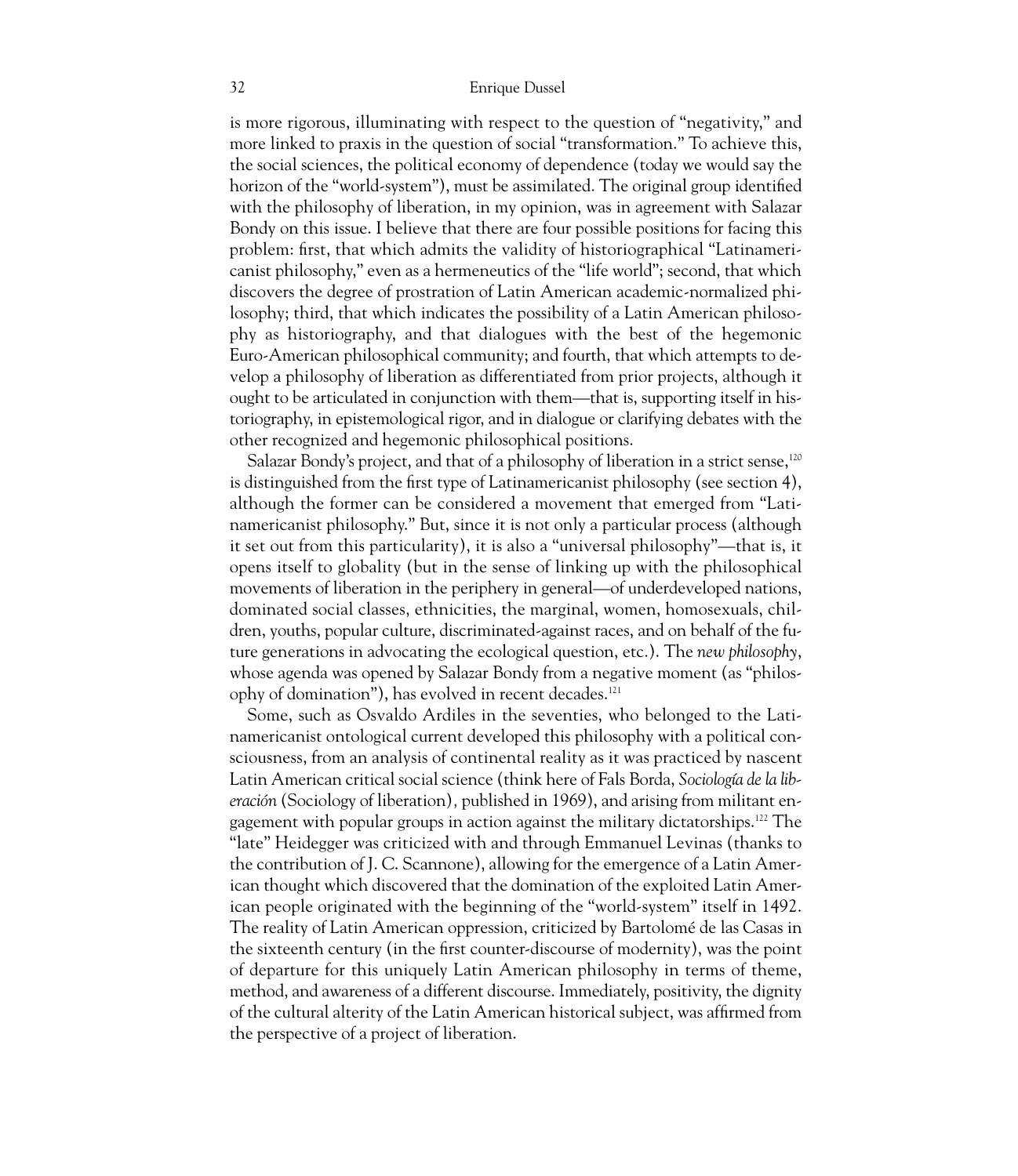Perhaps the philosophy of liberation (which emerged in late 1969 in Argentina) began with my work *Para una ética de la liberación latinoamericana* (Towards an ethics of Latin American liberation) (five volumes written between 1970 and 1975).123 A group of philosophers emerged at the Second National Congress of Philosophy (Cordoba, 1972), whose discourse had as its point of departure the massive poverty of the underdeveloped and dependent Latin American continent. It was a reflection by those oppressed by and/or excluded from the system (politically, economically, erotically, pedagogically, etc.)—in the way that pragmatists did from the perspective of the process of *verification;* it was a practical process not of freedom, but of *liberation,* which departed from another process—not that of the modern consciousness, but that of becoming aware (*concientización*)*,* which required the outlining of an alternative project to the one constructed by the "principle of hope."

This current has followed several paths. Some thinkers were included because of their ethical analysis, with links to Levinas or Marx (an ethics of liberation), others returned to an indigenous hermeneutics of long tradition (Rodolfo Kusch), while others set out from popular wisdom (J. C. Scannone<sup>,124</sup> Carlos Cullén<sup>125</sup>). Still others dealt with ideological deconstruction (Hugo Assmann) or with the critique of utopian reason (Franz Hinkelammert<sup>126</sup>). Some turned frankly nationalist or populist (Mario Casalla<sup>127</sup>); others inserted themselves within the study of tradition  $(L. Zea<sup>128</sup>)$ ; or emerged from an ideological practical project of rationality as emancipation and solidarity (F. Miró Quesada<sup>129</sup>), or as a philosophy of intercultural dialogue (R. Fornet-Betancourt); or they emerged from concrete situations, such as Cuban Marxist humanism (Guadarrama130). Because of the thematic of the philosophy, there are also a pedagogy of liberation (Paulo Freire since his famous *Pedagogy of the Oppressed,* 1968) and a philosophy of erotic liberation (begun by Vaz Ferreira and continued with a strictly philosophical conceptual horizon, not without its own ambiguities due to the social context of the period, begun by me in the seventies,<sup>131</sup> and adopted into feminism by Graciela Hierro, among many others).

The debate established by Karl-Otto Apel and representatives of the philosophy of liberation began to give this current greater significance, with the possibility of incorporating the achievements of the "linguistic turn." From the popular culture of the oppressed and excluded (the majority of humanity living in the Southern Hemisphere), a strictly Latin American philosophy was formulated. The challenge was launched.

# **9. SITUATION AT THE END OF THE TWENTIETH CENTURY**

As could be observed at the 19th World Congress of Philosophy in Moscow (1993), and the 13th Inter-American Congress of Philosophy in Bogotá (1994), the "bifurcation" of the sixties and eighties (between epistemological and analytic philosophy and Latin American historical-political philosophy) is beginning to be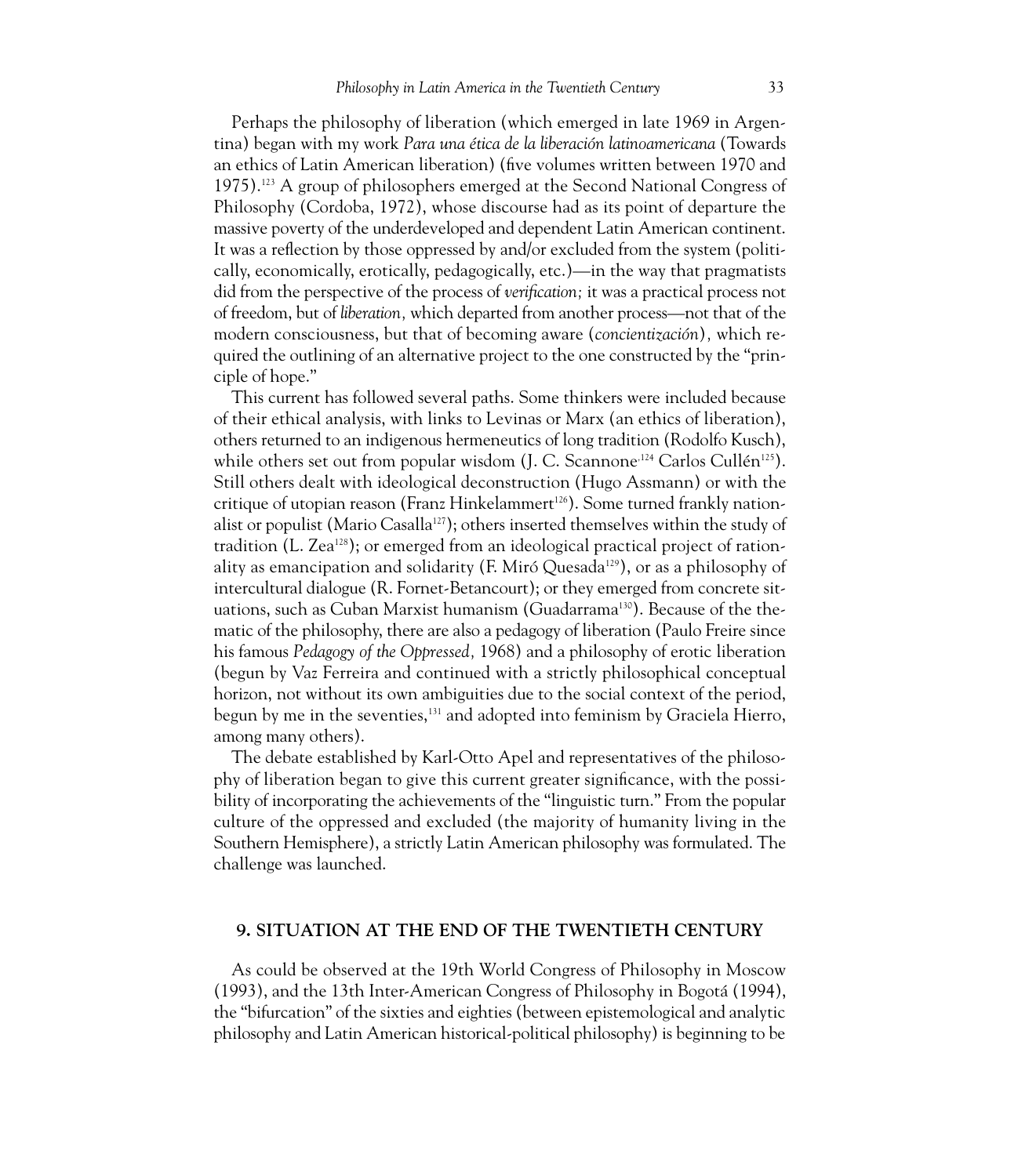transformed into a possibility for dialogue. This is a result of two factors. First is the weakening of dogmatism, which affirmed its own discourse without sufficient critique and ignored other discourses (such as pre-pragmatic analytic philosophy, reductive and one-dimensional mathematizing epistemology, Marxism and Stalinism, historicisms that expected too much from mere reflection on the past, crises of political and social alternatives, etc.). Second, there is a healthy skepticism (that does not require arguments that exceed reasonable exigencies in order to validate rational consensus, and that therefore also opposes the skepticism of extreme rigor), which today allows a more tolerant discussion with other positions, that is, a fertile dialogue between the different currents in the late twentieth century.132 Perhaps a rational exchange between Latin American philosophers, aware of their own limits, the hegemonic European-North American philosophical community, and Afro-Asiatic philosophers<sup>133</sup> will allow a "world" philosophy to emerge for the first time. Should not the constitution of this first *global dialogue* (West/East, North/South) between continental philosophical communities be one of the initial and central tasks of the twenty-first century?

Translated by Eduardo Mendieta

#### **NOTES**

*General note: All quotations in this chapter were translated by Eduardo Mendieta.*

1. See the bibliography, section 1.

2. See F. Romero, *Teoría del hombre* (Buenos Aires: Losada, 1952). The full name, nationality, dates of birth and death (if it has taken place), and principal works of the Latin American philosophers named in the text can be found in the chronology and/or in the bibliography at the end of this chapter.

3. Francisco Miró Quesada, *Despertar y proyecto del filosofar latinoamericano* (Mexico City: FCE, 1974), 30ff.

4. Ibid., p. 33.

5. With respect to the "professorial style" of this concrete generation, Salazar Bondy indicated (as did I) that its philosophy was "imitative or inauthentic," and not with respect to the totality of Latin American thought that affirmed itself as existing and as historical reflection (which in no way is negated). See Enrique Dussel, "Leopoldo Zea's Project of a Philosophy of Latin American History," in Amaryll Chanady, ed., *Latin American Identity and Constructions of Difference* (Minneapolis: University of Minnesota Press, 1994), 26– 42.

6. Miró Quesada, *Despertar y proyecto*. This was the second institutionalization ("normalization") of university philosophy; the first "normalization" began in 1553 with the foundation of the first universities in Mexico City and Lima and philosophical studies within the renovated second Scholastic cultivated with precision by some great creative Latin American philosophers.

7. See the bibliography, section 3.1.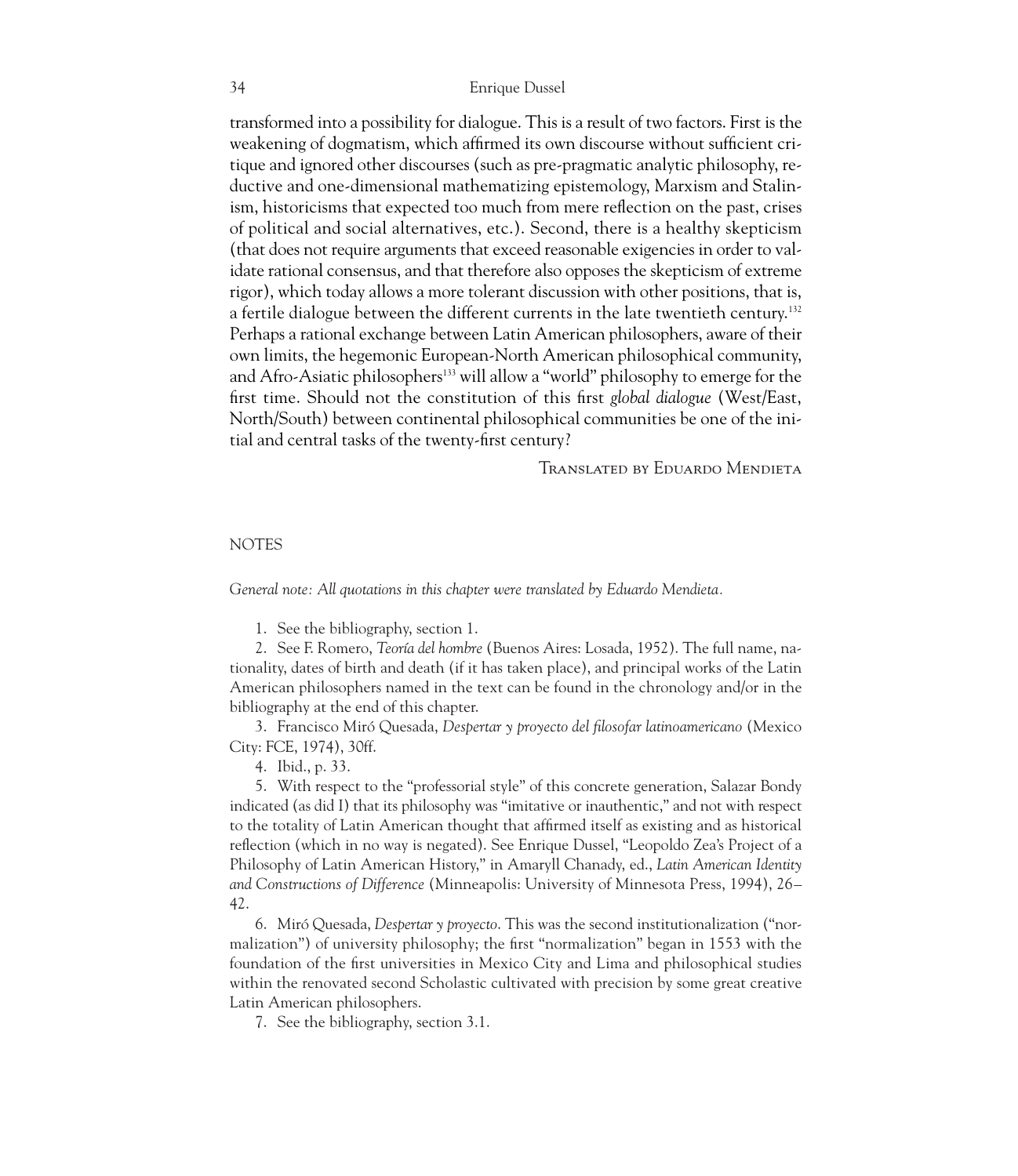8. José Rodó, "Ariel*,*" in *Obras Completas* (Buenos Aires: Ed. Antonio Zamora, 1956), 190–191.

9. José Martí, "Carta a Gonzalo de Quesada" [December 14, 1889, New York], in Martí, *Obras completas*, vol. 2, 197–198.

10. Alejandro Deustua, *Las ideas de orden y de libertad en la historia del pensamiento humano* (Lima: E. R. Villaran, 1919); see A. Salazar Bondy, *Historia de las ideas en el Perú contemporáneo* (Lima: Moncloa, 1967), vol. 1, 149ff.

11. See D. Sobrevilla, *Repensando la tradición nacional I* (Lima: Editorial Hipatia, 1989), vol. 1, 8ff.

12. Salazar Bondy, *Historia de las ideas*, vol. 1, 189.

13. See Arturo Ardao, *La filosofía en el Uruguay en el Siglo XX* (Mexico City: FCE, 1956), 45ff; and A. Roig, *Teoría y crítica del pensamiento latinoamericano* (Mexico City: FCE, 1981), 115ff.

14. See Carlos Vaz Ferreira, *Conocimiento y acción* (Montevideo: Mariño y Caballero, Impresores, 1908), 100.

15. Vaz Ferreira, "El pragmatismo," in *Conocimiento y Acción*, 168–169.

16. In *Lógica viva* (Montevideo: Impresora Uruguaya, 1957), in the chapter on "false precision," Vaz Ferreira writes, "There are scientific systems, whole theories [ . . . ] that can be considered illustrations of this fallacy—for instance, Herbart's psychology. This author attempts to explain psychology through mathematics [ . . . ] Such explications are deceptive: they claim that psychology has acquired precision. [ . . . ] This precision is false and illegitimate" (110).

17. It ought to be recalled that Korn was mayor of his town, Ranchos, when he was a field doctor; municipal manager of La Plata; dismissed during the coup of 1893; and a representative of the Radical Party (early populism, before Peronism). As part of the university reform of 1919 he was appointed dean of the faculty of philosophy at the University of Buenos Aires. In the thirties, when the socialist Alfredo Palacios won the election in Buenos Aires (similar to Hamburg, Germany, where the door was opened to the triumph of Nazism), Korn entered the socialist party to oppose the military coup of 1930, which allowed Captain Francisco Romero, who supported the coup, to occupy an undisputably preeminent position in the philosophy faculty until 1946.

18. He called himself an "autodidact," when speaking of those who admired Ortega y Gasset's exposition in Buenos Aires in 1916.

19. Alejandro Korn, *La libertad creadora* (Buenos Aires: Editorial Losada, 1944).

20. Antonio Caso, *La existencia como economía y como caridad. Ensayo sobre la esencia del cristianismo*, in *Obras Completas* (Mexico City: UNAM, 1972), vol. 3, 9.

21. Ibid., 16.

22. Ibid., 17.

23. Cited in M. Kempff Mercado, *Historia de la filosofía en Latinoamérica* (Santiago: Zig-Zag, 1958), 153.

24. See Antonio Paim, *Historia das Idéias filosóficas no Brasil* (São Paulo: Editora Convivio, 1984), 417ff.

25. See Roberto Escobar, *La filosofía en Chile* (Santiago: Universidad Técnica del Estado, 1976), 63ff.

26. See Germán Marquínez Argote, *La Filosofía en Colombia* (Bogotá: Editorial el Búho, 1988), 343ff.

27. See the bibliography, section 3.2.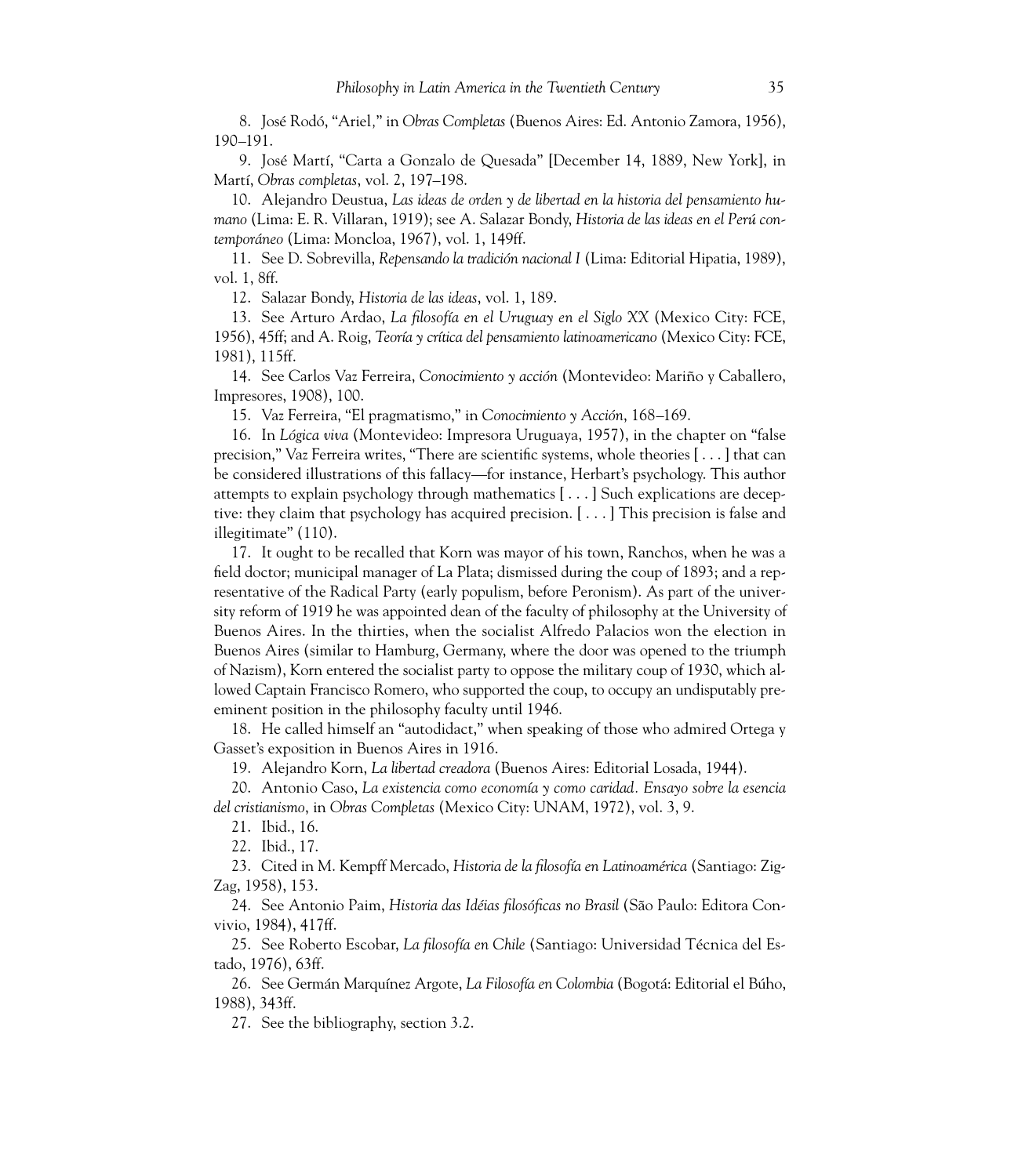28. Carlos Astrada, *Idealismo fenomenológico y metafísica existencial* (Buenos Aires: Imprenta de la Universidad, 1936) p. 6. The bibliography in this chapter calls attention to the fact that Astrada achieved a high technical level in the use of sources by the range of canonical issues he wrote about.

29. On Latin American "contemporary ontologies," see Roig, *Teoría y crítica*, 138ff.

30. This distinction, however, should not be seen as immutable, since J. Gaos, republican and anti-Francista, was Heideggerian and advocated the study of that which is Mexican. Carlos Astrada himself ended up adhering to Marxism after the fall of Peronism.

31. Aníbal Ponce, "*Ariel* o la agonía de una obstinada ilusión" (*Ariel* or the agony of an obstinate illusion), in idem, *Humanismo y revolución* (Mexico City: Siglo XXI, 1970), 94ff.

32. In Latin America the peripheral bourgeoisie in countries with populist governments searched for national emancipation; the German or Japanese bourgeoisie sought, instead, global hegemony, in competition with Anglo-Saxon domination of the global market.

33. See Franz Tamayo, *Creación de la pedagogia nacional* (La Paz, 1910); Ezequiel Martínez Estrada, *Radiografía de la Pampa* (Buenos Aires: Losada, 1961); Gilberto Freyre, *Casa-grande y senzala* (Buenos Aires: Biblioteca de Autores Brasileños, 1942); Samuel Ramos, *El perfil del hombre y la cultura en México* (Mexico City: Imprenta Mundial, 1934)*.*

34. Quoted in Guillermo Francovich, *El pensamiento boliviano en el Siglo XX* (Mexico City: FCE, 1966), 229. See A. Villegas, *Panorama de la filosofía iberoamericana actual* (Buenos Aires: EUDEBA, 1963), 74–92. Rodolfo Kusch was a late member of this generation.

35. Only if the history of Europe and its change of "meaning" in the periphery of capitalism are taken into account can the division between Romero and Astrada be understood. In 1930, with the anti-nationalist "military coup," Captain Romero took over the chair of philosophy in Buenos Aires; in 1946 it was taken over by Astrada, during the military coup that later gave rise to Peronism. In 1956 Romero returned with the "liberating revolution" that brought independence from North American expansion. In 1966, with Onganía's military coup, some went into exile; in 1976, with the neoliberal military coup, others went into exile. One has to be extremely careful not to confuse the "sense" of each one of these divisions and situate them in the periphery. Hitler was not the same thing as Adenauer, but Getulio Vargas and Cárdenas were not simply Hitler, and Frondizi and Chilean Christian democracy were not simply Adenauer. Therefore, Astrada was not Heidegger (although he had much in common with him), and he and Romero did not have philosophical-political analogues in Europe.

36. The Argentinian gaucho, like the Colombian or Venezuelan *llanero*, was the prototype for Sarmiento's "barbarian." Astrada recuperated the positivity of this prototype.

37. Félix Schwartzmann, *El sentimiento de lo humano en América* (Santiago: Universidad de Chile*,* 1950).

38. Ernesto Mayz Vallenilla, *El problema de América* (Caracas: Universidad Central.*,* 1959).

39. Nimio de Anquín, "Lugones y el ser americano," in *Arkhé* (Córdoba, 1964): 29–48.

40. H. A. Murena, *El pecado original de América* (Buenos Aires: Grupo Sur*,* 1954), 39.

41. Edmundo O'Gorman, *La invención de América: el universalismo de la culture de Occidente* (Mexico City: FCE, 1958). See my critique in Enrique Dussel, *1492: El encubrimiento del Otro* (Madrid: Nueva Utopía, 1992), 31–47.

42. Alberto Caturelli, *América Bifronte. Ensayo de ontología y de filosofía de la historia* (Buenos Aires: Troquel*,* 1961).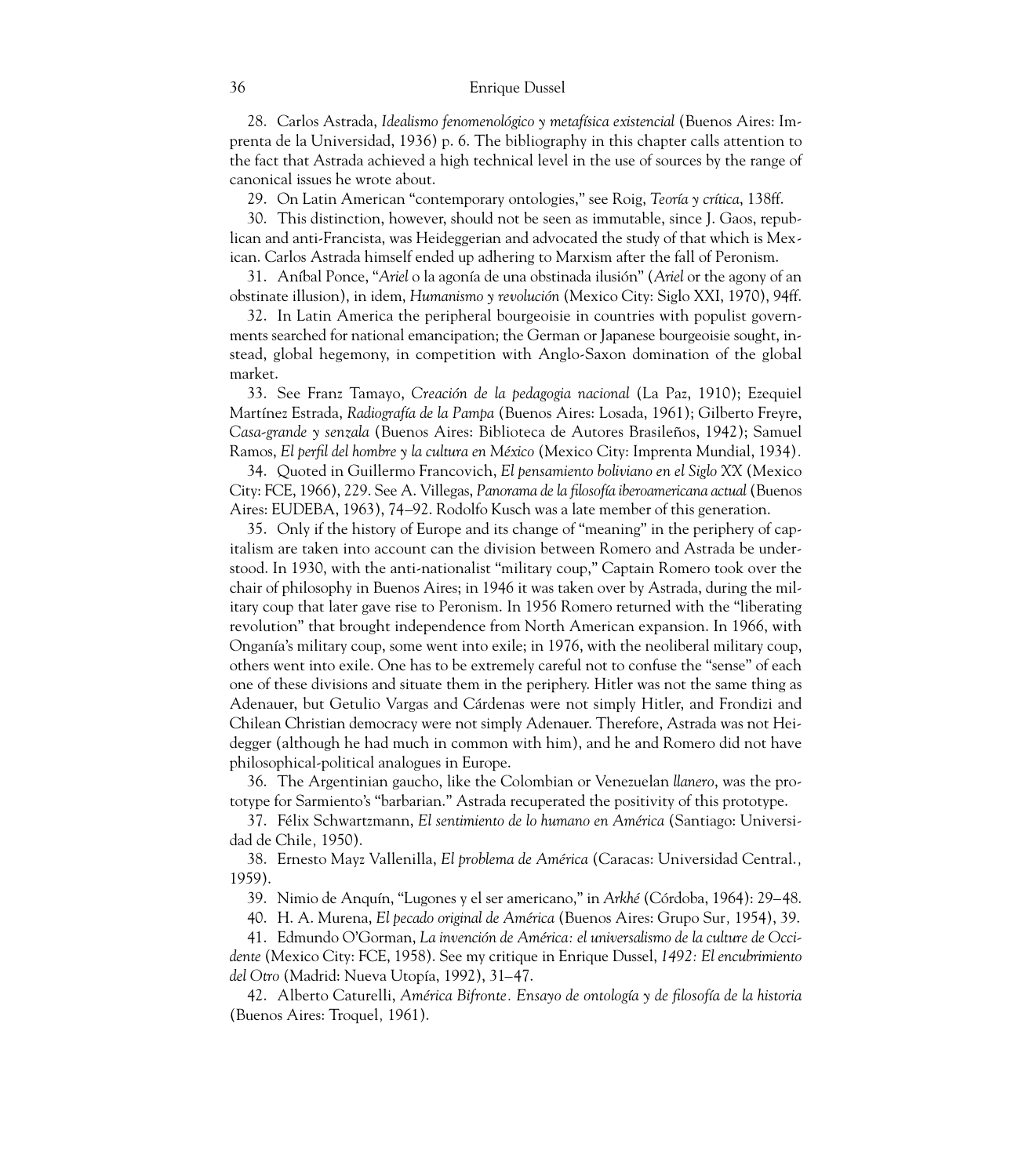43. I believe that Caturelli does not realize that he has used the same expression that Kant used in his definition of *Aufklärung:* "Unmundigkeit" (see Dussel, *1492: El encubrimiento del Otro*, 19–30.

44. See Sobrevilla, *Repensando la tradición nacional I*, vol. 1, 203ff; F. Miró Quesada, *Proyecto y realización del filosofar latinoamericano* (Mexico City: FCE, 1981), 52 ff; Salazar Bondy, *Historia de las ideas*, vol. 2, 413ff.

45. Alberto Wagner de la Reyna, *Analogía y evocación* (Madrid:Editorial Gredos, 1976).

46. See Daniel Herrera Restrepo, "La filosofía en Colombia contemporánea (1930– 1988)," in Germán Marquínez Argote, ed., *La Filosofía en América Latina* (Bogotá: El Buho, 1993), 381ff.

47. See Solomon Lipp, "Francisco Romero," in Solomon Lipp, *Three Argentine Thinkers* (New York: Philosophical Library, 1969), 113–167.

48. See Francisco Romero, *Filosofía de la persona* (Buenos Aires: Losada, 1944) and Romero, *Teoría del Hombre*.

49. See Luis Juan Guerrero, *Estética operatoria,* 3 vols. (Buenos Aires: Losada, 1956–67), in three carefully thought-through volumes.

50. See Salazar Bondy, *Historia de las ideas*, vol. 2, 394ff; and Sobrevilla, *Repensando la tradición nacional I*, vol. 2, 607–854.

51. See Restrepo, "La filosofía en Colombia contemporánea," 389ff.

52. See his dissertation, Alberto Rosales, *Transzendenz und Differenz: ein Beitrag zum Problem der ontologischen Differenz beim frühen Heidegger* (The Hague: Nijhoff, 1971).

53. See the bibliography, section 3.3.

54. See Walter Redmond, *Bibliography of the Philosophy in the Iberian Colonies of America* (The Hague: Nijhoff, 1972).

55. See Arturo Ardao, *La filosofía en el Uruguay en el Siglo XX* (Mexico City: FCE, 1956), 163ff. In his work *La iglesia y la civilización* (1905), Ardao demonstrates an open, liberal, anti-positivist spirit. Enrique Legrand, an astronomer, in *Divagaciones filosóficas* (1906), showed the ability of a believing scientist to maintain the mutual autonomy of science and faith.

56. See Leonardo Tovar González, "Tradicionalismo y neoescolástica," in Marquínez Argote, *La Filosofía en Colombia*, 320ff.

57. The 1st World Congress of Christian Philosophy of 1979, held in Córdoba, published three volumes entitled *La filosofía cristiana, hoy* [Universidad Nacional de Córdoba, 1980. It was chaired by the dictator General Videla, who made a speech written by Alberto Caturelli that was the extreme expression of this attitude.

58. See Victor A. Belaúnde, *La realidad nacional* (Lima: El Mercurio Peruano, 1945).

59. Manuel Dominguez Camargo, "La neoescolástica de los siglos XIX y XX," in Marquínez Argote, *La Filosofía en Colombia*, 262.

60. See the bibliography, section 3.4.

61. Luis Emilio Recabarren, "Ricos y pobres," in L.E. Recabarren, *Obras* (Havana: Casa de las Américas in Recabarren, 1976), 74–75.

62. José Carlos Mariátegui, "El problema indígena," in J. C. Mariátegui, *Obra política* (Mexico City: Era, 1978), 232.

63. José Carlos Mariátegui, *Defensa del marxismo* (Santiago: Ed. Nacionales y Extranjeras, 1934), 40–41.

64. Ibid., p. 75.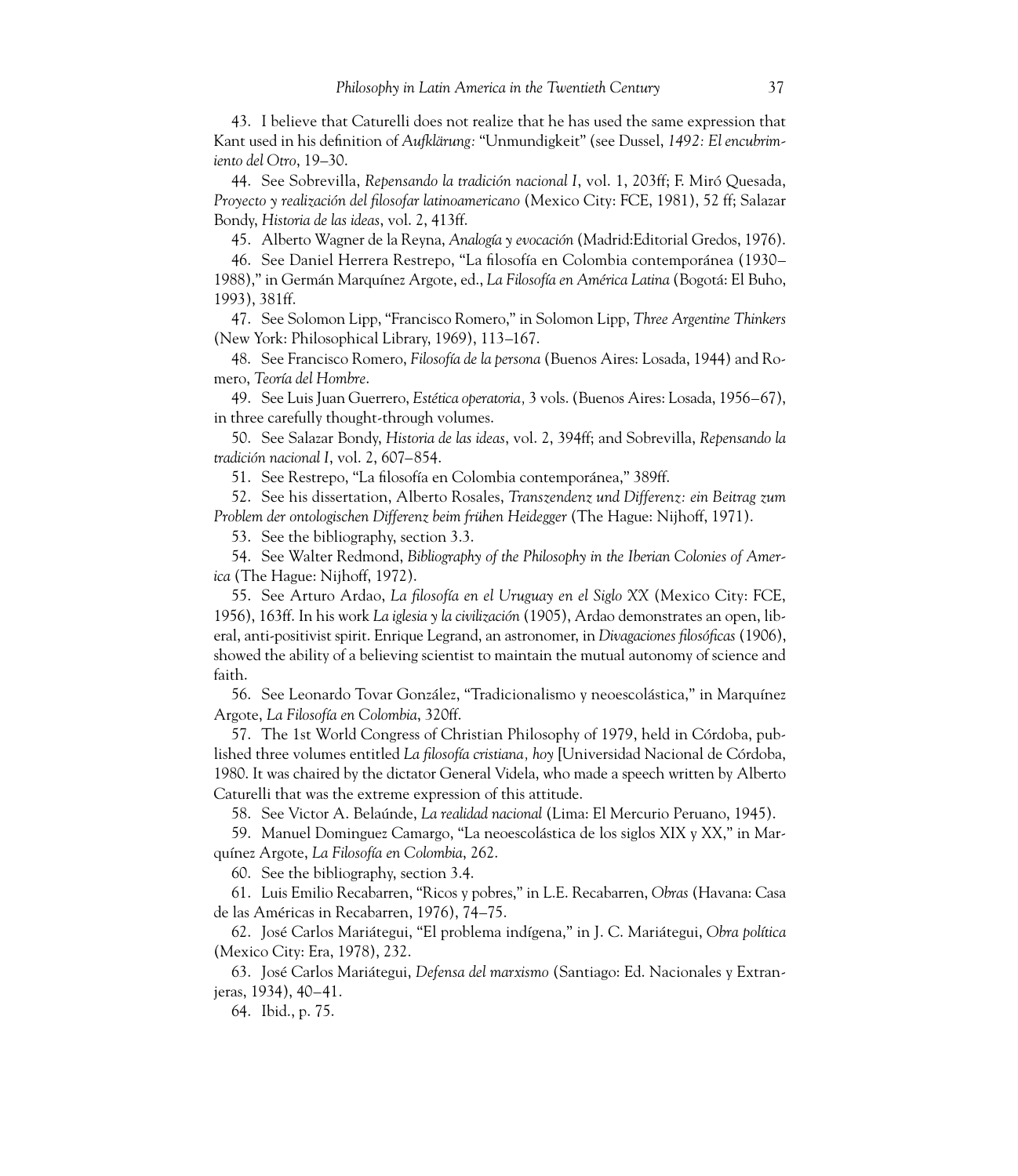65. See Enrique Dussel, *El último Marx (1863–1882) y la liberación latinoamericana* (Mexico City: Siglo XXI, 1990), 275–293.

66. Ponce, *Humanismo y revolución*, 55.

67. E. Guevara, *Obra revolucionaria* (Mexico City: Era, 1974), 520, 637.

68. The most important works dealing with this debate were Sergio Bagú, *Economía de la sociedad colonial* (Buenos Aires: El Ateneo, 1949); Caio Prado Júnior, *Historia econômica do Brasil* (São Paulo: Circulo do Livro, 1982); and Silvio Frondizi, *La realidad argentina, ensayo de interpretación sociológica* (Buenos Aires: Praxis, 1960 [1957]).

69. Orlando Nuñez, "Las condiciones políticas de la transición," in José Luis Coraggio et al., *Transición difícil. La autodeterminación de los pequeños países periféricos* (Mexico City: Siglo XXI, 1986), 60.

70. See Orlando Fals Borda et al., *El marxismo en Colombia* (Bogota: Universidad Nacional, 1983).

71. Marx wrote his magnus opus *four times*: in 1857–58, in 1861–63, in 1863–65, and from 1866 to 1867. See Enrique Dussel, *La producción teórica de Marx* (Mexico City: Siglo XXI, 1985); idem, *El último Marx*; idem, *Hacia un Marx desconocido* (Mexico City: Siglo XXI, 1988).

72. See R. Fornet-Betancourt, *Ein anderer Marxismus? Die philosophische Rezeption des Marxismus in Lateinamerika* (Mainz: Gruenewald, 1994). This is the first work that studies the development of Marxism in the continent in a philosophically strict manner.

73. See the bibliography, section 3.5.

74. See G. Marquinez Argote, *Filosofía latinoamericana?* (Bogotá: El Búho, 1981), 12–13.

75. Alejandro Korn, *El pensamiento argentino* (Buenos Aires: Nova, 1961), 233–234.

76. See the bibliography, section 1.

77. See Miró Quesada, *Despertar y proyecto*, 208ff; idem, *Proyecto y realización*, 136–180.

78. See Leopoldo Zea, *Dos etapas del pensamiento en Hispanoamérica: del romanticismo al positivismo* (Mexico City: Colegio de México, 1949); idem, *La filosofía en México* (Mexico City: Libro Mexicano 1955); idem, *The Latin American Mind* (Norman: University of Oklahoma Press, 1963).

79. Enrique Dussel, "El proyecto de una *Filosofía de la historia latinoamericana* de Leopoldo Zea," *Cuadernos Americanos* (Mexico City) 35 (Sept.–Oct. 1992): 203–218.

80. See L. Zea, *La filosofía latinoamericana como filosofía sin más* (Mexico City: Siglos XXI, 1969), and *Filosofía de la Historia Americana* (Mexico City: FCE, 1978).

81. To a certain extent, Emilio Uranga in *Análysis del ser del mexicano* (Mexico: Porrúa, 1952), in which he defined Mexican being by its "radical ontological insufficiency," had already closed the path toward ontological analysis of the American being. In turn, Luis Villoro, in *Los grandes momentos del indigenismo en México* (Mexico City: Colegio de México, 1950), following the negative tradition, showed that given that the Indian was "the other," the only way of overcoming discrimination was by intregating him into the Mexican as such, and he thus disappeared as an Indian.

82. Miró Quesada, *Proyecto y realización*, 149, 183.

83. To Sobrevilla, in *Repensando la tradición nacional I*, vol. 2, 835, Miró Quesada's project appears to be a contradiction between his formal conception of rationality (in his works on logic, mathematical logic, formalization of a juridical philosophy, and the theory of rationality) and what he is trying to achieve in his works on the history of Latin American ideas. We will return to this theme, but here it is necessary to take into consideration that Miró Quesada's theory of rationality is flexible and that he is aware of its limits. Fur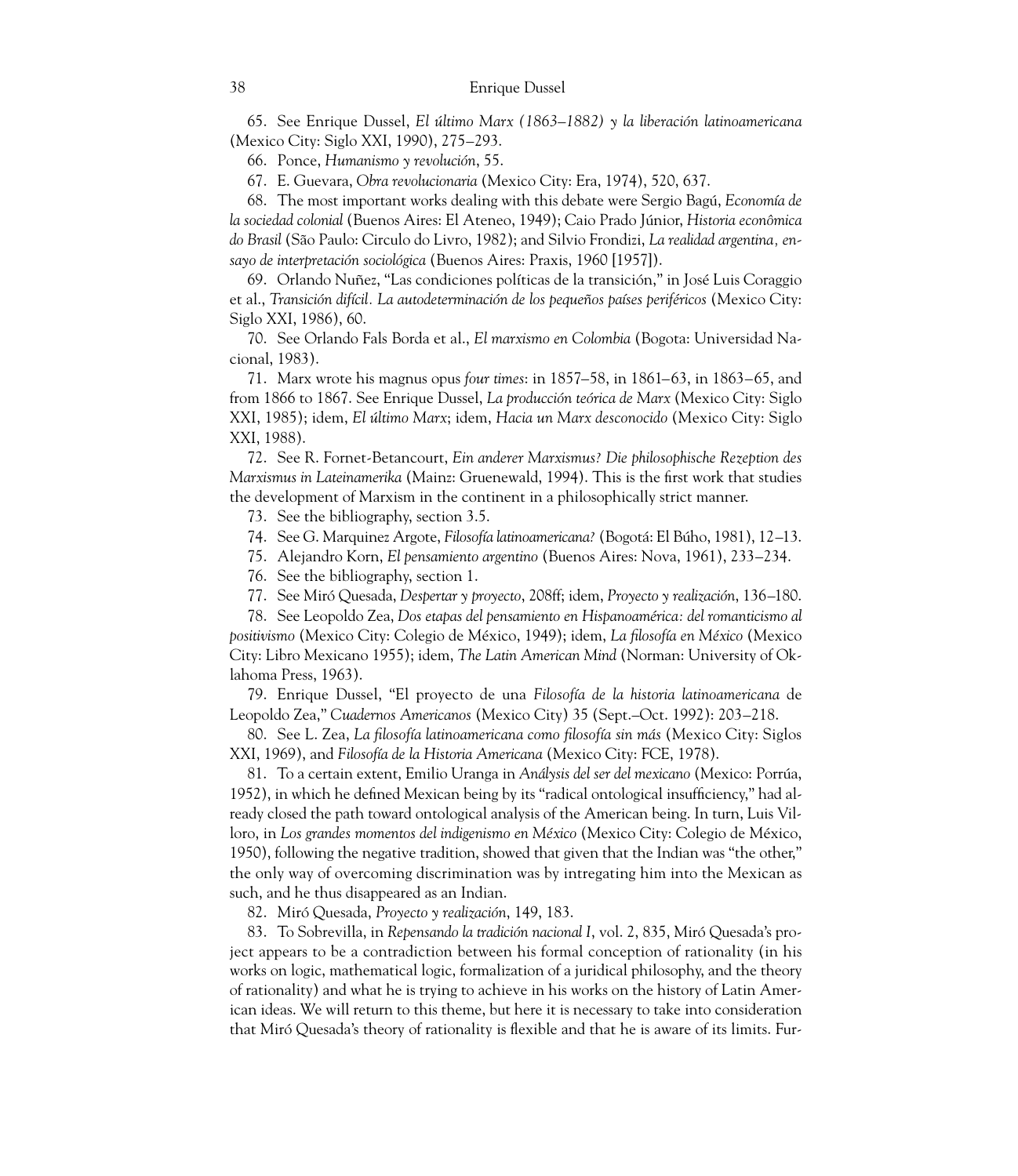thermore, with reference to ethics, or the experience of having to formulate an ideology for a Peruvian political party, he understood the difficulty of axiomatization and the need of a "broad" concept of rationality (which I think would not be accepted by Mario Bunge, for instance, who is far more reductivist with reference to these questions).

84. See Roig, *Teoría y crítica*, 9ff. It is a matter of a historical "reconstruction" of subjectivity, a fertile method for a history of Latin American philosophy.

85. Ibid., 100ff. On the concept of "recognition," see 106.

86. See Villegas, *Panorama de la filosofía*; Miró Quesada, *Proyecto y realización*, 184ff.

87. See the bibliography, section 3.6, especially Jorge Gracia, ed., *El análisis filosófico en América Latina* (Mexico City: FCE, 1985).

88. Note that rigor is desired in the linguistic apparatus but not in the socio-historical apparatus (which is another epistemological horizon that these philosophers do not attempt to broaden).

89. See Sobrevilla, *Repensando la tradición nacional I*, 607–854.

90. See Francisco Miró Quesada, "Outline of My Philosophical Position," *Southern Philosopher* 2 (1953): 1–5; idem, "La filosofía como actividad racional," *Philosophische Selbstdarstellunge* (1986): 195–203.

91. See also M. Bunge, *The Mind-Body Problem* (New York: Pergamon Press, 1980), in which he makes note of a theme of great importance.

92. M. Bunge, *Treatise on Basic Philosophy* (Boston: Reidel Bunge, 1974–1989), vol. 8, v–vi.

93. Vol. 1 deals with designation, reference, representation, intention, content; vol. 2, with interpretation, meaning, truth, precision, contiguous fields. It is to be noted that this is all a pre-pragmatic reflection.

94. Vol. 3 deals with substance, form, thing, world (only as the totality of real things), possibility, change, time-space; vol. 4, with system, life, mind, society, a systematic vision of the world. This work deserves special study. For Bunge, ontology is the formal reflection of systems as systems (formal systematizability). It would be interesting to compare this position with Niklas Luhmann's, which is, in synthesis, "Everything interacts with other things, so that all things cohere forming systems" (vol. 4, 245). This is neither atomistic, nor holistic, nor scientistic. The "systematicity" of things is diverse (insofar as they are heterogeneous systems). Lastly, since the universe is the sum of all systems, "it endures eternally although no part of it does" (246).

95. Vol. 5 deals with cognition, knowledge, investigation, communication; perception, conception, inference, exploration, conjecture, systematization; vol. 6, with understanding, production of evidence, evaluation, epistemological change, types of knowledge, results; vol. 7, with formal science and physical science.

96. Bunge, *Treatise on Basic Philosophy*, vol. 8, 398. But this is precisely where the difficulties *begin.* How can the majority of humanity, in misery, in the peripheral world, accomplish this philosophical objective? Bunge indicates that this would be more concrete levels of reflection on application that depart from what has been presented.

97. Castañeda's students included Ricardo Gómez, an excellent Argentinian epistemologist living in Los Angeles, and Jorge Gracia, a Hispanic-American living in Buffalo, who has produced extremely relevant work since he is a true "intercultural bridge" between the United States and Latin America.

98. See H.-N. Castañeda, *The Structure of Morality* (Springfield: Thomas, 1974); idem, *Action, Knowledge and Reality* (Indianapolis: Bobbs-Merrill, 1975); idem, *Thinking, Language and Experience* (Minneapolis: University of Minnesota Press, 1989).

99. Castañeda, *The Structure of Morality*, 175.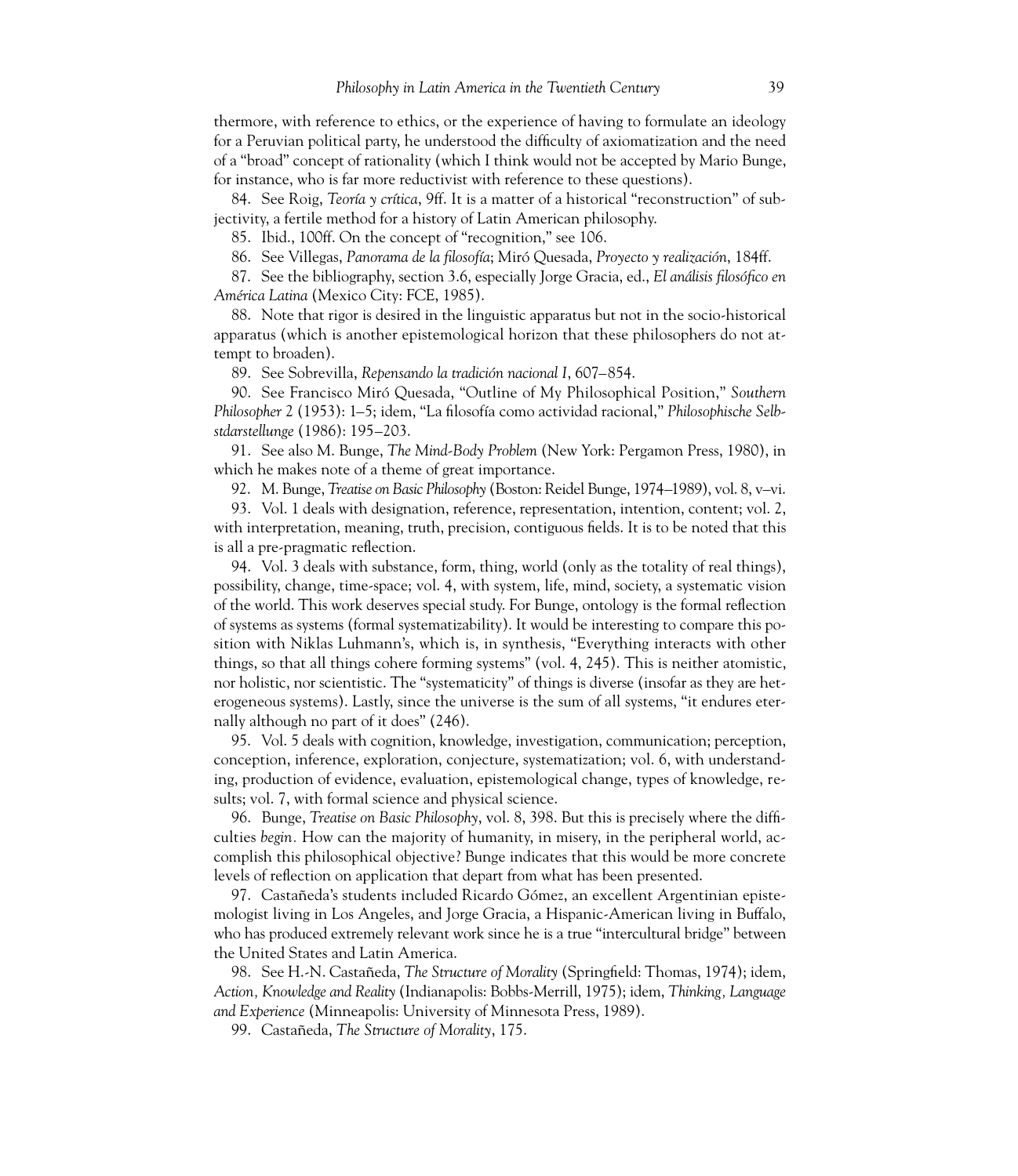100. Villoro, *Creer, saber, conocer* (Mexico City: Siglo XXI, 1982), 9.

101. Ibid., 292.

102. "In an acquired dispositional state which causes a coherent set of responses and which is determined by an object or apprehended objective situation" (ibid., 71).

103. Ibid., 175.

104. Ibid., 220.

105. Ibid., 294–295. And he adds, "Skepticism toward every possibility of innovation and profound change accommodates very well to conformism with the existing situation and its structures of domination. It is not without reason that technocratic and conservative focuses on social life often attempt to disguise themselves with a scientistic posture" (ibid., 296).

106. Ibid., 227. Here the "second" Villoro follows the "first" (the phenomenological and historian of ideology Villoro), and encounters the "third" (his present political philosophy).

107. From within the current, Gracia writes, "A more serious weakness from the philosophical standpoint that I see in the work of Latin American analysts is their lack of interest and competence in the history of philosophy in general and particularly in the history of Latin American thought. [ . . . ] At a time when the analytic tradition in the Anglo-American world is opening up to other philosophical traditions and trying to engage in dialogue with them, some Latin American analysts seem to be going in exactly the opposite direction" ("Impact of Philosophical Analysis," 138–139).

108. See the bibliography, section 3.7.

109. This is Miró Quesada's "fourth" generation (*Proyecto y realización*, 184). The term "generation" is not meant here as a category, but as an approximate indication of membership both in a certain problematic and in a certain time (where the age of the philosopher is an ambiguous term, which nevertheless indicates a certain historicity).

110. A. Salazar Bondy, *La filosofía en el Perú. Panorama histórico* (Washington, DC: Unión Panamericana, 1954), 118.

111. Ibid.

112. Ibid., 127.

113. Ibid., 133.

114. A. Salazar Bondy, "Diálogo con los expositores," *Stromata* (Buenos Aires) 29 (Oct.– Dec. 1973): 441–442. I must mention here that Salazar Bondy was pleasantly surprised to encounter a philosophical movement, with publications, a presence in the universities, and interdisciplinary congresses, that had been developing for several years, called "philosophy of liberation," whose existence he had not known of. He inmediately felt himself a member and entered into the constructive discussion. It was as if it were a project of his own that he had not been able to develop. He honored us greatly when he said, "I find it very interesting what you are doing, [since] you are in fact attempting a *reformulation* of the traditional problematic of a *new optic*" ("Filosofía de la dominación y filosofía de la liberación," *Stromata,* 29 [Oct.–Dec. 1973]: 397).

115. Salazar Bondy, "Filosofía de la dominación," 397.

116. Both in Zea, *La filosofía americana*, and in his critique of Salazar Bondy (and me) in San Miguel (see Zea, "La filosofía latinoamericana como filosofía de la liberación," *Stromata,* 29 [Oct.–Dec. 1973]: 406: "Enrique Dussel, in turn, has formulated a similar need and, with Salazar Bondy, he has asked: is an authentic philosophy possible in our underdeveloped, dependent, and oppressed continent, even culturally and philosophically?").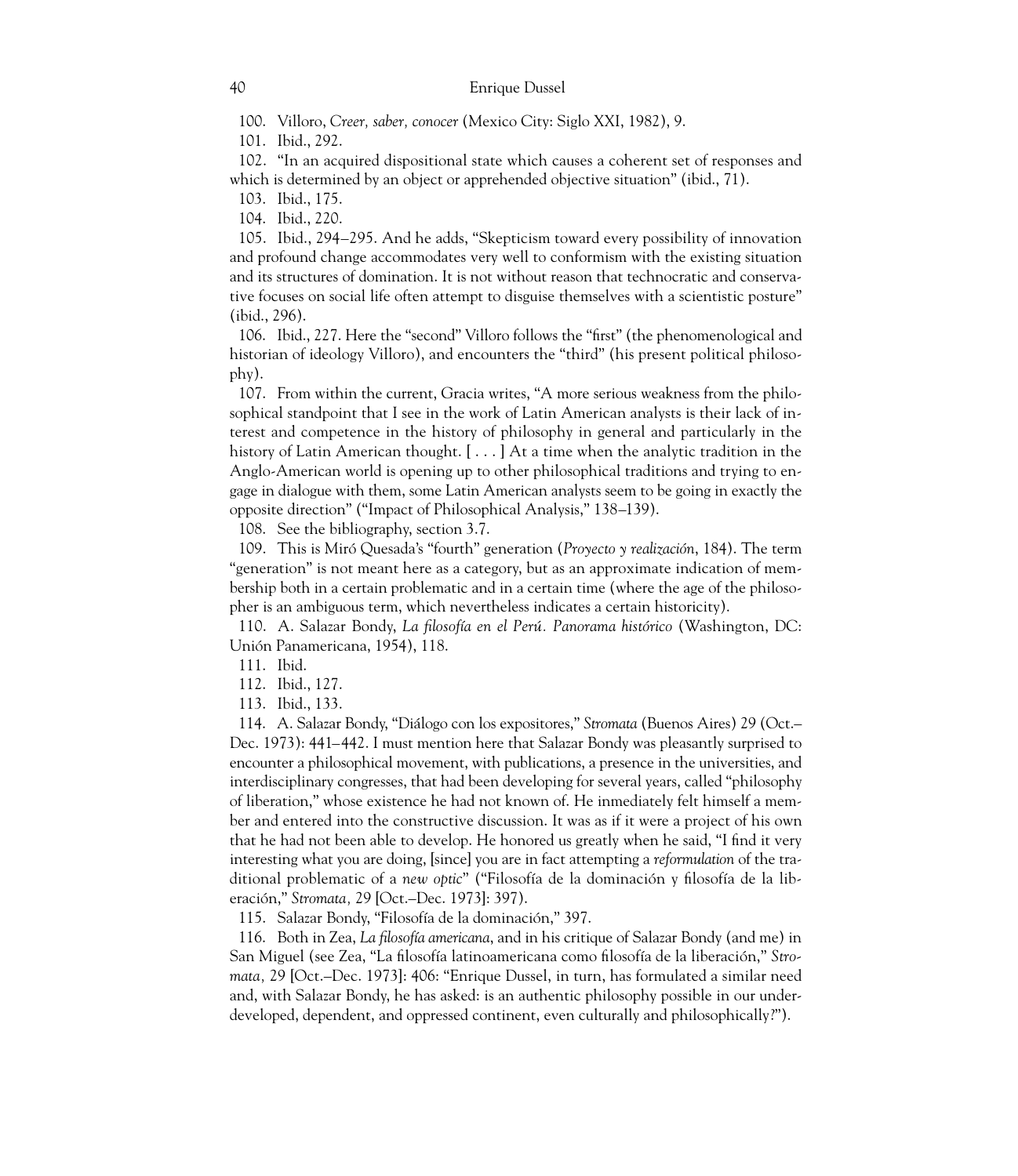117. See L. Zea, "La filosofía latinoamericana como filosofía de la liberación," in idem, *Dependencia y liberación en la cultura latinoamericana* (Mexico City: Joaquín Mortiz, 1974).

118. Zea himself wrote, "Not to want to become aware of our own situation explains partly why we have not been able to have *our philosophy*" ("La filosofía como compromiso," in Leopoldo Zea, *La filosofía como compromiso y otros ensayos* [Mexico: Fondo de cultura Económica, 1952], p. 33). Note that here Zea agrees with Bondy and me.

119. See Antonio Sidekum, ed., *Ética do Discurso e Filosofia da Libertaçâo. Modelos Complementares* (São Leopoldo, RS: Editora Unisinos, 1994). This volume emerged from a meeting at which the question "Is there a Latin American philosophy?" was discussed.

120. Salazar Bondy advanced to the first position, called attention to the second position, and attempted the third position, which we had held independently in Argentina since 1969–1970. On the fourth position we agreed personally in 1973. Salazar Bondy experienced the entire process of development of the philosophy of liberation, which he had not known about, but which he recognized inmediately.

121. For an overview, see Enrique Dussel, "Filosofía de la liberación desde la praxis de los oprimidos," in E. Dussel, *Apel, Ricoeur, Rorty y la Filosofía de la Liberación* (Guadalajara: Universidad de Guadalajara, 1993), 13–31.

122. I refer to the military dictatorships of dependence, which began with Castello Branco in Brazil (1964) and Onganía in Argentina (1966), and that were later generalized (Banzer in Bolivia, Pinochet in Chile in 1973, Videla in Argentina in 1976, etc.). These historical "ruptures," until there was a return to formal democracy in Argentina in 1983, produced deep fissures in philosophical development, as we have seen. The European "fissures" (the irruption of Nazism and fascism in the late twenties, and the return to democracy in 1945) were equally acute and produced important "philosophical" effects. One has to know how to analyze them analogically with Latin America, where those dictatorships have not yet ended. In Latin America there were many expulsions of philosophers, similar to those from the Frankfurt school, many analogous to Walter Benjamin (think of the philosopher Mauricio Lopez, tortured and assassinated in Argentina in 1976), many Marcuses (more than ten professors, including me, shared a commitment to the philosophy of liberation and were expelled from the university and the country), and many collaborationist Heideggers (although they remained philosophers). The historical analysis of the global periphery is more complex than is that of Europe or the United States.

123. See Luis Sánchez, "Dussel, Enrique," in F. Maffé, ed., *Dictionnaire des Oeuvres Philosophiques* (Paris: PUF, 1992), vol. 2, 3196.

124. See J. C. Scannone, *Nuevo punto de partida de la Filosofía Latinoamericana* (Buenos Aires: Editorial Guadalupe, 1990), in which he announces a new beginning.

125. See Carlos Cullén, *Reflexiones desde América,* 3 vols. (Buenos Aires: Ross, 1986). This work has to be taken into account from the perspective of Rodolfo Kusch.

126. Hinkelammert's work is of great interest, particularly in view of the debate with K.-O. Apel in September of 1993 in São Leopoldo, Brazil.

127. In *Razón y Liberación: notas para una filosofía latinoamericana* (Buenos Aires: Siglo Veintiuno Argentina Editores, 1973)*,* Casalla does not overcome the horizon of the totality. The alterity of the oppressed class, the poor, and the marginalized (different levels) are not clarified: the national is identified as the popular.

128. For Zea, in *Filosofía de la Historia Americana*, the "assumptive moment" supersedes and subsumes the emancipatory project of independence, whether liberal or conservative,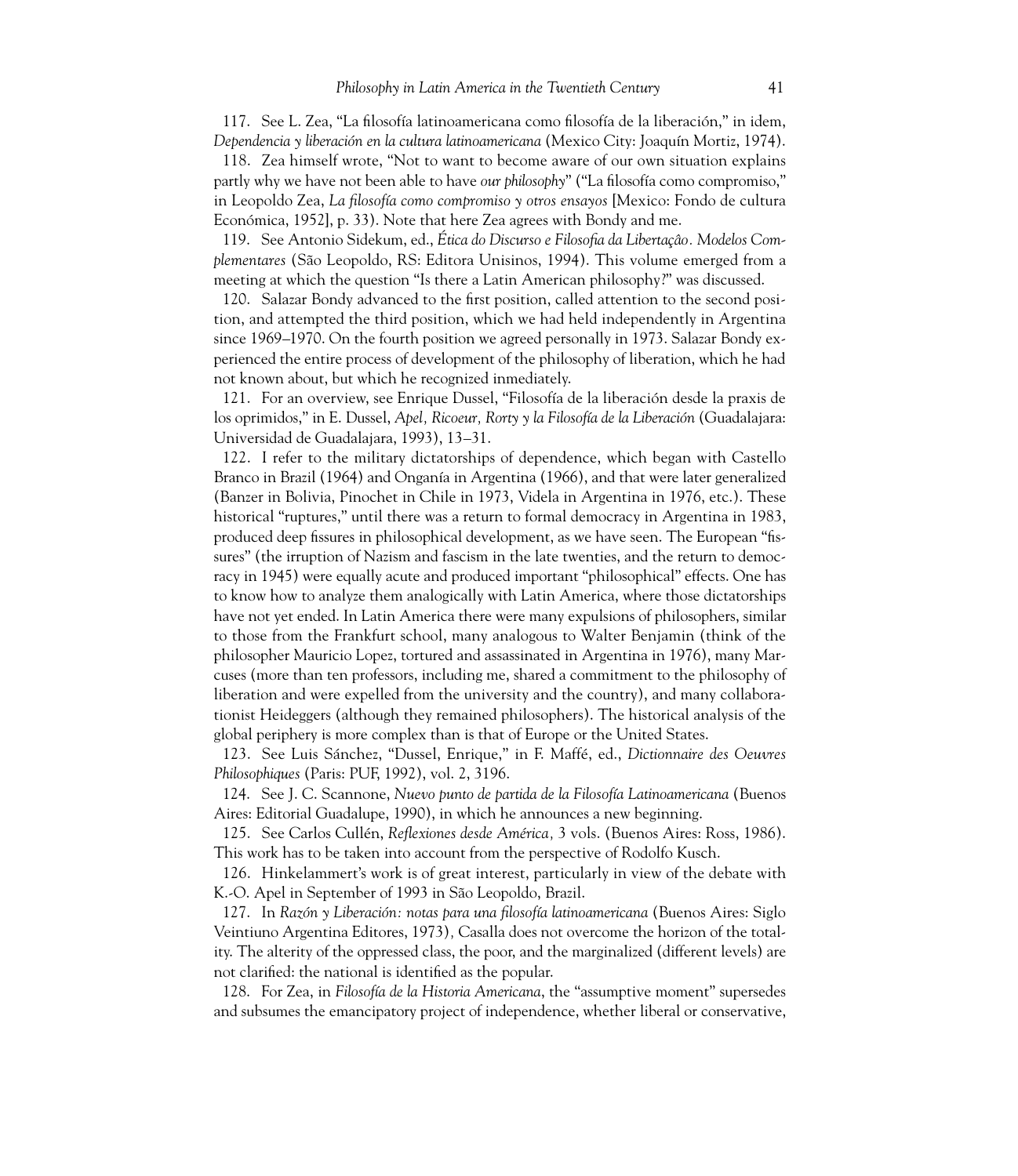but, as with Vasconcelos's *cosmic race,* only a *national* liberation, which is not the same as popular liberation, is proposed.

129. Miró Quesada's commitment to philosophy of liberation did not come from the level of what he called "pure philosophy," but from the "ideological character" of certain rational discourses. His *Humanismo y Revolución* (Lima: Casa de la Cultura del Perú, 1969) is not a work of philosophy of liberation, but it indicates how he formulated the political problem. For him, "ideology"—theoretical justification at the practical level—can be formulated rationally departing from teleological principles: "Political problems can be faced through theoretical principles, through rational rules that allow the achievement of objective and valid conclusions for all humans" (*Humanismo y Revolución*, 21). Throughout his analysis, Miró Quesada follows the rationalist Aristotelian model. Here, he has not formulated the difference between theoretical and practical rationality. He thinks that the first operates in ideology with the same rules as practical reason (a problem which, posed in a different manner, has not been solved by the rationalism of Apel and Habermas). Compare Miró Quesada's *Humanismo y Revolución* and my *Para una ética de la liberación latinoamericana,* vol. 4, *Politics* (Bogotá: USTA, 1980). When Miró Quesada learned of the existence of liberation philosophy, in the seventies, he understood its importance, since it allowed him to formulate the theoretical-ideological principle that he needed. I think that the question is far more complex, as I show in my *Ethics of Liberation* (Madrid: Trotta 1998). For me, practical reason is the first reason (and not simply ideological reason), just as ethics is *prima philosophia.*

130. The very worthy analysis by the Cuban team, like that by H. Cerutti, tends to confuse the planes, since it claims to analyze everything through the criteria of a universalist, humanist "Engelsian materialist" Marxism (see Pablo Guadarrama, *Humanismo y Filosofía de la Liberación en América Latina* [Bogotá: El Buho, 1993]), or from the perspective of a "classism" in which the category of "people" is populist (see Horacio Cerutti, *Filosofía de la Liberación Latinoamericana* [Mexico City: FCE, 1983]; there is a response to his objections in Dussel, *La producción teórica de Marx*, 400–413, and *El último Marx*, 243–293).

131. See, for instance, Enrique Dussel, *Liberación de la mujer y erótica latinoamericana* (Bogotá: Nueva América, 1980), with retractions and clarifications in idem, "Liberation Philosophy from the Praxis of the Oppressed," *The Underside of Modernity*, trans. and ed. Eduardo Mendieta (New York: Humanities Press, 1995), 2–18.

132. These currents, or philosophical styles, in the nineties are an epistemological and pragmatic philosophy (that subsumes analytic thinking), from out of the brain-mind problematic; a "continental" philosophy (especially from Kant to Habermas), as history of contemporary philosophy, including the modernity-postmodernity debate; a Latin American philosophy, philosophy of liberation, and political philosophy (this last one in expansion, through positions such as that of Carlos Pereyra in Mexico, which has as tributary some Marxism, and with debates on the question of "democracy" drawing on political science), with works such as those by Guillermo O'Donell, "Apuntes para una teoría del Estado," *Revista Mexicana de Sociología* 40, no. 4 (1978): 1157–1199; and with philosophical works such as Enrique Serrano, *Legitimación y racionalización. Weber y Habermas: la dimensión normativa de un orden secularizado* (Barcelona and Mexico City: Anthropos-UAM, 1994).

133. On December 5–9, 1994, Latin American philosophers participated in the 2nd Congress of the Afro-Asiatic Association of Philosophy in Cairo, Egypt. This was the beginning of a dialogue between the philosophers of the peripheral world (the so-called Third World).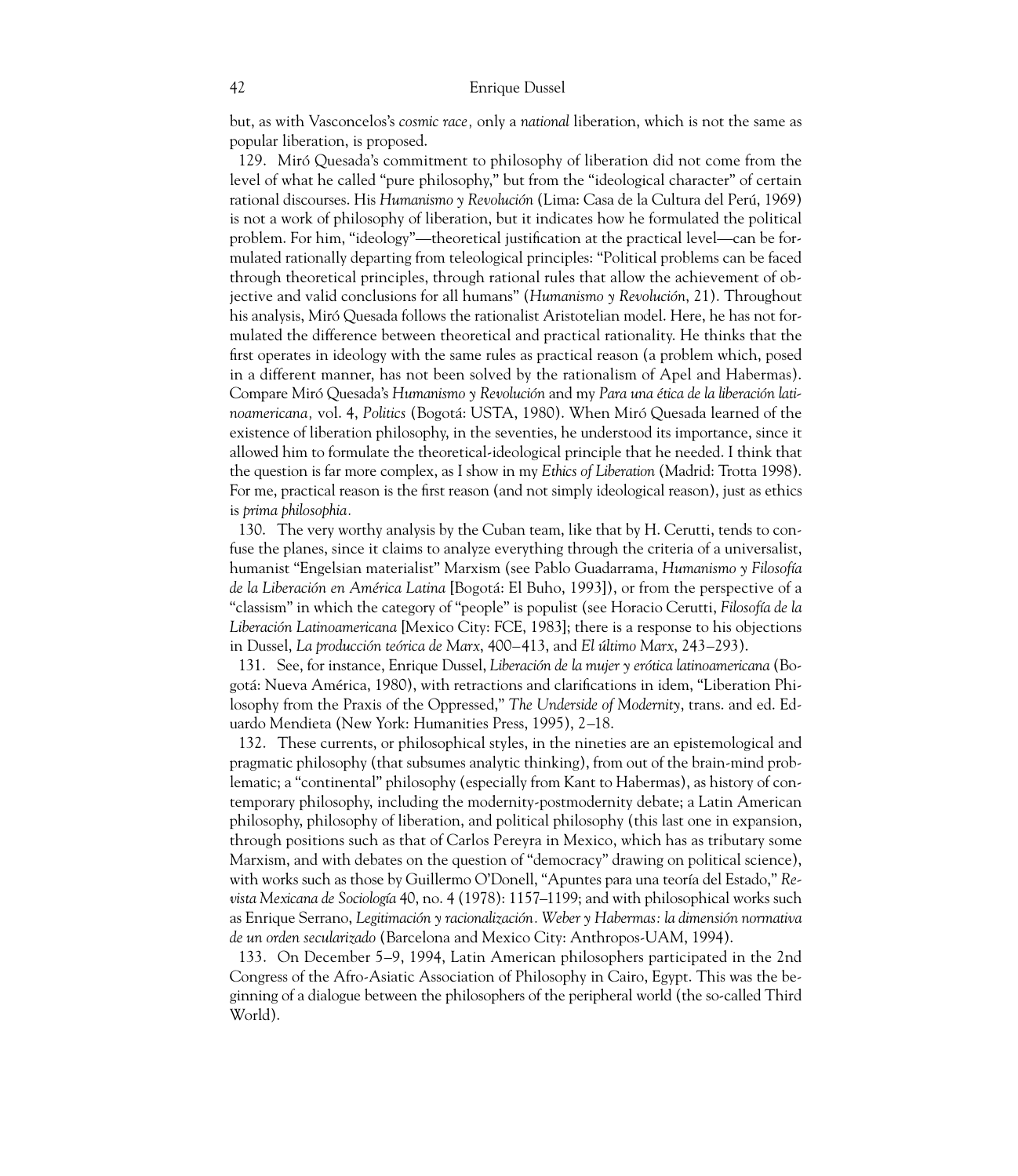#### INDICATIVE BIBLIOGRAPHY

*A bibliography on this theme, on its own, could be hundreds of pages long. I wish only to indicate some works in order to inform colleagues of other cultural horizons. This is a minimal, but reasoned, bibliography.*

#### 1. General Bibliography

*These works concern the entire Latin American continent and not countries or currents.*

Abellán, José Luis. *Filosofía española en América (1936–1966).* Madrid: Guadarrama, 1967. Baggini, Hugo. *Filosofía americana e identidad.* Buenos Aire: EUDEBA, 1989.

- Crawford, W. R. *A Century of Latin American Thought.* Cambridge, Mass.: Harvard University Press, 1961.
- David, H. E. *Latin American Thought: A Historical Introduction.* New York: Free Press, 1972.
- Dussel, E. "Hipótesis para una Historia de la Filosofía en América Latina." In E. Dussel, *Historia de la Filosofía Latinoamericana y Filosofía de la Liberación,* pp. 13–54. Bogotá: Nueva América, 1994.
- Fornet-Betancourt, Raúl. *Kommentierte Bibliographie zur Philosophie in Lateinamerika.* Frankfurt: Peter Lang, 1985.

———. *Problemas actuales de la filosofía en Hispanoamérica.* Buenos Aires: FEPAI, 1985.

- Gaos, José. *El pensamiento hispanoamericano.* Mexico City: Colegio de México, 1944.
- Gracia, Jorge. *Latin American Philosophy in the Twentieth Century: Man, Values and the Search for Philosophical Identity.* Buffalo: Prometheus Books, 1986.

———. *Directory of Latin American Philosophers.* Buffalo: State University of New York, and Buenos Aires: CISP, 1988.

- Gracia, Jorge, ed. *El hombre y los valores en la filosofía latinboamericana en el Siglo XX.* Mexico City: FCE, 1975.
	- ———. 1988. "Latin American Philosophy Today." *The Philosophical Forum* 20, no. 1–2: 1988–1989.
- Insúa Rodríguez, Ramón. *Historia de la filosofía en Hispanoamérica.* Guayaquil: Editorial Universitaria, 1945.
- Kempff Mercado, Manfredo. *Historia de la filosofía en Latinoamérica.* Santiago: Zig-Zag, 1958.
- Krumpel, Heinz. *Philosophie in Lateinamerika. Grundzüge ihrer Entwicklung.* Berlin: Akademie Verlag, 1992.
- Larroyo, Francisco. *La filosofía latinoamericana.* Mexico City: UNAM, 1958.
- Marquínez Argote, Germán, ed. *La Filosofía en América Latina.* Bogotá: El Buho, 1993.
- Miró Quesada, Francisco. *Despertar y proyecto del filosofar latinoamericano.* Mexico City: FCE, 1974.
	- ———. *Proyecto y realización del filosofar latinoamericano.* Mexico City: FCE, 1981.
- Roig, Arturo. *Teoría y crítica del pensamiento latinoamericano.* Mexico City: FCE, 1981.
- ———. *Rostro y filosofía de América Latina.* Mendoza: EDIUNC, 1993.
- Romero, Francisco. *Sobre la filosofía en América.* Buenos Aires: Raigal, 1952.
- Saarti, Sergio. *Panorama della filosofía ispanomaericana contemporanea.* Milan: Cisalpino-Goliardica, 1976.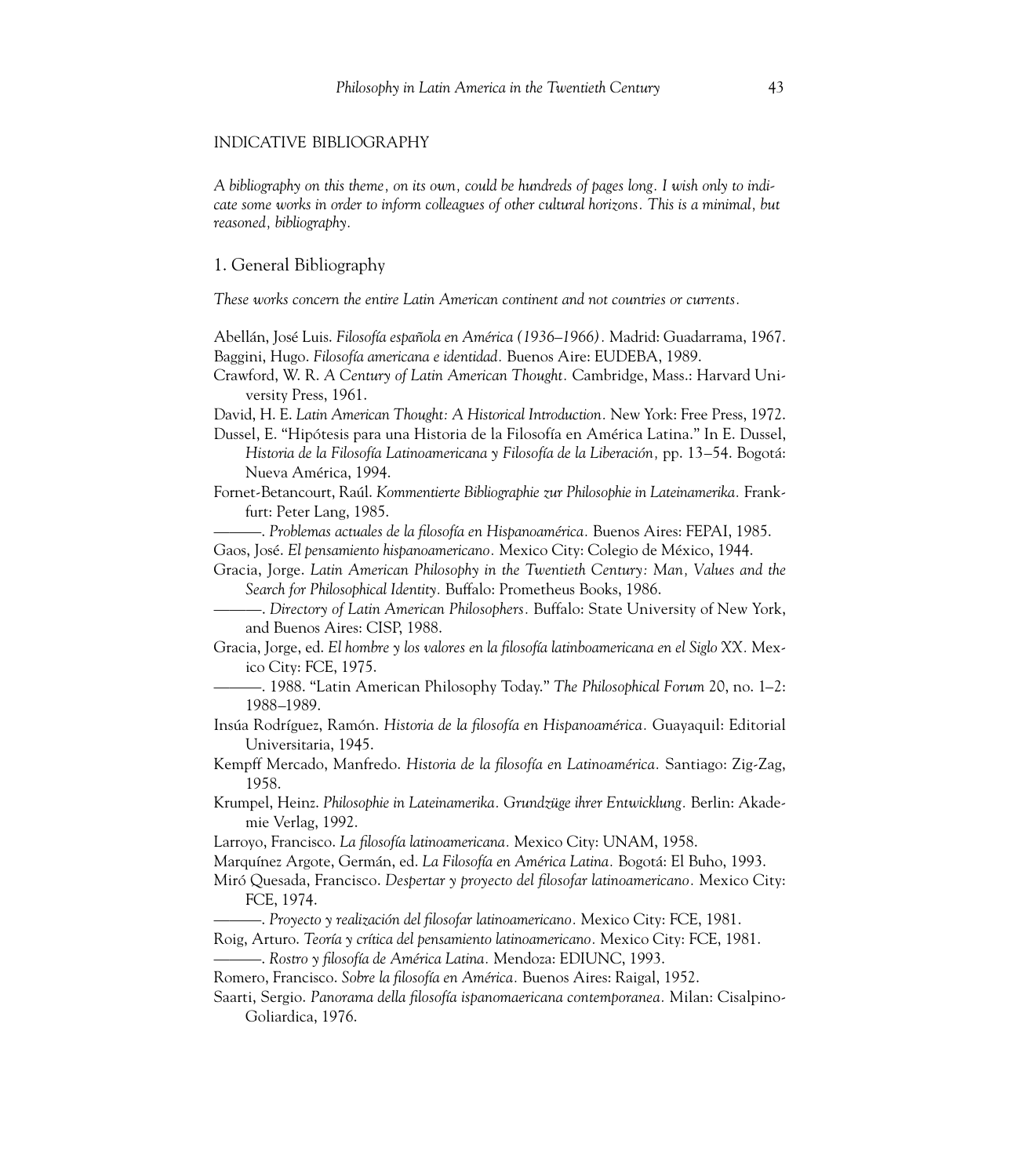Sánchez Reulet, Aníbal. *Contemporary Latin American Philosophy.* Albuquerque: University of New Mexico Press, 1954. A prior publication by Sánchez Reulet is "Panorama de las ideas filosóficas en Hispanoamérica," *Tierra Firme* 2 (1936): 181–209.

Stabb, M. *In Quest of Identity.* Chapel Hill: University of North Carolina Press, 1967.

Villegas, Abelardo. *Panorama de la filosofía iberoamericana actual.* Buenos Aires: EUDEBA, 1963.

- Wagner de Reyna, Alberto. *La filosofía en Iberoamérica.* Lima: Sociedad Peruana de Filosofía, 1949.
- Zea, Leopoldo. *Dos etapas del pensamiento en Hispanoamérica: del romanticismo al positivismo.* Mexico City: Colegio de México, 1949.

———. *The Latin American Mind.* Norman: University of Oklahoma Press, 1963.

#### 2. Bibliography by Country

*In this section are works that touch on nations as a whole, although they study authors who belong to particular currents.*

#### *2.1. Argentina*

Alberini, Coriolano. *Die deutsche Philosophie in Argentinien.* Berlin: H. W. Hendriock, 1930. ———. *Problemas de la historia de las ideas filosóficas en la Argentina.* La Plata: Universidad de La Plata, 1966.

Biaggini, Hugo. *Panorama filosófico argentino.* Buenos Aires: EUDEBA, 1985.

- Caturelli, Alberto. *La filosofía en la Argentina actual.* Córdoba: Universidad de Córdoba, 1962.
- Farré, Luis. *Cincuenta años de filosofía en Argentina.* Buenos Aires: Peuser, 1958.

Ingeniero, J. *La evolución de las ideas argentinas.* Buenos Aires: Futuro, 1961.

Korn, Alejandro. *El pensamiento argentino.* Buenos Aires: Nova, 1961.

Pro, Diego. *Historia del pensamiento argentino.* Mendoza: Universidad Nacional de Cuyo, 1973.

Roig, Arturo. *La Argentina del 80 al 80. Balance social y cultural.* Mexico City: UNAM, 1993.

- Romero, Francisco. *El desarrollo de las ideas en la sociedad argentina del Siglo XX.* Mexico City: FCE, 1965.
- Torchia Estrada, Juan C. *La Filosofía en Argentina.* Washington, DC: Unión Panamericana, 1961.

#### *2.2. Mexico*

Córdoba, Arnaldo. *La ideología de la revolución mexicana.* Mexico City: UNAM, 1974.

Cueva, Mariano de la. *Major Trends in Mexican Philosophy.* South Bend: University of Notre Dame Press, 1966.

Gaos, José. *En torno a la filosofía mexicana.* Mexico City: Porrua, 1952.

- Salmerón, Fernando. "Los filósofos mexicanos del siglo XX." In F. Salmerón, *Cuestiones educativas y páginas sobre México,* 138–181. Zalapa: Universidad Veracruzana, 1980.
- Vargas Lozano, Gabriel. "Notas sobre la función actual de la filosofía en México. La década de los setenta." *Dialéctica* 5, no. 9 (1980): 81–102.

Villega, Abelardo. *La Filosofía de lo mexicano.* Mexico City: FCE, 1960.

Villega, A., et al. *La filosofía en México Siglo XX.* Tlaxcala: Universidad Autónoma de Tlaxcala, 1988.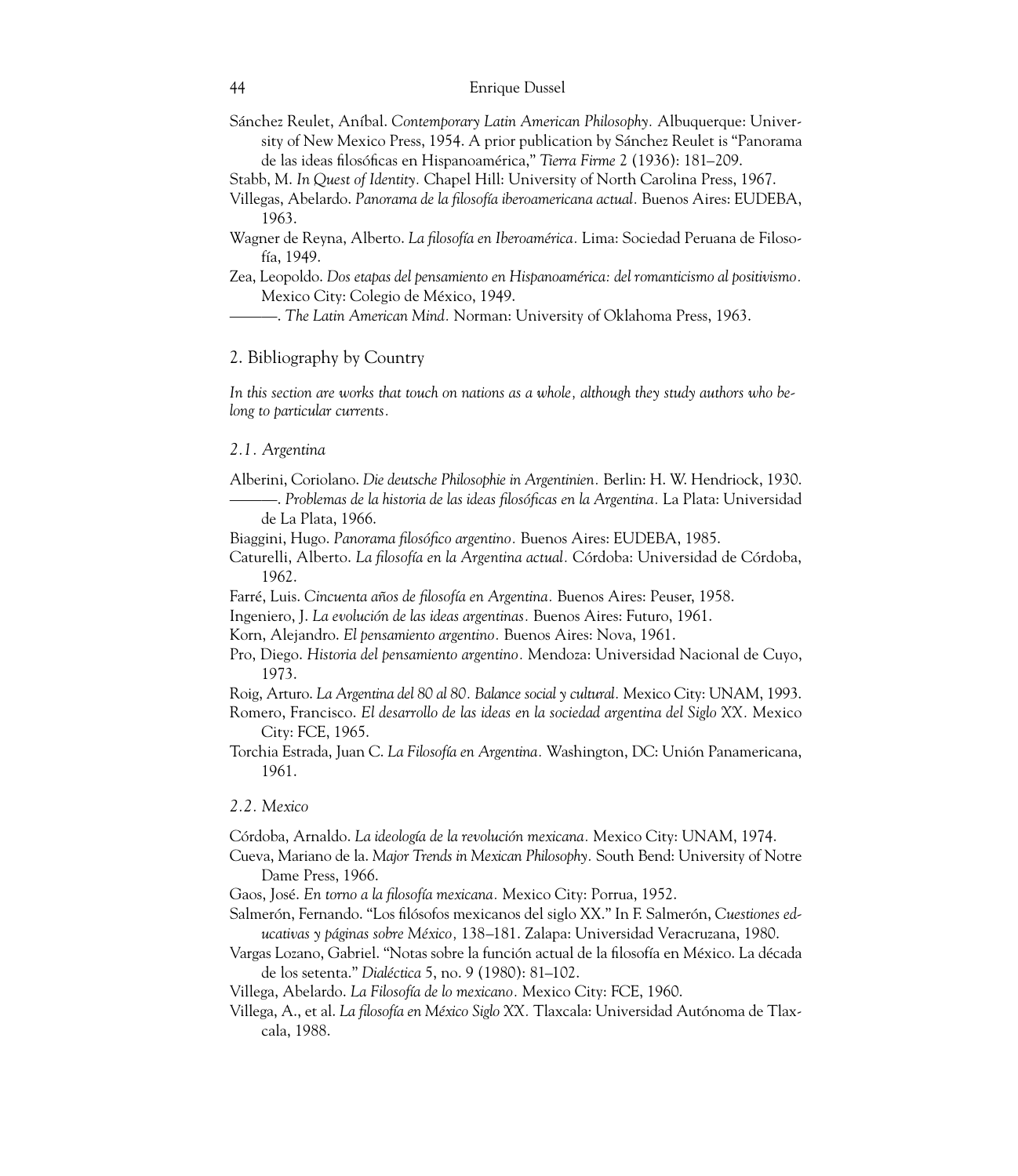Zea, Leopoldo. *La filosofía en México.* Mexico City: Libro Mexicano, 1955.

*2.3. Brazil*

Costa, Cruz. *Contribuçâo à história das idéias no Brasil.* Rio di Janeiro: José Olimpio, 1956. (English trans., *History of Ideas in Brazil,* Berkeley and Los Angeles: University of California Press, 1964).

Gómez Robledo, Antonio. *La filosofía en Brasil.* Mexico City: Imprenta Universitaria, 1946.

Lima Vaz, Henrique Cláudio. "O Pensamento filosófico no Brasil de hoje." *Revista Portuguêsa de Filosofía* (1961): 267–285.

Paim, Antonio. *Historia das Idéias filosóficas no Brasil.* São Paulo: Editora Convivio, 1984.

*2.4. Peru*

Salazar Bondy, Augusto. *La filosofía en el Perú. Panorama histórico.* Washington, DC: Unión Panamericana, 1954.

———. *Historia de las ideas en el Perú contemporáneo.* 2 vols. Lima: Moncloa, 1967. Sobrevilla, David. *Repensando la tradición nacional I.* 2 vols. Lima: Editorial Hipatia, 1989.

*2.5. Uruguay, Bolivia, Chile, Ecuador*

Ardao, Arturo. *La filosofía en el Uruguay en el Siglo XX.* Mexico City: FCE, 1956.

Barcelo Larraín, Joaquín. "La actividad filosófica en Chile en la segunda mitad del siglo XX." In Fernando Astorquiza, ed., *Bio-Bibliografía de la filosofía en Chile desde el siglo XVI hasta 1980*, 56–80*.* Santiago: Universidad de Chile, 1982.

Escobar, Roberto. *La filosofía en Chile.* Santiago: Universidad Técnica del Estado, 1976. Francovich, Guillermo. *La filosofía en Bolivia.* Buenos Aires: Losada, 1945.

———. *El pensamiento boliviano en el siglo XX.* Mexico City: FCE, 1956.

Lipp, Solomon. *Three Chilean Thinkers.* Waterloo, ON: McGill University, 1975.

Molina, Enrique. *La filosofía en Chile en la primera mitad del Siglo XX.* Santiago: Nacimiento, 1951.

Roig, Arturo. *Esquemas para una historia de la filosofía ecuatoriana.* Quito: EDUC, 1982.

*2.6. Venezuela, Colombia, Central America*

García Bacca, Juan. *Antología del Pensamiento venezolano.* 3 vols. Caracas: Ministerio de Educación, 1964.

Jaramillo Uribe, Jaime. *El pensamiento colombiano en el siglo XIX.* Bogotá: Temis, 1974.

Lascaris Conneno, Constantino. *Desarrollo de las ideas filosóficas en Costa Rica.* San José: Ed. Studium, 1983.

Marquínez Argote, Germán, ed. *La Filosofía en Colombia.* Bogotá: Editorial el Búho, 1988. Sierra Mejía, Rubén. "Temas y corrientes de la filosofía colombiana en el siglo XX." In Rubén Sierra Mejía, *Ensayos filosóficos,* 91–126. Bogotá: Colcultura, 1978.

Valle, Rafael. *Historia de las ideas contemporáneas en Centroamérica.* Mexico City: FCE, 1960.

#### *2.7. The Caribbean*

Cordero, Armando. *Estudios para la historia de la filosofía en Santo Domingo.* 2 vols. Santo Domingo: Arte y Cine, 1962.

Lizaso, Félix. *Panorama de la cultura cubana.* Mexico City: FCE., 1949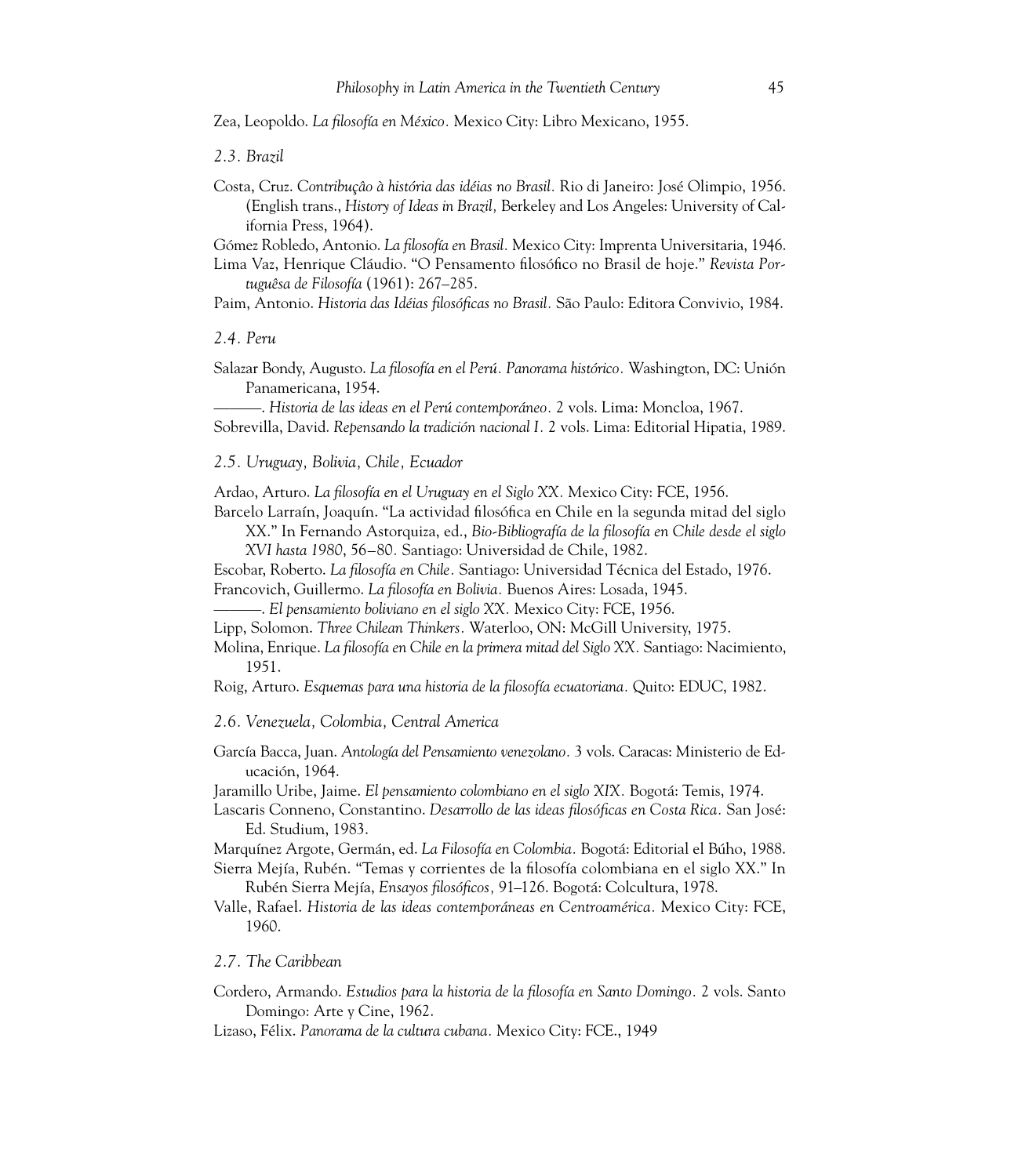Piñera Llera, Humberto. *La enseñanza de la filosofía en Cuba.* Havana: Hércules, 1954. ———. *Panorama de la filosofía cubana.* Washington, DC: Unión Panamericana, 1960. Vitier, Medardo. *Las ideas en Cuba.* Havana: Trópico, 1938. ———. *La filosofía en Cuba.* Mexico City: FCE, 1948.

### 3. Bibliography of Philosophical Currents

*I include in this section some representative philosophers of the respective philosophical currents.*

*3.1. Anti-Positivist, Vitalist, Spiritualist* 

- Ardao, Arturo. *Espiritualismo y positivismo en el Uruguay.* Montevideo: Universidad de la República, 1968.
- Caso, Antonio. *La existencia como economía y como caridad. Ensayo sobre la esencia del cristianismo.* Vol. 3 of Antonio Caso, *Obras Completas*. Mexico City: UNAM, 1972.
- Deustua, Alejandro. *Estética general.* Lima: Imprenta E. Rávago, 1923.

———. *Los sistemas eticos.* 2 vols. Lima: El Callao, 1938.

- Gonidec, Bernard Le. *Aspects de la pensée hispano-américaine, 1898–1930.* Rennes: Centre d'Études Hispaniques, 1974.
- Korn, Alejandro. *La libertad creadora.* Buenos Aires: Claridad, 1963.
- ———. *De San Agustin a Bergson.* Buenos Aires: Nova, 1959.

Martí, José. *Obras Completas.* 2 vols. Havana: Editorial Lex, 1953.

- Rodó, José E. *Ariel*. In José E. Rodó, *Obras Completas.* Buenos Aires: Ed. Antonio Zamora, 1956.
- Vasconcelos, José. *Estética.* Mexico City: Ed. Botas, 1945.
- ———. *La raza cósmica.* In José Vasconcelos, *Obras Completas.* Mexico City: Libreros Mexicanos Unidos, 1958.
- Vaz Ferreira, Carlos. *Conocimiento y acción.* Montevideo: Mariño y Caballero, Impresores, 1908.
- ———. *La pragmatisme: exposition et critique.* Montevideo: Tall. Graf. A. Barreiero y Ramos, 1914 [1908].
- ———. *Sobre Feminismo.* Montevideo: Ediciones de la Sociedad Amigos del Libro Rioplatense, 1933.

———. *Lógica viva.* Montevideo: Impresora Uruguaya, 1957.

- Woodward, R. L. *Positivism in Latin America, 1850–1900.* Lexington, MA: Heath and Co., 1971.
- Zea, L. *Positivism in Mexico.* Austin: University of Texas Press, 1976.

#### *3.2. Existential and Phenomenlogical Ontology*

Anquín, Nimio de. "Lugones y el ser americano." *Arkhé* (Córdoba) (1964).

- ———. *El mito gaucho.* Buenos Aires: Cruz del Sur. 1948.
- ———. *Dialéctica e historia.* Buenos Aires: Juárez Editor, 1969.
- Caturelli, Alberto. *América Bifronte. Ensayo de ontología y de filosofía de la historia.* Buenos Aires: Troquel, 1961.
- Cruz Vélez, Danilo. *Filosofía sin supuestos: De Husserl a Heidegger.* Buenos Aires: Sudamericana, 1970.

Astrada, Carlos. *Idealismo fenomenológico y metafísica existencial.* Buenos Aires: Imprenta de la Universidad, 1936.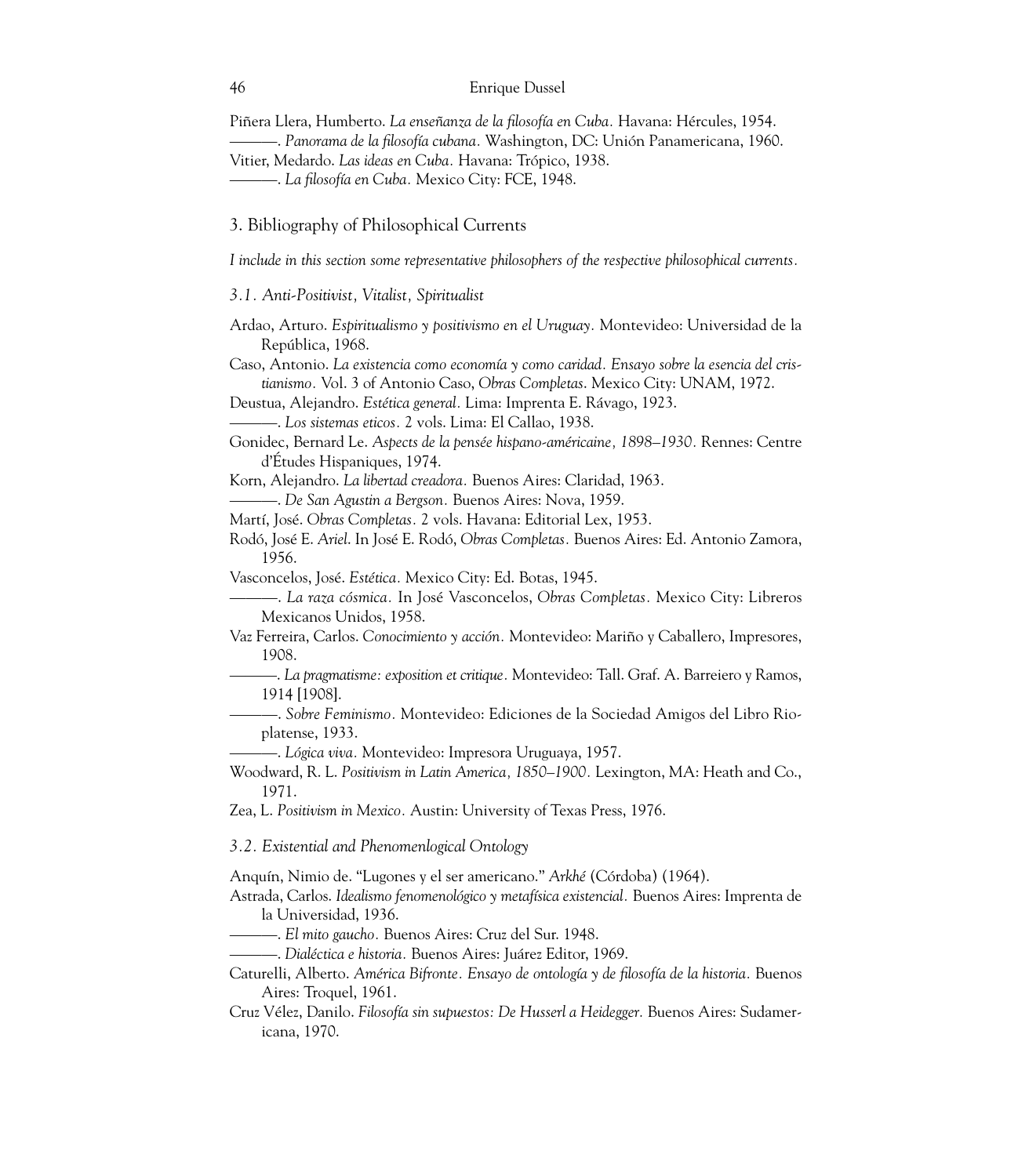Guerrero, Luis Juan. *Estética operatoria.* 2 vols. Buenos Aires: Losada, 1956–67.

Mayz Vallenilla, Ernesto. *El problema de América.* Caracas: Universidad Central, 1959.

———. *Ontología del conocimiento.* Caracas: Facultad de Humanidades, 1960.

- Romero, Francisco. *Filosofía de la persona.* Buenos Aires: Losada, 1944.
- ———. *Teoría del hombre.* Buenos Aires: Losada, 1952. (Translated into English as *Theory of Man* [Berkeley: University of California Press, 1964].)
- Schwartzmann, Félix. *El sentimiento de lo humano en América.* Santiago: Universidad de Chile, 1950.
- Sobrevilla, David. "Phenomenology and Existentialism in Latin America." In Jorge Gracia, ed., *Directory of Latin American Philosophers,* 85–113*.* Buffalo: State University of New York, and Buenos Aires: CISP, 1988.
- Wagner de Reyna, Alberto. *La ontología fundamental de y Heidegger.* Buenos Aires: Losada, 1939.
- Xirau, Joaquín. *La filosofía de Husserl.* Buenos Aires: Losada, 1941.

*3.3. Philosophy Practiced by Christians*

Amoroso Lima, Alceu. "Maritain et l'Amérique Latine." *Revue Thomiste* 1 (1948): 12–48. ———. *Obras completas.* 35 vols. Rio: Agir, 1960.

Arruba Campos, Fernando. *Tomismo e neotomismo no Brasil.* São Paulo: Grijalbo, 1968. De Anquín, Nimio. *Ente y ser.* Madrid: Gredos, 1972.

- Derisi, Octavio. *Los fundamentos metafísicos del orden moral.* Buenos Aires: Imprenta López, 1941.
- Dominguez Camargo, Manuel. "La neoescolástica de los siglos XIX y XX." In Germán Marquínez Argote, ed., *La Filosofía en América Latina,* 227–265*.* Bogotá: El Buho, 1993.
- Echauri, Raúl. *Heidegger y la metafísica tomista.* Buenos Aires: Editorial Universitaria de Buenos Aires, 1971.

Gonzalo Casas, Manuel. *Introducción a la filosofía.* Buenos Aires, 1954.

Perdomo Garcia, José. "El maritenismo en Hispanoamérica." *Estudios americanos* (Seville) 11 (Oct. 1951): 567–592.

Robles, Oswaldo. "El movimiento filosófico neoescolástico en México." *Filosofía y Letras* (UNAM) (July–Sept. 1946): 178ff.

Sepich, Juan Ramón. *La filosofia de Ser y Tiempo de M. Heidegger.* Buenos Aires: Editorial Nuestro Tiempo, 1954.

Villaça, Antonio. *O pensamiento católico no Brasil.* Rio di Janeiro: Zahar, 1975.

#### *3.4. Marxist Philosophy*

Aricó, José. *Marx y América Latina.* Mexico City: Alianza, 1982.

- Aricó, José, ed. *Mariátegui y los orígenes del marxismo latinoamericano.* Mexico City: Siglo XXI, 1978.
- Astrada, Carlos. *Marx y Hegel: Trabajo y alienación en la Fenomenología y en los Manuscritos.* Buenos Aires: Siglo Veinte, 1958.
- Bagú, Sergio. *Economía de la sociedad colonial.* Buenos Aires: El Ateneo, 1949.

<sup>———.</sup> *El problema de la nada en Kant.* Madrid: Revista de Occidente, 1965.

Murena, H. A. *El pecado original de América.* Buenos Aires: Grupo Sur, 1954.

Nicol, Eduardo. *Metafísica de la expresión.* Mexico City: FCE, 1957.

Ramos, Samuel. *El perfil del hombre y la cultura de México.* Mexico City: Imprenta Mundial, 1934.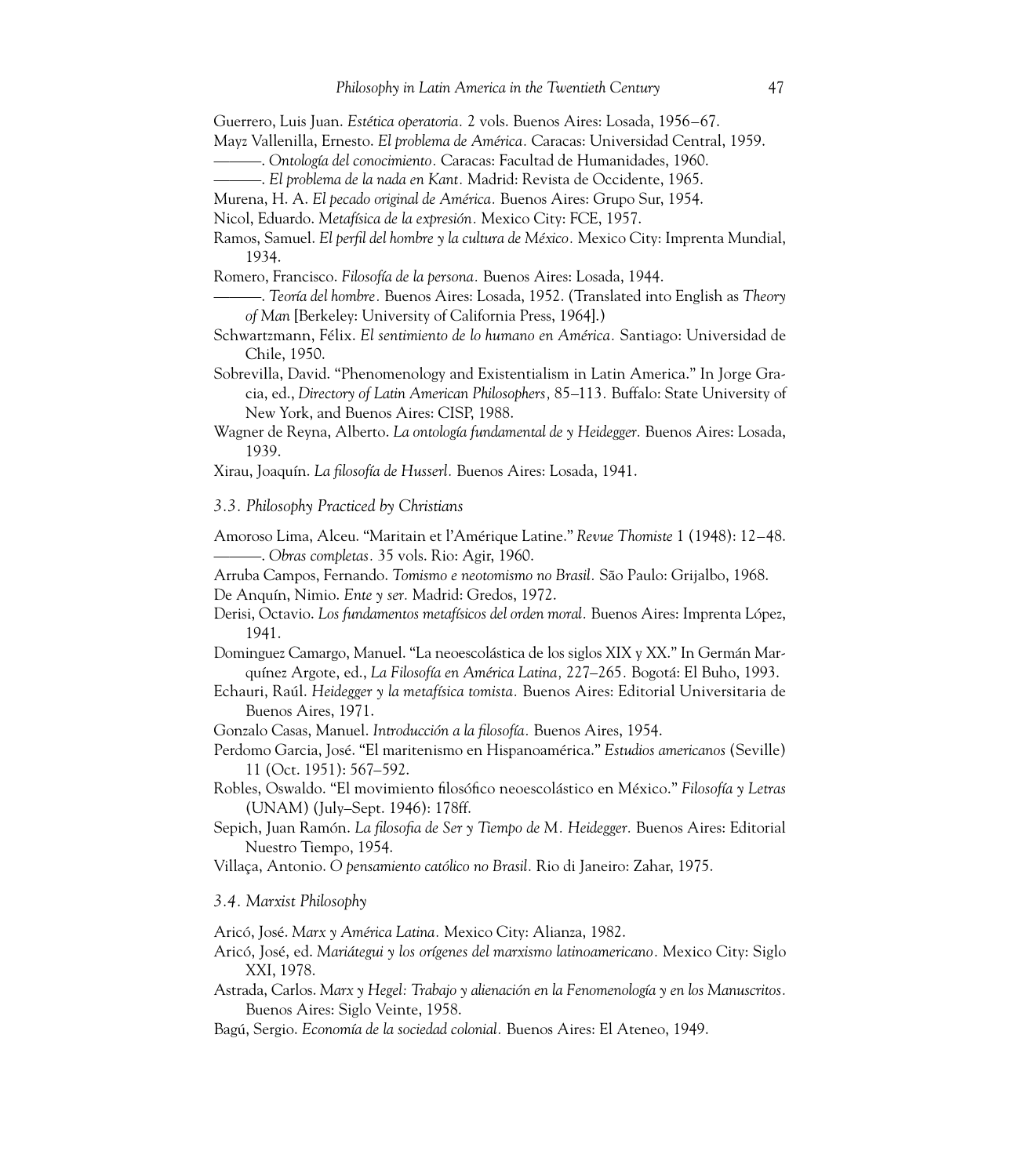Dussel, Enrique. *La producción teórica de Marx.* Mexico City: Siglo XXI, 1985.

———. *El último Marx (1863–1882) y la liberación latinoamericana.* Mexico City: Siglo XXI. 1990.

Fornet-Betancourt, R. *Ein anderer Marxismus? Die philosophische Rezeption des Marxismus in Lateinamerika.* Mainz: Gruenewald, 1994. (This is the most important work on the theme.)

Guevara, Ernesto. *Obra revolucionaria.* Mexico City: Era, 1974.

Justo, Juan B. *Teoría y práctica de la historia.* Buenos Aires: Ed. Libera, 1969.

Liss, Sheldon B. *Marxist Thought in Latin America.* Berkeley: University of California Press, 1984.

Löwy, Michael. *El marxismo en America Latina (de 1909 a nuestros días).* Mexico City: Era, 1980.

Mariátegui, José Carlos. *Defensa del marxismo.* Santiago: Ed. Nacionales y Extranjeras, 1934.

———. *Siete Ensayos sobre la relidad peruana.* In J. C. Mariátegui, *Obras completas,* vol. 2. Lima: Amauta, 1959. (There are translations into English and other languages.)

———. *Obra política.* Mexico City: Era, 1978.

Nuñez, Orlando. "Las condiciones políticas de la transición." In José Luis Coraggio et al., eds., *Transición difícil. La autodeterminación de los pequeños países periféricos.* Mexico City: Siglo XXI, 1986.

Ponce, Aníbal. *Humanismo y revolución.* Mexico City: Siglo XXI, 1970.

Posada Zárate, Francisco. *Los orígenes del pensamiento marxista en Latinoamérica.* Bogotá: Nuevas Ediciones, 1977.

Recabarren, Luis Emilio. *Obras.* Havana: Casa de las Américas, 1976.

Sánchez Vázquez, Adolfo. *Filosofía de la praxis.* Mexico City: Grijalbo, 1967.

———. "Marxism in Latin America." In Jorge Gracia, ed., *Directory of Latin American Philosophers,* 114–128*.* Buffalo: State University of New York, and Buenos Aires: CISP, 1988.

*3.5. Latinamericanist Philosophy*

Ardao, Arturo. *Estudios latinoamericanos.* Caracas: Monte Avila Editores, 1978.

Dussel, Enrique. *1492: El encubrimiento del Otro.* Madrid: Nueva Utopía, 1992. (Trans. into English, *The Inventory of the Americas: Eclipse of "the Other" and the Myth of Modernity.* New York: Continuum, 1995).

Marquínez Argote, G. *Filosofía latinoamericana?* Bogotá: El Búho, 1981.

Miró Quesada, Francisco. *Despertar y proyecto del filosofar latinoamericano.* Mexico City: FCE, 1974.

———. *Proyecto y realización del filosofar latino-americano.* Mexico City: FCE, 1981.

Roig, Arturo. *Teoría y crítica del pensamiento latinoamericano.* Mexico City: FCE, 1982.

Villoro, Luis. *Los grandes momentos del indigenismo en México.* Mexico City: El Colegio de México, 1950.

Zea, L. *La filosofía latinoamericana como filosofía sin más.* Mexico City: Siglos XXI, 1969. ———. *Filosofía de la Historia Americana.* Mexico City: FCE, 1978.

*3.6. Analytic Philosophy and Philosophy of Science*

Bunge, Mario. *Causality.* Cambridge, Mass.: Harvard University Press, 1959. ———. *Treatise on Basic Philosophy.* 8 vols. Boston: Reidel, 1974–1989.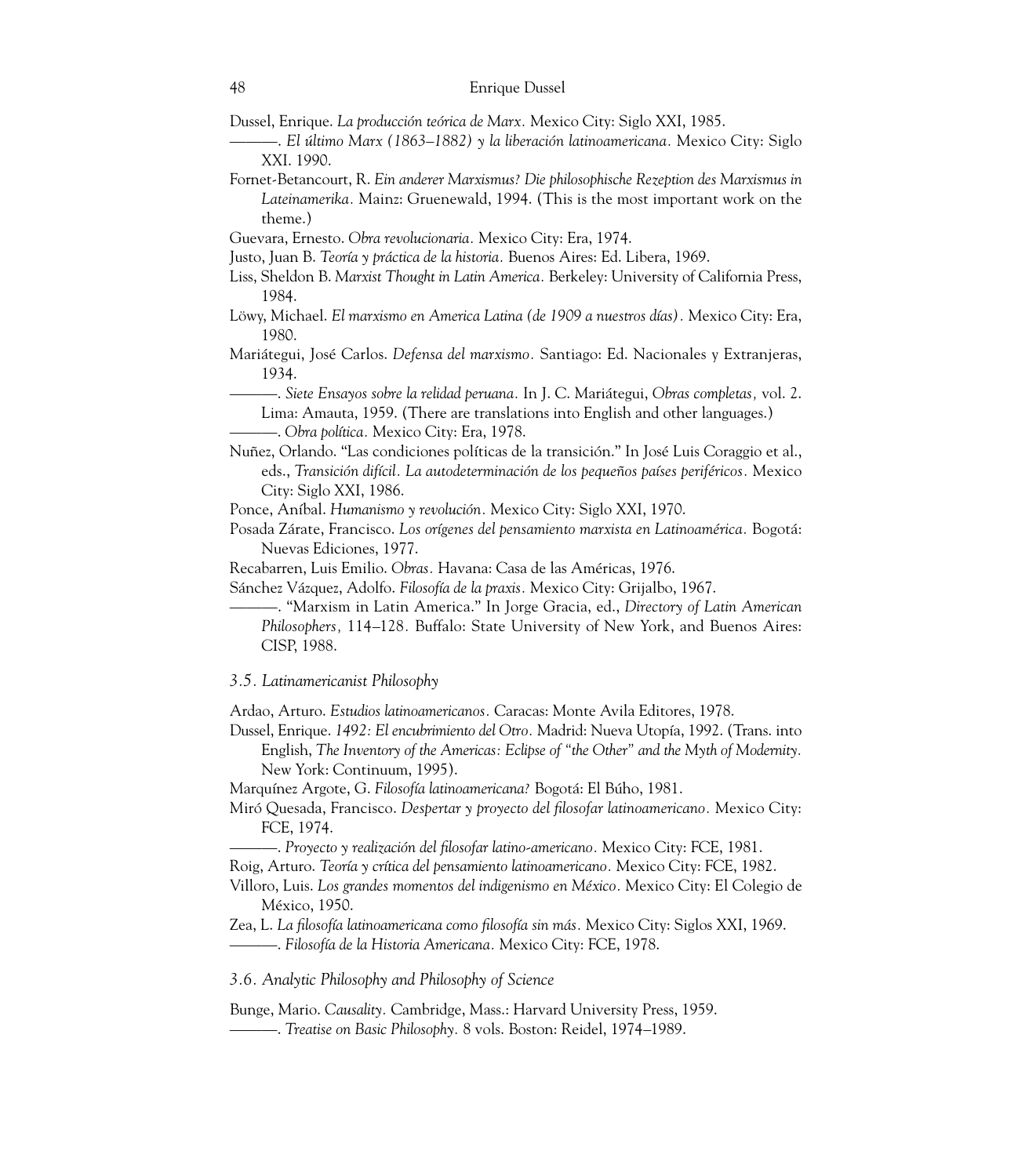———. *The Mind-Body Problem.* New York: Pergamon Press, 1980.

- Castañeda, Héctor-Neri. *Morality and the Language of Conduct.* Detroit: Wayne State University Press, 1963.
	- ———. *The Structure of Morality.* Springfield: Thomas, 1974.

———. *Action, Knowledge and Reality.* Indianapolis: Bobbs-Merrill, 1975.

———. *Thinking, Language and Experience.* Minneapolis: University of Minnesota Press, 1989.

- Gracia, Jorge. "The Impact of Philosophical Analysis in Latin America?" In Jorge Gracia, ed., *Directory of Latin American Philosophers,* 129–140*.* Buffalo: State University of New York, and Buenos Aires: CISP, 1988–89.
- Gracia, Jorge, ed. *El análisis filosófico en América Latina.* Mexico City: FCE, 1985. (A very complete and excellent study. There is a partial translation into English: Dordrecht: Reidel, 1984.)

Moulines, Carlos U. *La estructura del mundo sensible.* Barcelona: Ariel, 1973.

Villoro, Luis. *Creer, saber, conocer.* Mexico City: Siglo XXI, 1982.

#### *3.7. Philosophy of Liberation*

Ardiles, O., et al. *Hacia una filosofía de la liberación latinoamericana.* Buenos Aires: Bonum, 1974.

Cerutti, Horacio. *Filosofía de la Liberación Latinoamericana.* Mexico City: FCE, 1983.

Cullen, Carlos. *Reflexiones desde América.* 3 vols. Buenos Aires: Ross, 1986.

Demenchonok, Eduard. *Filosofía latinoamericana.* Bogotá: El Búho, 1992.

Dussel, Enrique. *Para una ética de la liberación latinoamericana.* Vols. 1–2, Buenos Aires: Siglo XXI, 1973; vol. 3, Mexico City: Edicol, 1977; Vols. 4–5, Bogotá: USTA, 1979– 80.

- ———. *Método para una filosofía de la liberación.* Salamanca: Sígueme, 1974.
- ———. *Filosofía de la Liberacion.* Mexico City: Edicol, 1977. (Trans. into English, *Philosophy of Liberation*. New York: Orbis Books, 1985.)
- ———. *Apel, Ricoeur, Rorty y la Filosofía de la Liberación.* Guadalajara: Universidad de Guadalajara, 1993.
- Fornet-Betancourt, R. "Filosofía y liberación, o el problema de la constitución de una Filosofía de la Liberación." In R. Fornet-Betancourt, *Problemas actuales de la filosofía en Hispanoamérica*, 117–142*.* Buenos Aires: FEPAI, 1985.

———. *Diskursethik oder Befreiungsethik.* Aachen: Augustinus, 1992.

- Guadarrama, Pablo. *Humanismo y Filosofía de la Liberación en América Latina.* Bogotá: El Buho, 1993.
	- ———. "La filosofía latinoamericana de la liberación." In Germán Marquínez Argote, ed., *La Filosofía en América Latina*, 309–361*.* Bogotá: El Buho, 1993.
- Hierro, Graciela. *La naturaleza femenina.* Mexico City: UNAM, 1985.

———. *Etica y feminismo.* Mexico City: UNAM, 1985.

Hinkelammert, Franz. *Crítica a la razón utópica.* San José: DEI, 1984.

- Miró Quesada, Francisco. *Humanismo y Revolución.* Lima: Casa de la Cultura del Perú, 1969.
	- ———. "Filosofía de la liberación: convergencias y divergencias." Paper presented at the 4th National Congress of Philosophy (Toluca, Mexico), 1987.
- Salazar Bondy, Augusto. *Existe una filosofía en nuestra América?* Mexico City: Siglo XXI, 1968.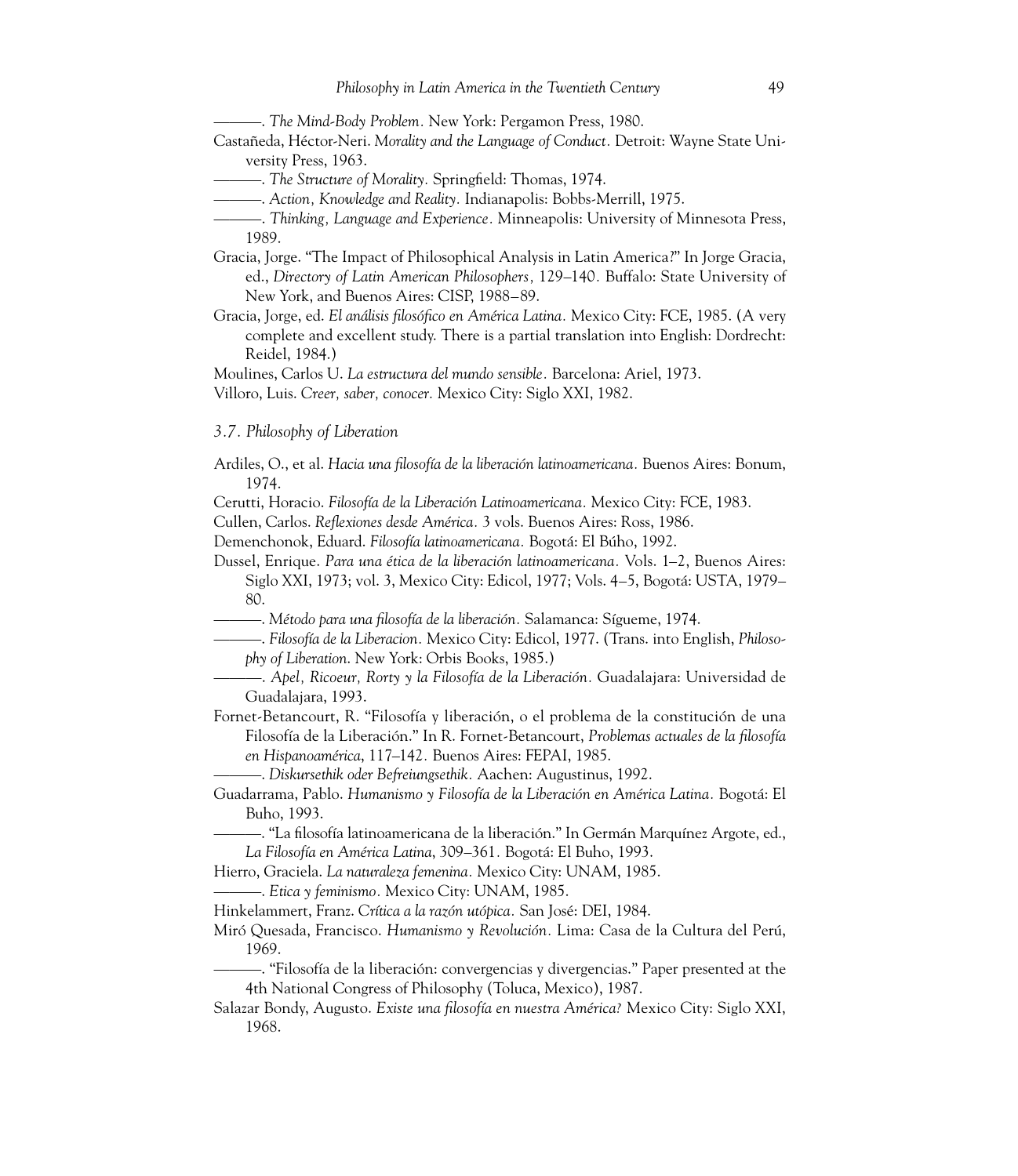- Scannone, Juan Carlos. *Sein und Inkarnation: zum ontologischen Hintergrund der Frühschriften Maurice Blondels.* Freiburg: Karl Alber, 1968.
	- ———. *Nuevo punto de partida de la Filosofía Latinoamericana.* Buenos Aires: Editorial Guadalupe, 1990.

Schelkshorn, Hans. *Ethik der Befreiung.* Freiburg/Vienna: Herder, 1992.

Schutte, Ofelia. "Philosophy and Feminism in Latin America." In Jorge Gracia, ed., *Directory of Latin American Philosophers,* 62–84*.* Buffalo: State University of New York, and Buenos Aires: CISP, 1988.

- Sidekum, Antonio, ed. *Ética do Discurso e Filosofica da Libertaçâo. Modelos Complementares.* São Leopoldo: Editora Unisinos, 1994.
- Zea, Leopoldo. "La filosofía latinoamericana como filosofía de la liberación." In Leopoldo Zea, *Dependencia y liberación en la cultura latinoamericana.* Mexico City: Joaquín Mortiz, 1974.
- ———. "La filosofía como dominación y como liberación." In Leopoldo Zea, *El pensamiento latinoamericano,* 513–540. Barcelona: Ariel, 1976.

Zimmermann, Roque. *América Latina. O nâo ser.* Petropolis: Vozes, 1987.

#### MINIMAL CHRONOLOGY

*The country in parentheses indicates where the person was born.*

- 1810 Juan Bautista Alberdi born (Argentina; died 1884)
- 1826 Mamerto Esquiú born (Argentina; died 1883)
- 1842 Jacinto Ríos born (Argentina; died 1892)
- 1849 Alejandro Deustua born (Peru; died 1945)
- 1853 José Martí born (Cuba; died 1895)
- 1857 Rafael Carrasquilla born (Colombia; died 1930)
- 1860 Alejandro Korn born (Argentina; died 1936)
- 1862 Raimundo Farias Brito born (Brazil; died 1917)
- 1865 Juan B. Justo born (Argentina; died 1928)
- 1867 Carlos Arturo Torres born (Colombia; died 1911)
- 1871 José Enrique Rodó born (Uruguay; died 1917)
- Enrique Molina born (Chile; died 1964)
- 1872 Carlos Vaz Ferreira born (Uruguay; died 1958)
- 1873 Ricardo Flores Magón born (Mexico; died 1922)
- 1876 Luis Emilio Recabarren born (Chile; died 1924)
- 1882 José Vasconcelos born (Mexico; died 1959)
- 1883 Antonio Caso born (Mexico; died 1946)
- 1886 Coriolano Alberini born (Argentina; died 1960)
- Luis Guillermo Martínez Villada born (Argentina; died 1956)
- 1891 Francisco Romero born (Argentina; died 1962) Jackson de Figueiredo born (Brazil; died 1928)
- 1893 Mariano Ibérico born (Peru; died 1974)
- Alceu Amoroso Lima born (Brazil; died 1983)
- 1894 Carlos Astrada born (Argentina; died 1970)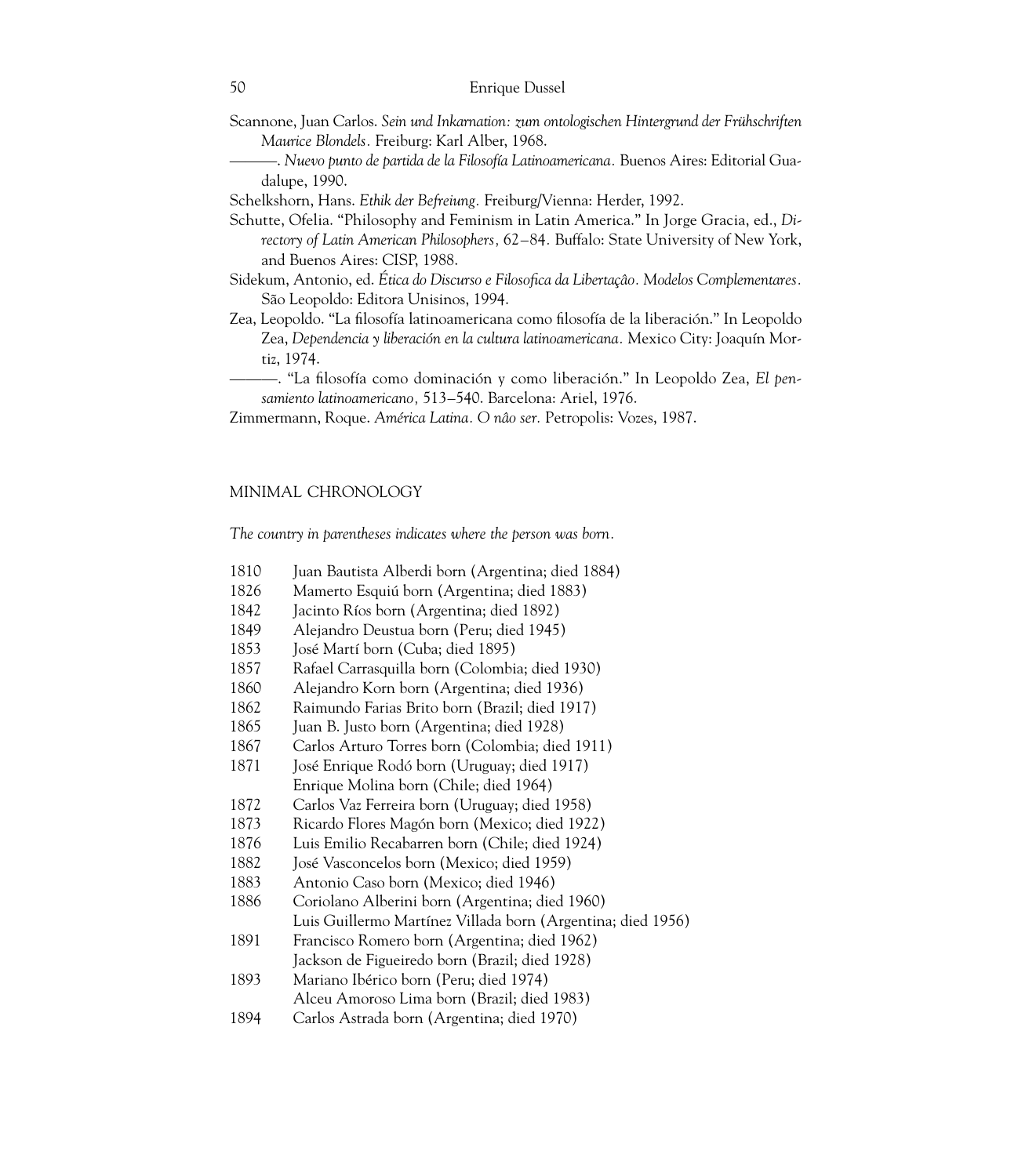| 1895 | José Carlos Mariátegui born (Peru; died 1930)                   |
|------|-----------------------------------------------------------------|
|      | J. B. Justo translates Marx's Capital.                          |
|      | Farías Brito                                                    |
| 1896 | Nimio de Aquín born (Argentina)                                 |
| 1897 | Samuel Ramos born (Mexico; died 1959)                           |
| 1898 | Aníbal Ponce born (Argentina; died 1938)                        |
| 1899 | Luis Juan Guerrero born (Argentina; died 1957)                  |
| 1900 | J. E. Rodó, Ariel                                               |
|      | Miguel Angel Virasoro born (Argentina; died 1966)               |
| 1901 | Juan García Bacca born (Spain-Venezuela)                        |
| 1903 | Cesar Guardia Mayorga born (Peru; died 1983)                    |
| 1906 | Juan Ramón Sepich born (Argentina; died 1979)                   |
|      | Ismael Quiles (Argentina; died 1993)                            |
| 1907 | Eduardo Nicol born (Spain-Mexico; died 1990)                    |
|      | Octavio Derisi born (Argentina;)                                |
| 1909 | J. B. Justo, Teoría y práctica de la historia                   |
| 1910 | C. Vaz Ferreira, Lógica viva                                    |
|      | A. Caso, "Conferencia del Ateneo" (Mexico)                      |
|      | Miguel Reale born (Brazil)                                      |
|      | José Gaos born (Spain-Mexico; died 1959)                        |
|      | Aníbal Sánchez Reulet born (Argentina; died 1997)               |
|      | Risieri Frondizi (Argentina–United States; died 1982)           |
| 1912 | A. Korn, El pensamiento argentino                               |
|      | R. M. Carrasquilla, Lecciones de Metafísica y Ética.            |
|      | Leopoldo Zea born (Mexico)                                      |
|      | Arturo Ardao born (Uruguay-Venezuela)                           |
|      | Francisco Larroyo born (Mexico)                                 |
| 1915 | Alberto Wagner de Reyna born (Peru)                             |
|      | Adolfo Sánchez Vázquez born (Mexico)                            |
| 1916 | A. Caso, La existencia como economía y caridad                  |
|      | Vicente Ferreira da Silva born (Brazil; died 1963)              |
|      | Ortega y Gasset's first visit to Argentina                      |
| 1918 | Francisco Miró Quesada born (Peru)                              |
| 1919 | Mario Bunge born (Argentina-Canada)                             |
| 1920 | Danilo Cruz Vélez born (Colombia)                               |
| 1921 | Paulo Freire born (Brazil; died 1999)                           |
| 1922 | A. Korn, La libertad creadora                                   |
|      | Jackson de Figueiredo, Pascal e a Inquietação Moderna           |
|      | Gregorio Klimoski born (Argentina)                              |
|      | Arturo Andrés Roig born (Argentina)                             |
|      | Luis Villoro born (Mexico)                                      |
| 1923 | A. Deustua, Estética general                                    |
| 1924 | Héctor-Neri Castañeda born (Guatamala-United States; died 1991) |
| 1925 | Augusto Salazar Bondy born (Peru; died 1974)                    |
|      | Ernesto Mayz Vallenilla born (Venezuela)                        |
|      | Fernando Salmerón born (Mexico)                                 |
|      | Einstein's visit to Argentina                                   |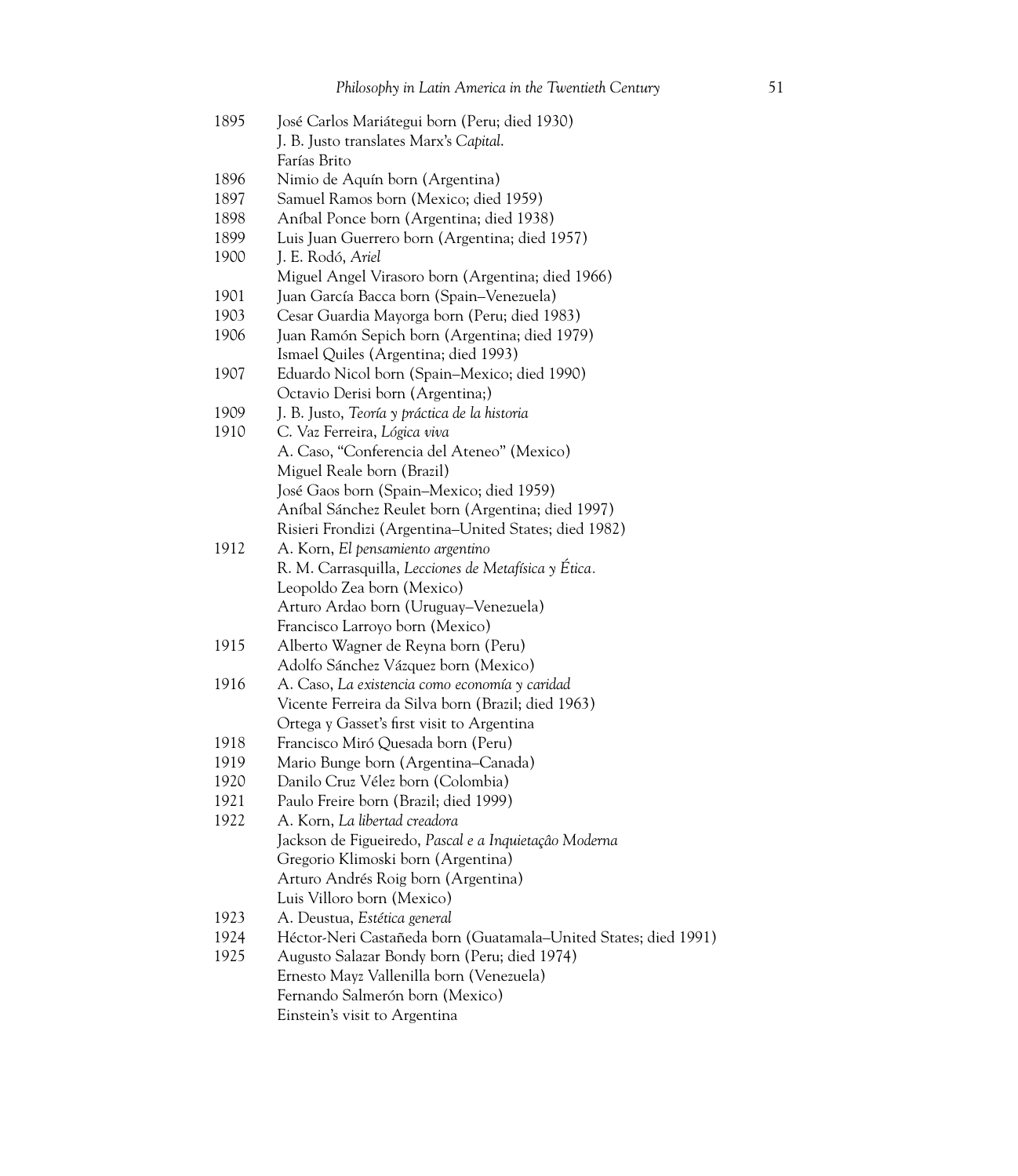| 52           | <b>Enrique Dussel</b>                                                                                        |
|--------------|--------------------------------------------------------------------------------------------------------------|
| 1928         | J. C. Mariátegui, Siete ensayos de la realidad peruana<br>Ernesto Guevara born (Argentina–Cuba; died 1967)   |
| 1929         | J. C. Mariátegui, En defensa del marxismo                                                                    |
|              | Thomas Moro Simpson born (Argentina)                                                                         |
| 1930         | Eduardo Rabossi born (Argentina)                                                                             |
| 1931         | Juan Carlos Scannone born (Argentina)                                                                        |
|              | Rodolfo Kusch born (Argentina; died 1979)                                                                    |
| 1932         | E. Martínez Estrada, Radiografía de la Pampa                                                                 |
|              | Alejandro Rossi born (Venezuela–Mexico)                                                                      |
| 1933         | Hugo Assmann born (Brazil)                                                                                   |
| 1934         | S. Ramos, El Perfil del Hombre y la Cultura en México                                                        |
|              | Abelardo Villegas born (Mexico; died 2001)                                                                   |
|              | Enrique Dussel born (Argentina-Mexico)                                                                       |
| 1935         | Guillermo Hoyos born (Colombia)                                                                              |
| 1936<br>1937 | C. Astrada, Idealismo fenomenológico y metafísica existencial                                                |
| 1939         | A. Ponce, Educación y lucha de clases                                                                        |
| 1940         | A. Wagner de Reyna, La ontología fundamental de Heidegger<br>J. Vasconcelos, La raza cósmica                 |
|              | V. Ferreira da Silva, Elementos de lógica matemática                                                         |
| 1941         | O. Derisi, Fundamentos metafísicos del orden moral                                                           |
| 1942         | Jorge Gracia born (Cuba–United States)                                                                       |
| 1943         | L. Zea, El Positivismo en México                                                                             |
|              | Carlos Cullen born (Argentina)                                                                               |
| 1944         | W. V. Quine gives lectures in Brazil: O sentido da nova lógica                                               |
| 1946         | D. Cruz Vélez, Nueva imagen del hombre y de la cultura                                                       |
|              | Carlos Ulises Moulines born (Venezuela-Germany)                                                              |
| 1948         | C. Astrada, El mito gaucho                                                                                   |
| 1949         | S. Bagú, Economía de la sociedad colonial                                                                    |
| 1952         | F. Romero, Teoría del Hombre                                                                                 |
|              | J. Gaos, En torno a la filosofía mexicana                                                                    |
| 1955         | F. Miró Quesada, Filosofía de las Matemáticas                                                                |
| 1956         | L. J. Guerrero, Estética operatoria en sus tres dimensiones, Vols. 1–3 (third volume                         |
|              | unpublished, Lo mejor de la ontología latinoamericana)                                                       |
| 1957         | L. Zea, América en la historia                                                                               |
| 1961         | M. Bunge, Causalidad                                                                                         |
| 1962         | F. Miró Quesada, Apuntes para una teoría de la razón                                                         |
| 1963         | XIII Congreso Mundial de Filosofía (Mexico City)                                                             |
| 1967         | A. Sánchez Vázquez, Filosofía de la praxis                                                                   |
| 1968<br>1972 | A. Salazar Bondy, ¿Existe una filosofía en nuestra América?<br>II Congreso Nacional de Filosofía (Argentina) |
| 1973         | E. Dussel, Para una ética de la liberación latinoamericana, Vols. 1-5 (1980)                                 |
| 1974         | F. Miró Quesada, Despertar y proyecto del filosofar latinoamericano                                          |
|              | M. León Portilla, La filosofía náhuatl                                                                       |
|              | H.-N. Castañeda, The Structure of Morality                                                                   |
|              | M. Bunge, Treatise of Basic Philosophy, Vols 1-8 (1989)                                                      |
| 1975         | I Coloquio Nacional de Filosofía (Mexico): Declaración de Morelia: "Filosofía                                |
|              | e Independencia"                                                                                             |